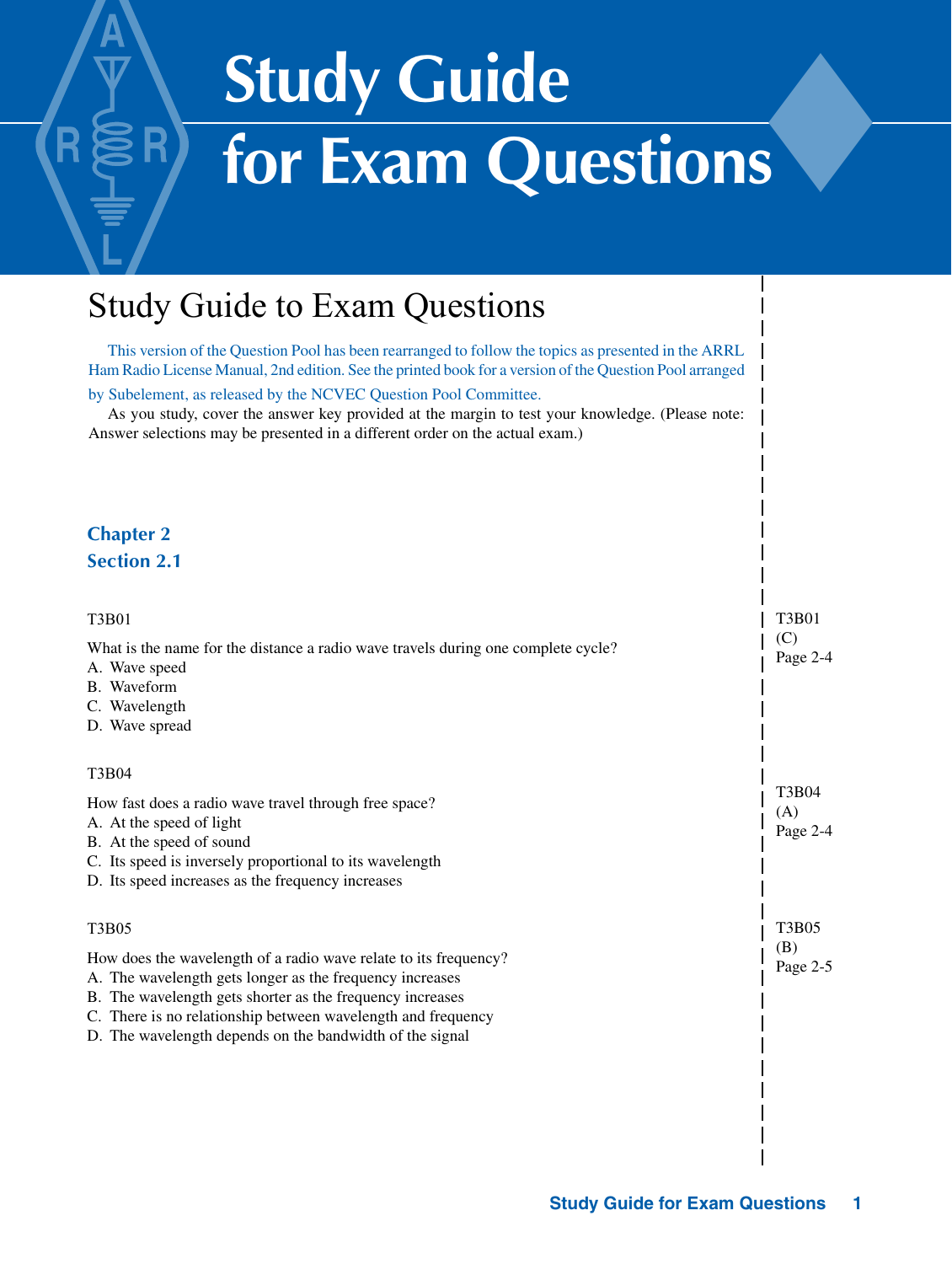| <b>T3B06</b><br>(D)<br>Page 2-5 | <b>T3B06</b><br>What is the formula for converting frequency to wavelength in meters?<br>A. Wavelength in meters equals frequency in hertz multiplied by 300<br>B. Wavelength in meters equals frequency in hertz divided by 300<br>C. Wavelength in meters equals frequency in megahertz divided by 300<br>D. Wavelength in meters equals 300 divided by frequency in megahertz |
|---------------------------------|----------------------------------------------------------------------------------------------------------------------------------------------------------------------------------------------------------------------------------------------------------------------------------------------------------------------------------------------------------------------------------|
| <b>T3B07</b><br>(A)<br>Page 2-5 | T3B07<br>What property of radio waves is often used to identify the different frequency bands?<br>A. The approximate wavelength<br>B. The magnetic intensity of waves<br>C. The time it takes for waves to travel one mile<br>D. The voltage standing wave ratio of waves                                                                                                        |
| <b>T3B08</b><br>(B)<br>Page 2-3 | <b>T3B08</b><br>What are the frequency limits of the VHF spectrum?<br>A. 30 to 300 kHz<br>B. 30 to 300 MHz<br>C. 300 to 3000 kHz<br>D. 300 to 3000 MHz                                                                                                                                                                                                                           |
| T3B09<br>(D)<br>Page 2-3        | T3B09<br>What are the frequency limits of the UHF spectrum?<br>A. 30 to 300 kHz<br>B. 30 to 300 MHz<br>C. 300 to 3000 kHz<br>D. 300 to 3000 MHz                                                                                                                                                                                                                                  |
| T3B10<br>(C)<br>Page 2-3        | <b>T3B10</b><br>What frequency range is referred to as HF?<br>A. 300 to 3000 MHz<br>B. 30 to 300 MHz<br>C. 3 to 30 MHz<br>D. 300 to 3000 kHz                                                                                                                                                                                                                                     |
| T3B11<br>(B)<br>Page 2-4        | T3B11<br>What is the approximate velocity of a radio wave as it travels through free space?<br>A. 3000 kilometers per second<br>B. 300,000,000 meters per second<br>C. 300,000 miles per hour<br>D. 186,000 miles per hour                                                                                                                                                       |
| <b>T5B01</b><br>(C)<br>Page 2-2 | <b>T5B01</b><br>How many milliamperes is 1.5 amperes?<br>A. 15 milliamperes<br>B. 150 milliamperes<br>C. 1,500 milliamperes<br>D. 15,000 milliamperes                                                                                                                                                                                                                            |

 $\frac{1}{1}$  $\overline{1}$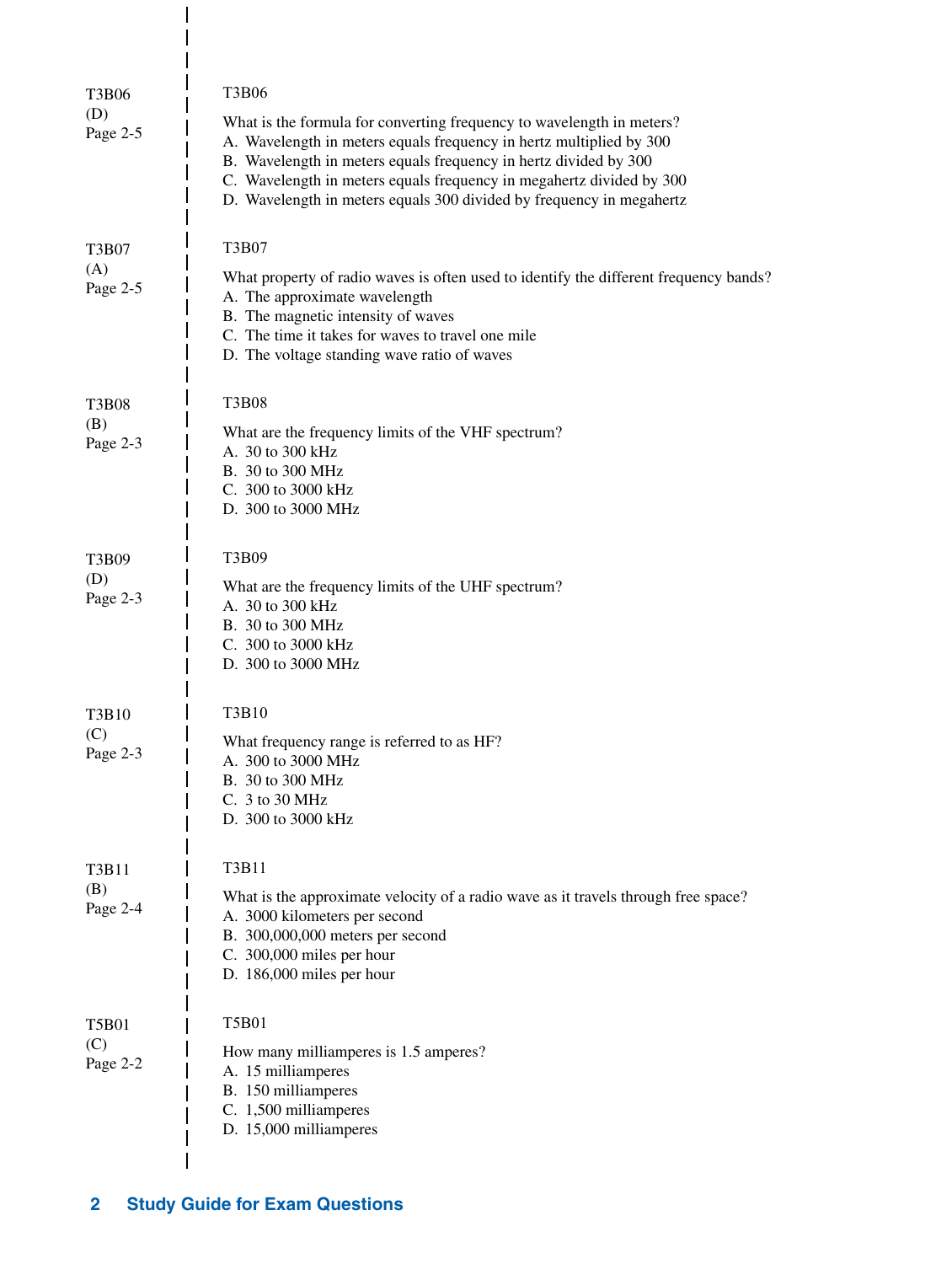| <b>T5B02</b>                                                                                                                                                                                                 | T5B02             |
|--------------------------------------------------------------------------------------------------------------------------------------------------------------------------------------------------------------|-------------------|
| What is another way to specify a radio signal frequency of 1,500,000 hertz?<br>A. 1500 kHz<br>B. 1500 MHz<br>C. 15 GHz<br>D. 150 kHz                                                                         | (A)<br>Page 2-2   |
| T5B03                                                                                                                                                                                                        | <b>T5B03</b>      |
| How many volts are equal to one kilovolt?<br>A. One one-thousandth of a volt<br>B. One hundred volts<br>C. One thousand volts<br>D. One million volts                                                        | (C)<br>$Page 2-2$ |
| <b>T5B04</b>                                                                                                                                                                                                 | <b>T5B04</b>      |
| How many volts are equal to one microvolt?<br>A. One one-millionth of a volt<br>B. One million volts<br>C. One thousand kilovolts<br>D. One one-thousandth of a volt                                         | (A)<br>$Page 2-2$ |
| <b>T5B05</b>                                                                                                                                                                                                 | <b>T5B05</b>      |
| Which of the following is equivalent to 500 milliwatts?<br>A. 0.02 watts<br>$B. 0.5$ watts<br>C. 5 watts<br>D. 50 watts                                                                                      | (B)<br>Page $2-2$ |
| <b>T5B06</b>                                                                                                                                                                                                 | 1T5B06            |
| If an ammeter calibrated in amperes is used to measure a 3000-milliampere current, what reading<br>would it show?<br>A. 0.003 amperes<br>B. 0.3 amperes<br>C. 3 amperes<br>D. 3,000,000 amperes              | (C)<br>Page 2-2   |
| <b>T5B07</b>                                                                                                                                                                                                 | <b>T5B07</b>      |
| If a frequency readout calibrated in megahertz shows a reading of 3.525 MHz, what would it show<br>if it were calibrated in kilohertz?<br>A. 0.003525 kHz<br>B. 35.25 kHz<br>C. 3525 kHz<br>D. 3,525,000 kHz | (C)<br>Page 2-2   |
|                                                                                                                                                                                                              |                   |
|                                                                                                                                                                                                              |                   |
|                                                                                                                                                                                                              |                   |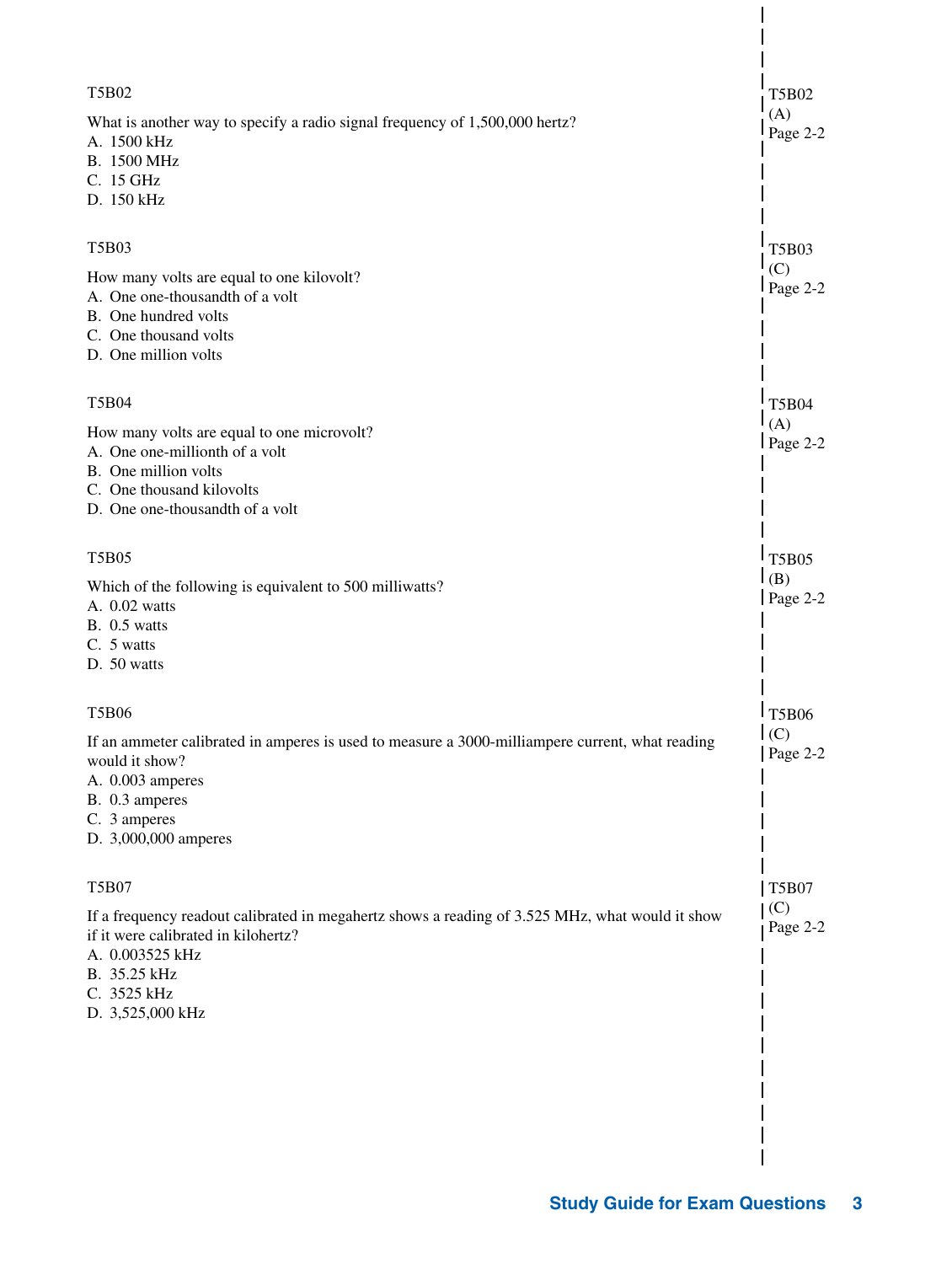| <b>T5B08</b><br>(B)            | <b>T5B08</b>                                                                                                      |
|--------------------------------|-------------------------------------------------------------------------------------------------------------------|
| Page 2-2                       | How many microfarads are 1,000,000 picofarads?<br>A. 0.001 microfarads                                            |
|                                | B. 1 microfarad                                                                                                   |
|                                | C. 1000 microfarads<br>D. 1,000,000,000 microfarads                                                               |
|                                |                                                                                                                   |
| <b>T5C05</b>                   | <b>T5C05</b>                                                                                                      |
| (A)<br>Page 2-2                | What is the unit of frequency?                                                                                    |
|                                | A. Hertz<br>B. Henry                                                                                              |
|                                | C. Farad<br>D. Tesla                                                                                              |
|                                |                                                                                                                   |
| <b>T5C06</b>                   | <b>T5C06</b>                                                                                                      |
| (C)<br>Page 2-3                | What is the abbreviation that refers to radio frequency signals of all types?                                     |
|                                | A. AF<br>B. HF                                                                                                    |
|                                | C. RF                                                                                                             |
|                                | D. VHF                                                                                                            |
|                                |                                                                                                                   |
|                                | <b>Section 2.2</b>                                                                                                |
|                                |                                                                                                                   |
|                                |                                                                                                                   |
| T1B09<br>(D)                   | T1B09                                                                                                             |
| [97.101(a)]                    | Why should you not set your transmit frequency to be exactly at the edge of an amateur band or<br>sub-band?       |
| Page 2-9                       | A. To allow for calibration error in the transmitter frequency display                                            |
|                                | B. So that modulation sidebands do not extend beyond the band edge<br>C. To allow for transmitter frequency drift |
|                                | D. All of these choices are correct                                                                               |
| T <sub>2</sub> B <sub>05</sub> | <b>T2B05</b>                                                                                                      |
| (C)                            | What determines the amount of deviation of an FM signal?                                                          |
| Page 2-9                       | A. Both the frequency and amplitude of the modulating signal                                                      |
|                                | B. The frequency of the modulating signal<br>C. The amplitude of the modulating signal                            |
|                                | D. The relative phase of the modulating signal and the carrier                                                    |
| <b>T2B06</b>                   | <b>T2B06</b>                                                                                                      |
| (A)                            | What happens when the deviation of an FM transmitter is increased?                                                |
| Page 2-9                       | A. Its signal occupies more bandwidth                                                                             |
|                                | B. Its output power increases<br>C. Its output power and bandwidth increases                                      |
|                                | D. Asymmetric modulation occurs                                                                                   |
|                                |                                                                                                                   |
|                                |                                                                                                                   |

 $\overline{\phantom{a}}$  $\overline{\phantom{a}}$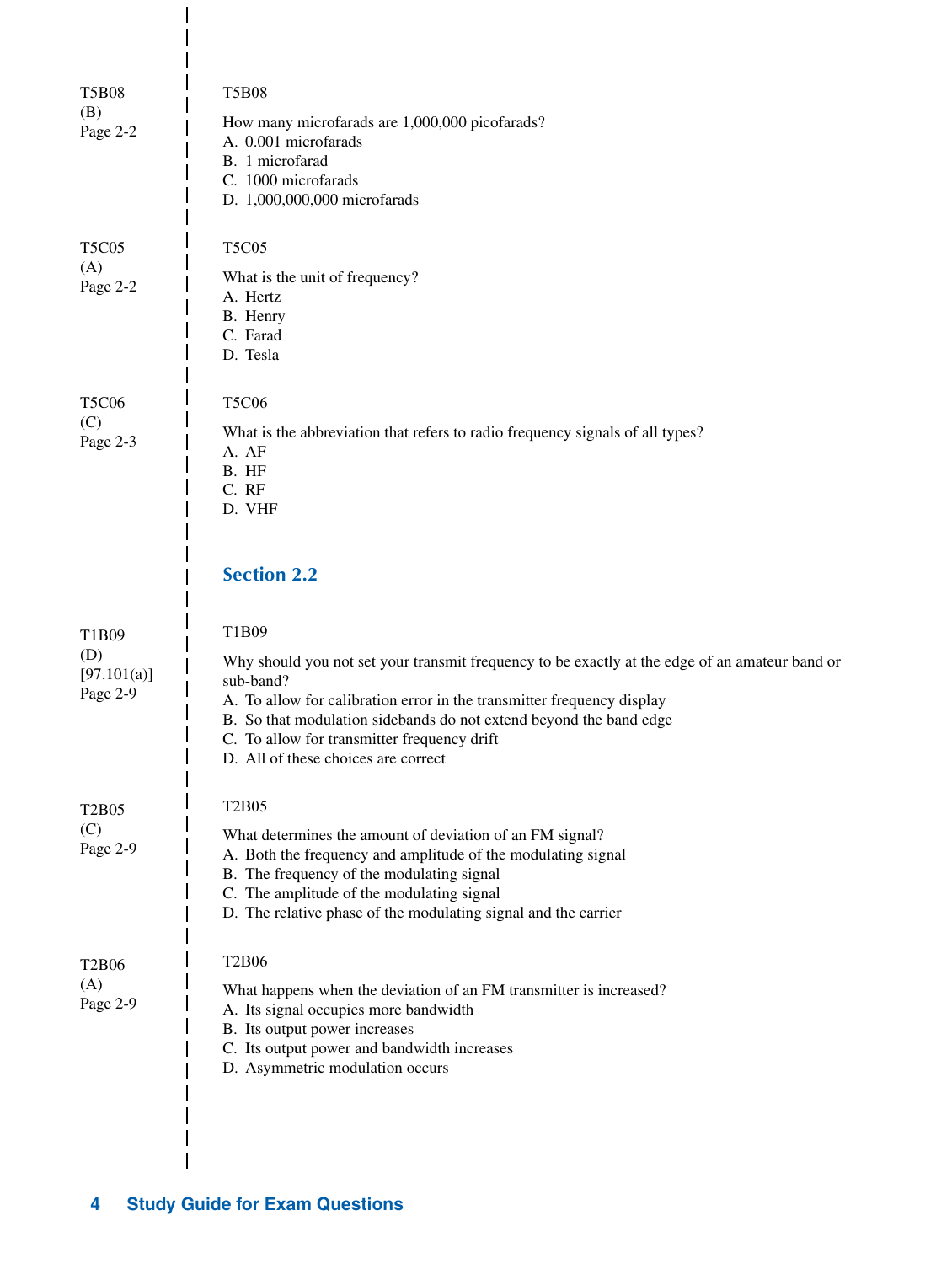| <b>T8A01</b><br>Which of the following is a form of amplitude modulation?<br>A. Spread-spectrum                                                                     | <b>T8A01</b><br>(C)<br>$Page 2-8$ |
|---------------------------------------------------------------------------------------------------------------------------------------------------------------------|-----------------------------------|
| B. Packet radio<br>C. Single sideband<br>D. Phase shift keying                                                                                                      |                                   |
| <b>T8A02</b>                                                                                                                                                        | <b>T8A02</b><br>(A)               |
| What type of modulation is most commonly used for VHF packet radio transmissions?<br>A. FM<br>B. SSB<br>C. AM                                                       | Page 2-10                         |
| D. Spread Spectrum                                                                                                                                                  |                                   |
| <b>T8A03</b>                                                                                                                                                        | <b>T8A03</b><br>(C)               |
| Which type of voice modulation is most often used for long-distance or weak signal contacts on<br>the VHF and UHF bands?<br>A. FM                                   | Page 2-10                         |
| B. AM<br>C. SSB<br>D. PM                                                                                                                                            |                                   |
| <b>T8A04</b>                                                                                                                                                        | <b>T8A04</b>                      |
| Which type of modulation is most commonly used for VHF and UHF voice repeaters?<br>A. AM<br>B. SSB<br>C. PSK<br>D. FM                                               | (D)<br>Page 2-10                  |
| <b>T8A05</b>                                                                                                                                                        | <b>T8A05</b>                      |
| Which of the following types of emission has the narrowest bandwidth?<br>A. FM voice<br>B. SSB voice<br>C. CW                                                       | (C)<br>Page 2-10                  |
| D. Slow-scan TV                                                                                                                                                     |                                   |
| <b>T8A06</b>                                                                                                                                                        | <b>T8A06</b><br>(A)               |
| Which sideband is normally used for 10 meter HF, VHF and UHF single-sideband<br>communications?<br>A. Upper sideband<br>B. Lower sideband<br>C. Suppressed sideband | Page 2-10                         |
| D. Inverted sideband                                                                                                                                                |                                   |
|                                                                                                                                                                     |                                   |
|                                                                                                                                                                     |                                   |
|                                                                                                                                                                     |                                   |

 $\overline{\phantom{a}}$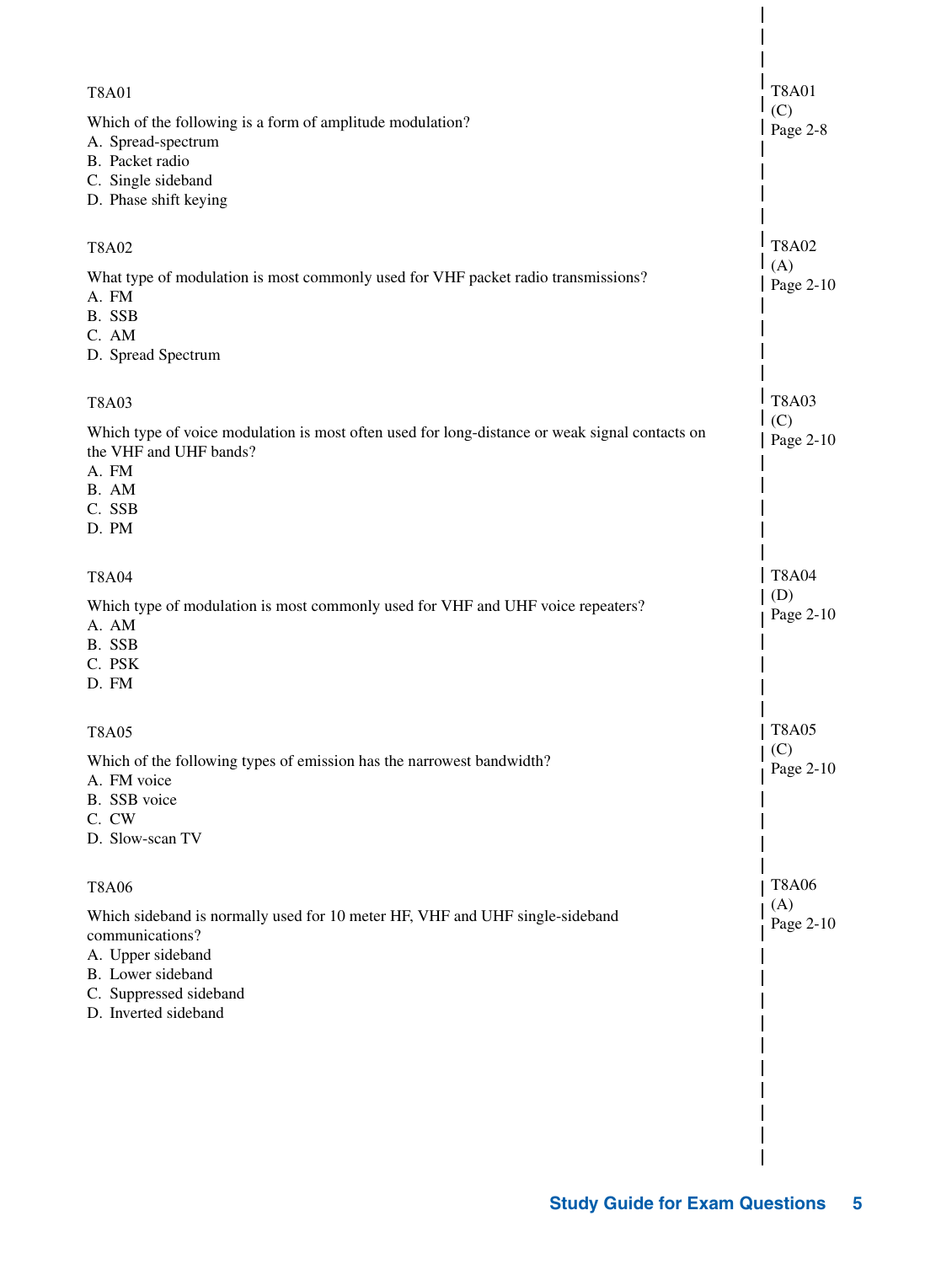| <b>T8A07</b><br>(C)<br>Page 2-10           | <b>T8A07</b><br>What is the primary advantage of single sideband over FM for voice transmissions?<br>A. SSB signals are easier to tune<br>B. SSB signals are less susceptible to interference<br>C. SSB signals have narrower bandwidth<br>D. All of these choices are correct |
|--------------------------------------------|--------------------------------------------------------------------------------------------------------------------------------------------------------------------------------------------------------------------------------------------------------------------------------|
| <b>T8A08</b><br>(B)<br>Page 2-10           | <b>T8A08</b><br>What is the approximate bandwidth of a single sideband voice signal?<br>A. 1 kHz<br>B. 3 kHz<br>C. 6 kHz<br>D. 15 kHz                                                                                                                                          |
| T8A09<br>(C)<br>Page 2-10                  | T8A09<br>What is the approximate bandwidth of a VHF repeater FM phone signal?<br>A. Less than 500 Hz<br>B. About 150 kHz<br>C. Between 5 and 15 kHz<br>D. Between 50 and 125 kHz                                                                                               |
| <b>T8A10</b><br>(B)<br>Page 2-10           | <b>T8A10</b><br>What is the typical bandwidth of analog fast-scan TV transmissions on the 70 cm band?<br>A. More than 10 MHz<br>B. About 6 MHz<br>C. About 3 MHz<br>D. About 1 MHz                                                                                             |
| <b>T8A11</b><br>(B)<br>Page 2-10           | <b>T8A11</b><br>What is the approximate maximum bandwidth required to transmit a CW signal?<br>A. 2.4 kHz<br>B. 150 Hz<br>C. 1000 Hz<br>D. 15 kHz                                                                                                                              |
| T1F09<br>(C)<br>[97.3(a)(39)]<br>Page 2-11 | <b>Section 2.3</b><br>T1F09<br>What type of amateur station simultaneously retransmits the signal of another amateur station on a<br>different channel or channels?<br>A. Beacon station<br>B. Earth station<br>C. Repeater station<br>D. Message forwarding station           |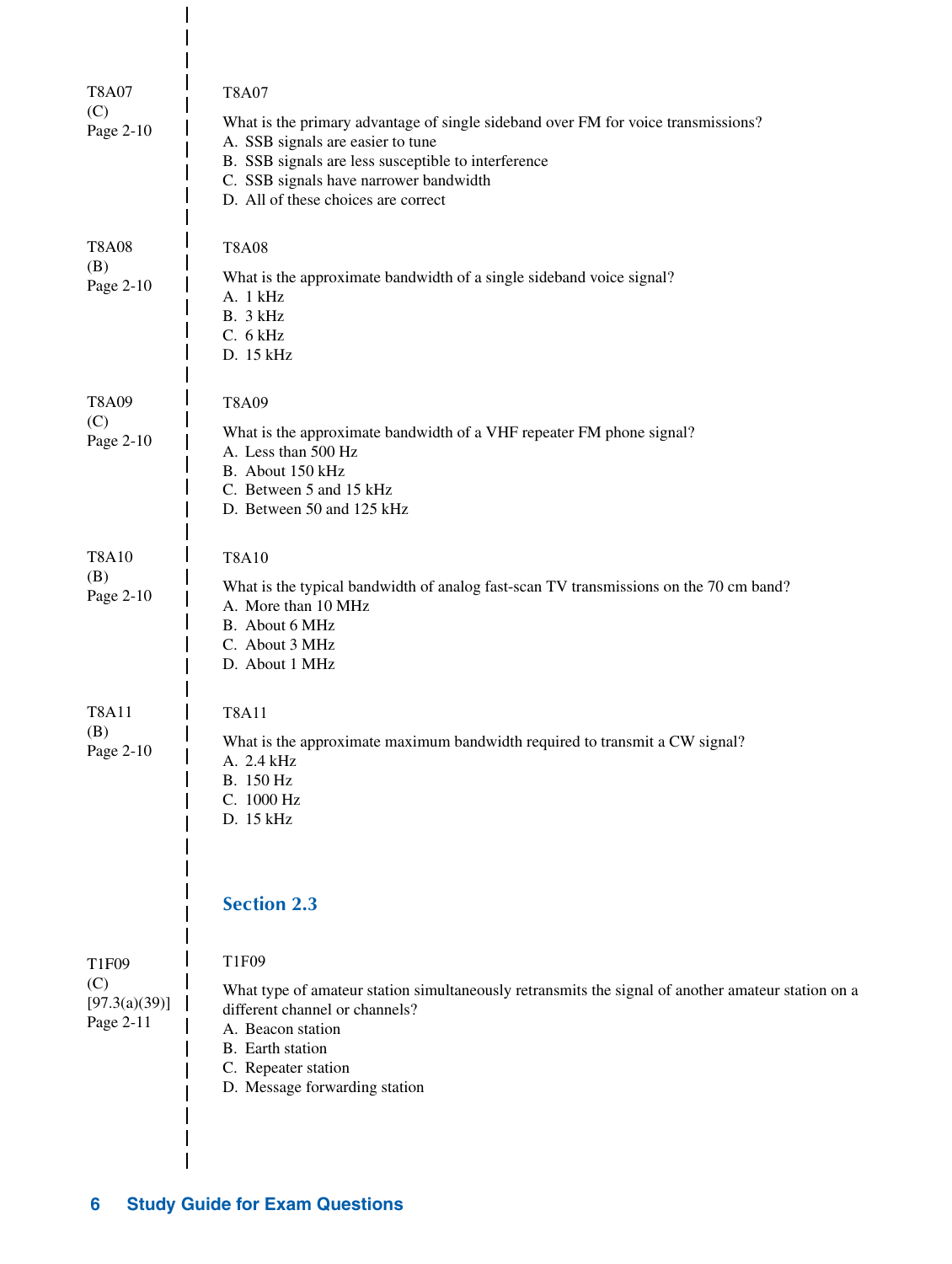| T4A02                                                                                                                                                                                                                                                                                  | T4A02                            |
|----------------------------------------------------------------------------------------------------------------------------------------------------------------------------------------------------------------------------------------------------------------------------------------|----------------------------------|
| What could be used in place of a regular speaker to help you copy signals in a noisy area?<br>A. A video display<br>B. A low pass filter<br>C. A set of headphones<br>D. A boom microphone                                                                                             | (C)<br>Page 2-13                 |
| ARRL0564<br>$\overline{\mathbf{c}}$<br>$\ensuremath{\mathsf{3}}$<br>1<br>Figure T5<br>Figure T5 - Refer to this figure for question T7A07.                                                                                                                                             |                                  |
| <b>T7A07</b><br>If figure T5 represents a transceiver in which block 1 is the transmitter portion and block 3 is the<br>receiver portion, what is the function of block 2?<br>A. A balanced modulator<br>B. A transmit-receive switch<br>C. A power amplifier<br>D. A high-pass filter | <b>T7A07</b><br>(B)<br>Page 2-11 |
|                                                                                                                                                                                                                                                                                        |                                  |
|                                                                                                                                                                                                                                                                                        |                                  |
|                                                                                                                                                                                                                                                                                        |                                  |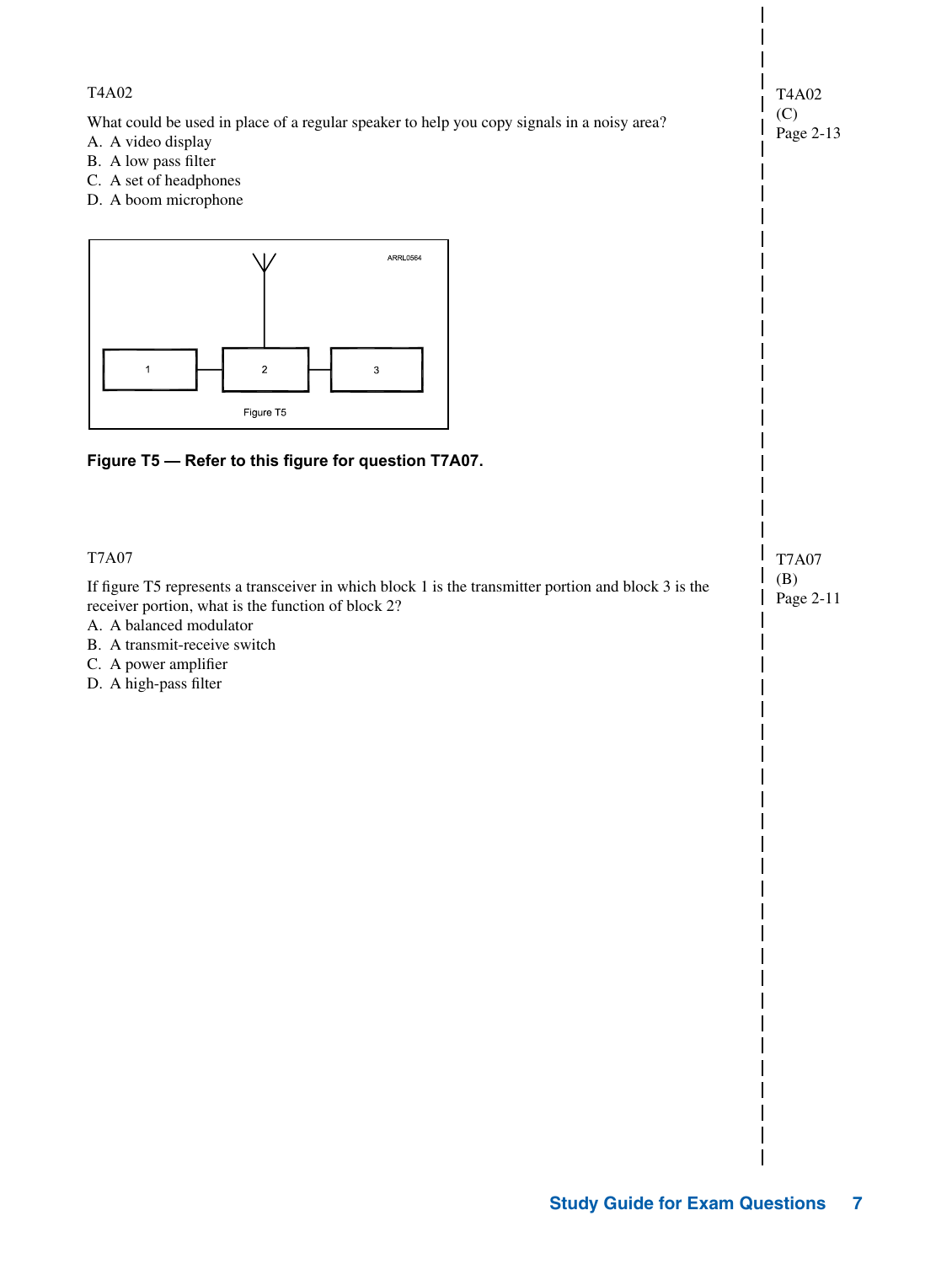|                                 | <b>Chapter 3</b><br><b>Section 3.1</b>                                                                                                                                       |
|---------------------------------|------------------------------------------------------------------------------------------------------------------------------------------------------------------------------|
| T3B02<br>(D)<br>Page 3-6        | T3B02<br>What term describes the number of times per second that an alternating current reverses direction?<br>A. Pulse rate<br>B. Speed<br>C. Wavelength<br>D. Frequency    |
| <b>T5A01</b><br>(D)<br>Page 3-1 | <b>T5A01</b><br>Electrical current is measured in which of the following units?<br>A. Volts<br>B. Watts<br>C. Ohms<br>D. Amperes                                             |
| <b>T5A02</b><br>(B)<br>Page 3-5 | <b>T5A02</b><br>Electrical power is measured in which of the following units?<br>A. Volts<br>B. Watts<br>C. Ohms<br>D. Amperes                                               |
| <b>T5A03</b><br>(D)<br>Page 3-1 | <b>T5A03</b><br>What is the name for the flow of electrons in an electric circuit?<br>A. Voltage<br>B. Resistance<br>C. Capacitance<br>D. Current                            |
| <b>T5A04</b><br>(B)<br>Page 3-5 | <b>T5A04</b><br>What is the name for a current that flows only in one direction?<br>A. Alternating current<br>B. Direct current<br>C. Normal current<br>D. Smooth current    |
| <b>T5A05</b><br>(A)<br>Page 3-1 | <b>T5A05</b><br>What is the electrical term for the electromotive force (EMF) that causes electron flow?<br>A. Voltage<br>B. Ampere-hours<br>C. Capacitance<br>D. Inductance |

 $\overline{\phantom{a}}$  $\overline{\phantom{a}}$  $\overline{1}$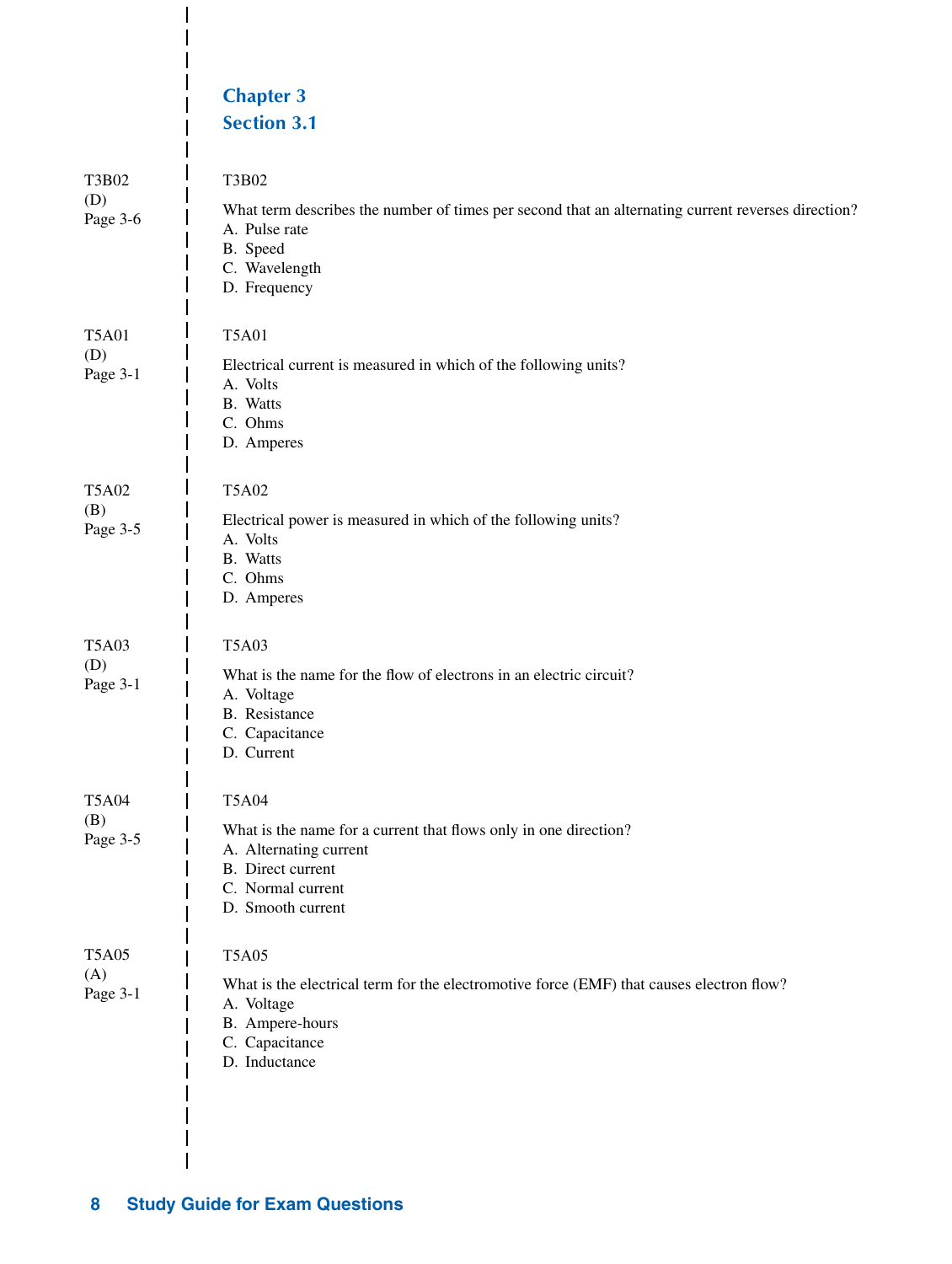| <b>T5A07</b>                                                                                                                                                                                                                                                                                                  | <b>T5A07</b>    |
|---------------------------------------------------------------------------------------------------------------------------------------------------------------------------------------------------------------------------------------------------------------------------------------------------------------|-----------------|
| Which of the following is a good electrical conductor?<br>A. Glass<br>B. Wood<br>C. Copper<br>D. Rubber                                                                                                                                                                                                       | (C)<br>Page 3-4 |
| <b>T5A08</b>                                                                                                                                                                                                                                                                                                  | <b>T5A08</b>    |
| Which of the following is a good electrical insulator?<br>A. Copper<br>B. Glass<br>C. Aluminum<br>D. Mercury                                                                                                                                                                                                  | (B)<br>Page 3-4 |
| <b>T5A09</b>                                                                                                                                                                                                                                                                                                  | <b>T5A09</b>    |
| What is the name for a current that reverses direction on a regular basis?<br>A. Alternating current<br>B. Direct current<br>C. Circular current<br>D. Vertical current                                                                                                                                       | (A)<br>Page 3-5 |
| <b>T5A10</b>                                                                                                                                                                                                                                                                                                  | <b>T5A10</b>    |
| Which term describes the rate at which electrical energy is used?<br>A. Resistance<br>B. Current<br>C. Power<br>D. Voltage                                                                                                                                                                                    | (C)<br>Page 3-5 |
| <b>T5A11</b>                                                                                                                                                                                                                                                                                                  | <b>T5A11</b>    |
| What is the basic unit of electromotive force?<br>A. The volt<br>B. The watt<br>C. The ampere<br>D. The ohm                                                                                                                                                                                                   | (A)<br>Page 3-1 |
| <b>T5C08</b>                                                                                                                                                                                                                                                                                                  | <b>T5C08</b>    |
| What is the formula used to calculate electrical power in a DC circuit?<br>A. Power (P) equals voltage (E) multiplied by current (I)<br>B. Power (P) equals voltage (E) divided by current (I)<br>C. Power $(P)$ equals voltage $(E)$ minus current $(I)$<br>D. Power (P) equals voltage (E) plus current (I) | (A)<br>Page 3-5 |
| T5C09                                                                                                                                                                                                                                                                                                         | <b>T5C09</b>    |
| How much power is being used in a circuit when the applied voltage is 13.8 volts DC and the<br>current is 10 amperes?<br>A. 138 watts<br>B. 0.7 watts<br>C. 23.8 watts<br>D. 3.8 watts                                                                                                                        | (A)<br>Page 3-5 |
|                                                                                                                                                                                                                                                                                                               |                 |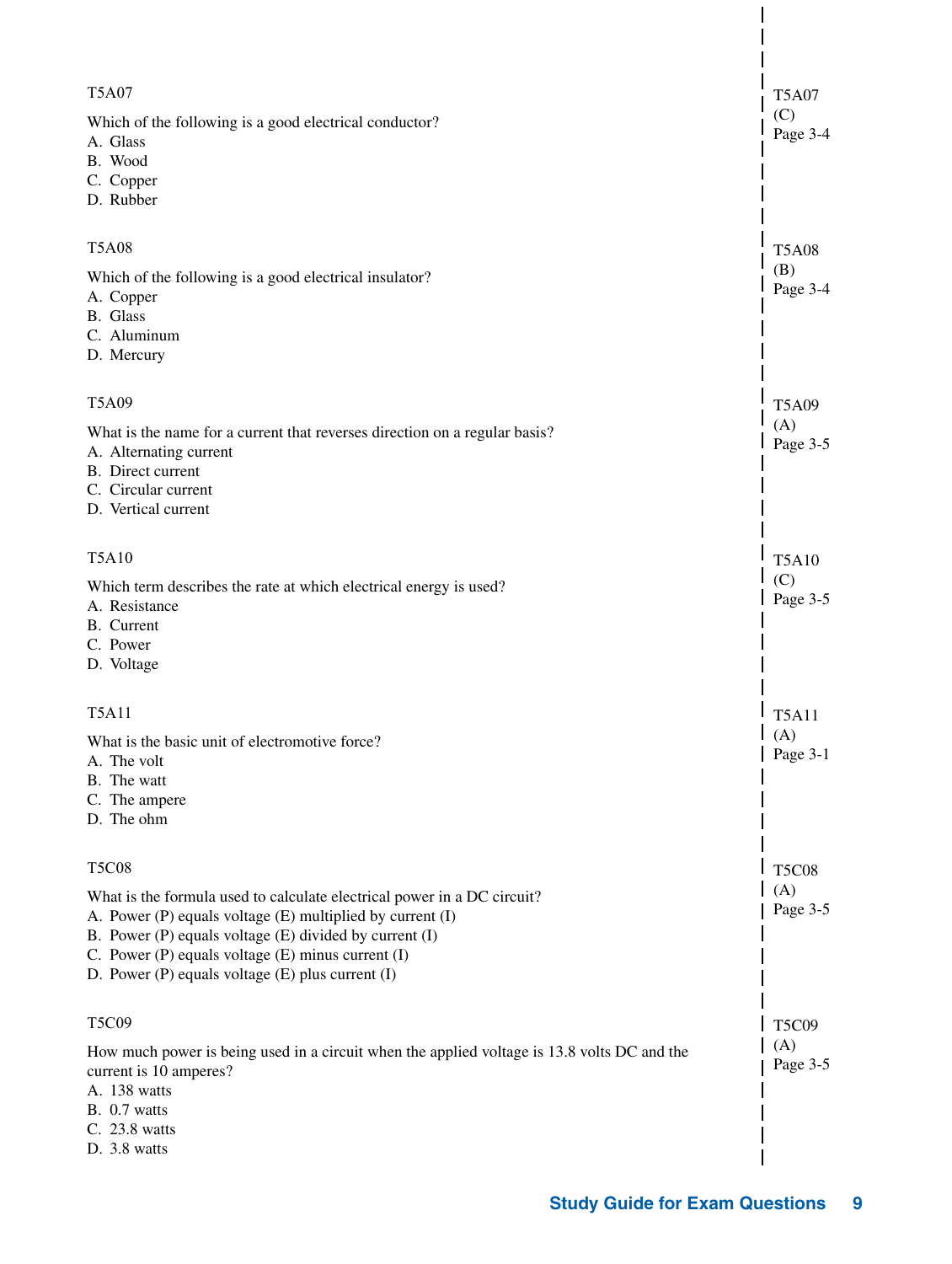| <b>T5C10</b><br>(B)<br>Page 3-5 | T5C10<br>How much power is being used in a circuit when the applied voltage is 12 volts DC and the current<br>is 2.5 amperes?<br>A. 4.8 watts<br>B. 30 watts<br>C. 14.5 watts<br>D. 0.208 watts                                                                                                                                                |
|---------------------------------|------------------------------------------------------------------------------------------------------------------------------------------------------------------------------------------------------------------------------------------------------------------------------------------------------------------------------------------------|
| <b>T5C11</b><br>(B)<br>Page 3-5 | <b>T5C11</b><br>How many amperes are flowing in a circuit when the applied voltage is 12 volts DC and the load is<br>120 watts?<br>A. 0.1 amperes<br>B. 10 amperes<br>C. 12 amperes<br>D. 132 amperes                                                                                                                                          |
| <b>T5D01</b><br>(B)<br>Page 3-4 | <b>T5D01</b><br>What formula is used to calculate current in a circuit?<br>A. Current (I) equals voltage (E) multiplied by resistance (R)<br>B. Current (I) equals voltage (E) divided by resistance (R)<br>C. Current $(I)$ equals voltage $(E)$ added to resistance $(R)$<br>D. Current (I) equals voltage (E) minus resistance (R)          |
| <b>T5D02</b><br>(A)<br>Page 3-4 | T5D02<br>What formula is used to calculate voltage in a circuit?<br>A. Voltage (E) equals current (I) multiplied by resistance (R)<br>B. Voltage (E) equals current (I) divided by resistance (R)<br>C. Voltage $(E)$ equals current $(I)$ added to resistance $(R)$<br>D. Voltage (E) equals current (I) minus resistance (R)                 |
| <b>T5D03</b><br>(B)<br>Page 3-4 | <b>T5D03</b><br>What formula is used to calculate resistance in a circuit?<br>A. Resistance (R) equals voltage (E) multiplied by current (I)<br>B. Resistance $(R)$ equals voltage $(E)$ divided by current $(I)$<br>C. Resistance $(R)$ equals voltage $(E)$ added to current $(I)$<br>D. Resistance (R) equals voltage (E) minus current (I) |
| <b>T5D04</b><br>(B)<br>Page 3-4 | <b>T5D04</b><br>What is the resistance of a circuit in which a current of 3 amperes flows through a resistor<br>connected to 90 volts?<br>A. 3 ohms<br>B. 30 ohms<br>C. 93 ohms<br>D. 270 ohms                                                                                                                                                 |

 $\overline{\phantom{a}}$  $\overline{\phantom{a}}$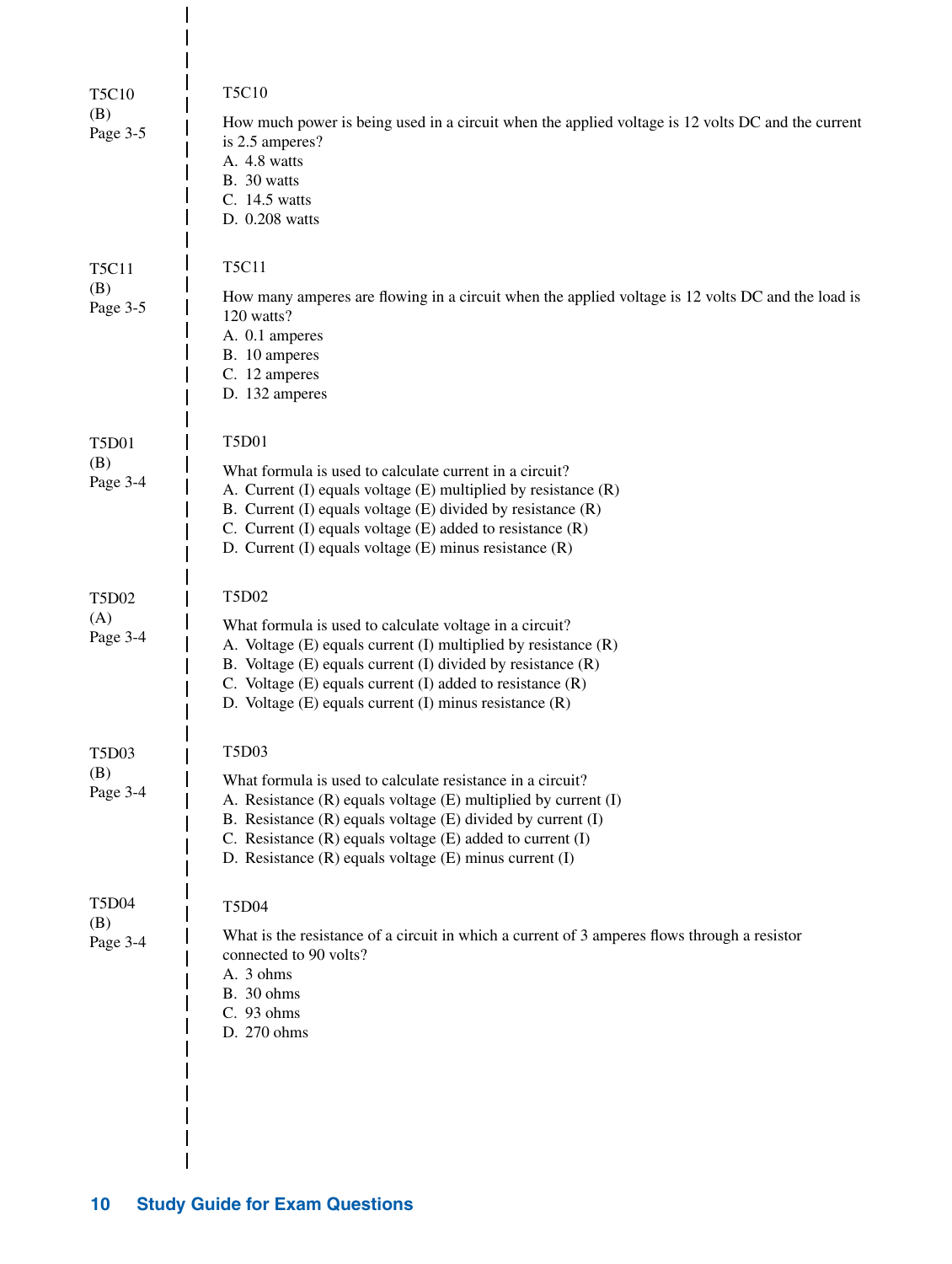| <b>T5D05</b>                                                                                                                                                                          | <b>T5D05</b>    |
|---------------------------------------------------------------------------------------------------------------------------------------------------------------------------------------|-----------------|
| What is the resistance in a circuit for which the applied voltage is 12 volts and the current flow is<br>1.5 amperes?<br>A. 18 ohms<br>B. 0.125 ohms<br>C. 8 ohms<br>D. 13.5 ohms     | (C)<br>Page 3-4 |
| <b>T5D06</b>                                                                                                                                                                          | <b>T5D06</b>    |
| What is the resistance of a circuit that draws 4 amperes from a 12-volt source?<br>A. 3 ohms<br><b>B.</b> 16 ohms<br>C. 48 ohms<br>D. 8 ohms                                          | (A)<br>Page 3-4 |
| <b>T5D07</b>                                                                                                                                                                          | <b>T5D07</b>    |
| What is the current flow in a circuit with an applied voltage of 120 volts and a resistance of 80<br>ohms?<br>A. 9600 amperes<br>B. 200 amperes<br>C. 0.667 amperes<br>D. 1.5 amperes | (D)<br>Page 3-4 |
| <b>T5D08</b>                                                                                                                                                                          | <b>T5D08</b>    |
| What is the current flowing through a 100-ohm resistor connected across 200 volts?<br>A. 20,000 amperes<br>B. 0.5 amperes<br>C. 2 amperes<br>D. 100 amperes                           | (C)<br>Page 3-4 |
| T5D09                                                                                                                                                                                 | T5D09           |
| What is the current flowing through a 24-ohm resistor connected across 240 volts?<br>A. 24,000 amperes<br>B. 0.1 amperes<br>C. 10 amperes<br>D. 216 amperes                           | (C)<br>Page 3-4 |
| <b>T5D10</b>                                                                                                                                                                          | <b>T5D10</b>    |
| What is the voltage across a 2-ohm resistor if a current of 0.5 amperes flows through it?<br>A. 1 volt<br><b>B.</b> 0.25 volts<br>C. 2.5 volts<br>$D. 1.5$ volts                      | (A)<br>Page 3-4 |
|                                                                                                                                                                                       |                 |
|                                                                                                                                                                                       |                 |
|                                                                                                                                                                                       |                 |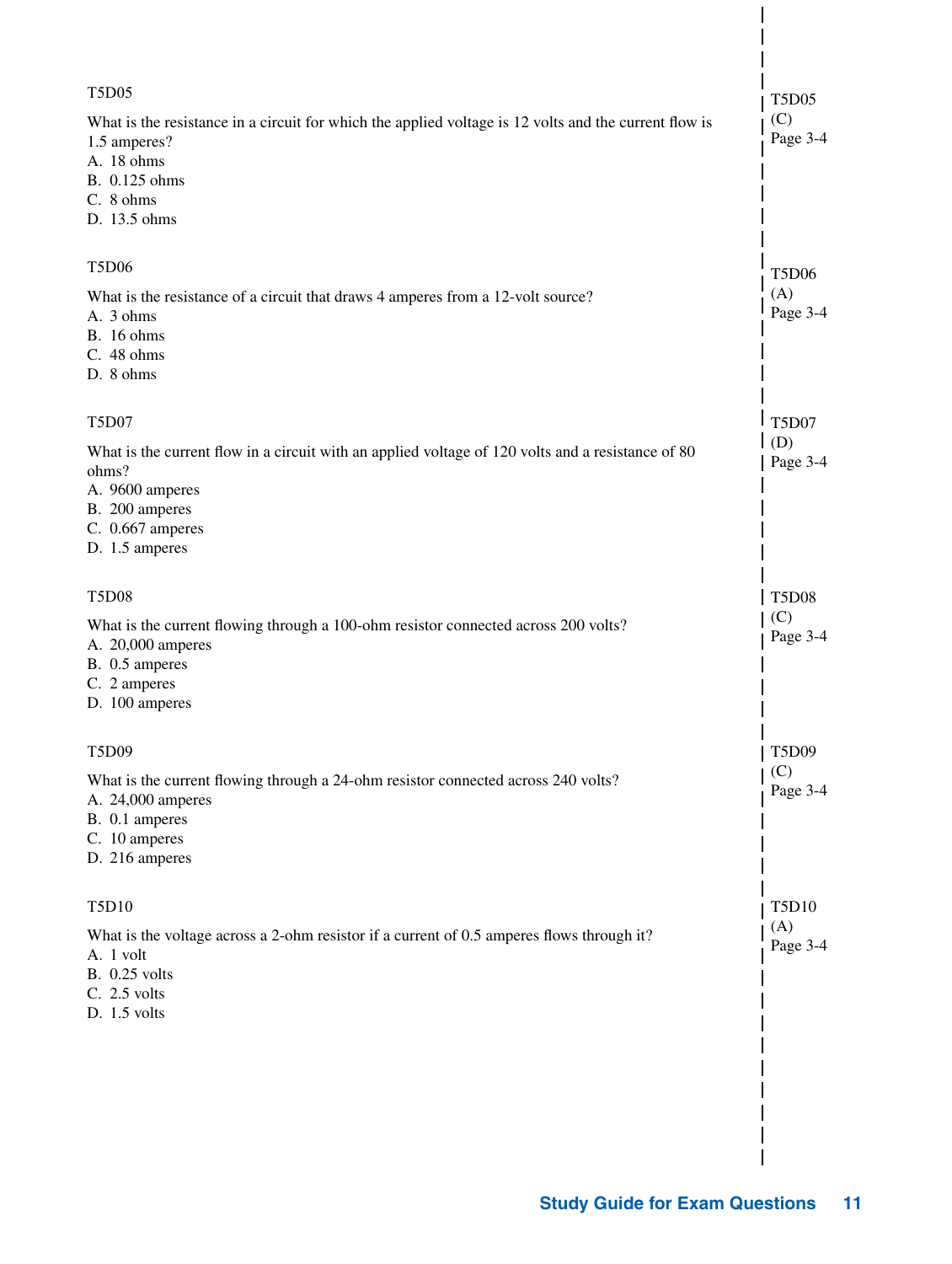| <b>T5D11</b><br>(B) | T <sub>5</sub> D <sub>11</sub><br>What is the voltage across a 10-ohm resistor if a current of 1 ampere flows through it?                                                                             |
|---------------------|-------------------------------------------------------------------------------------------------------------------------------------------------------------------------------------------------------|
| Page 3-4            | A. 1 volt<br>B. 10 volts<br>C. 11 volts<br>D. 9 volts                                                                                                                                                 |
| T5D12               | T5D12                                                                                                                                                                                                 |
| (D)<br>Page 3-4     | What is the voltage across a 10-ohm resistor if a current of 2 amperes flows through it?<br>A. 8 volts<br>B. 0.2 volts<br>C. 12 volts<br>D. 20 volts                                                  |
| <b>T7D01</b>        | <b>T7D01</b>                                                                                                                                                                                          |
| (B)<br>Page 3-1     | Which instrument would you use to measure electric potential or electromotive force?<br>A. An ammeter<br>B. A voltmeter<br>C. A wavemeter<br>D. An ohmmeter                                           |
| <b>T7D02</b>        | T7D02                                                                                                                                                                                                 |
| (B)<br>Page 3-3     | What is the correct way to connect a voltmeter to a circuit?<br>A. In series with the circuit<br>B. In parallel with the circuit<br>C. In quadrature with the circuit<br>D. In phase with the circuit |
| <b>T7D03</b>        | T7D03                                                                                                                                                                                                 |
| (A)<br>Page 3-3     | How is an ammeter usually connected to a circuit?<br>A. In series with the circuit<br>B. In parallel with the circuit<br>C. In quadrature with the circuit<br>D. In phase with the circuit            |
| <b>T7D04</b>        | <b>T7D04</b>                                                                                                                                                                                          |
| (D)<br>Page 3-1     | Which instrument is used to measure electric current?<br>A. An ohmmeter<br>B. A wavemeter<br>C. A voltmeter<br>D. An ammeter                                                                          |
| <b>T7D05</b>        | <b>T7D05</b>                                                                                                                                                                                          |
| (D)<br>Page 3-4     | What instrument is used to measure resistance?<br>A. An oscilloscope<br>B. A spectrum analyzer<br>C. A noise bridge<br>D. An ohmmeter                                                                 |
|                     |                                                                                                                                                                                                       |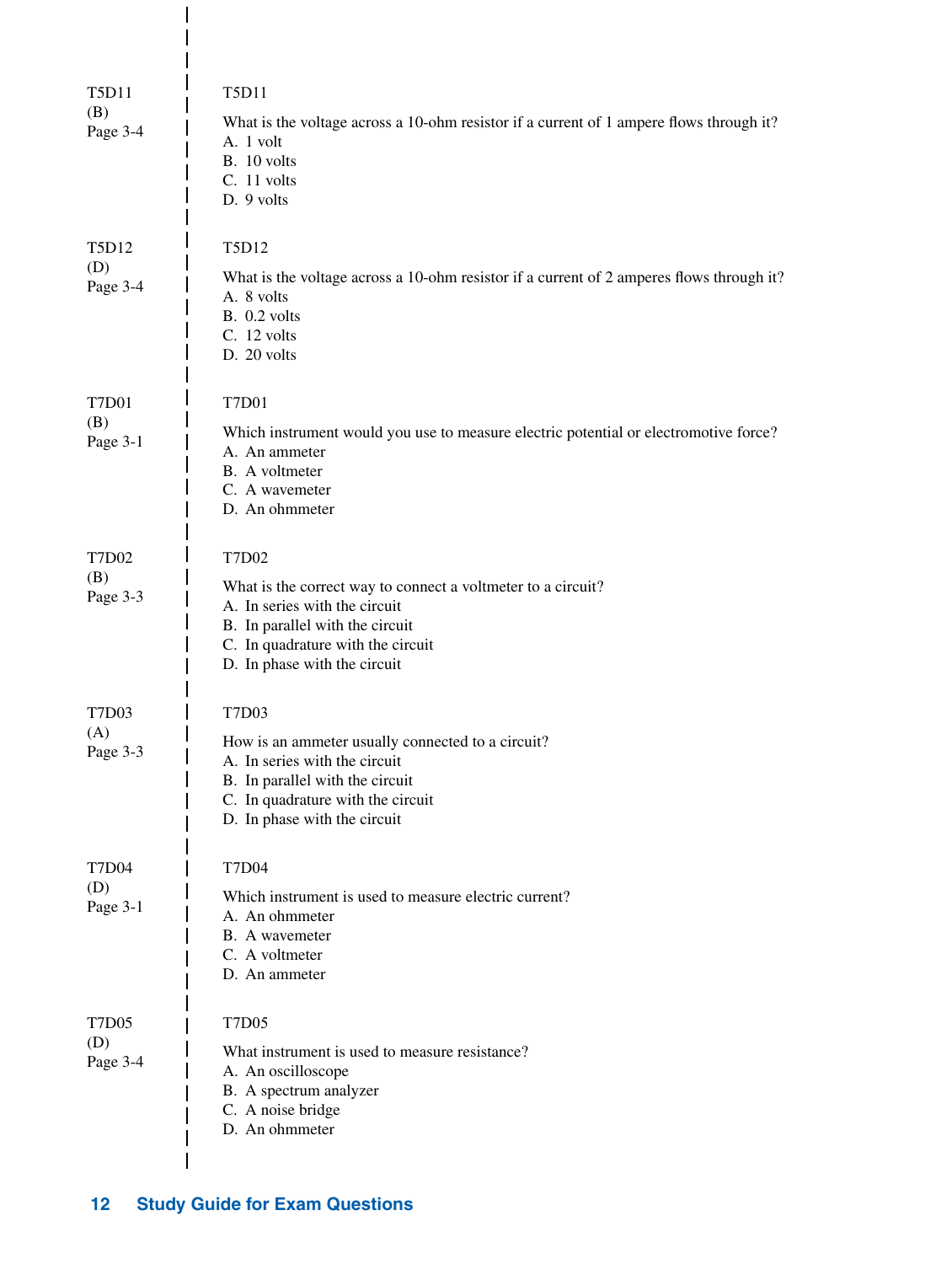| <b>T7D06</b><br>(C)<br>Which of the following might damage a multimeter?                                                                                                                                                                                                                                                                                      | <b>T7D06</b>                    |
|---------------------------------------------------------------------------------------------------------------------------------------------------------------------------------------------------------------------------------------------------------------------------------------------------------------------------------------------------------------|---------------------------------|
| A. Measuring a voltage too small for the chosen scale<br>B. Leaving the meter in the milliamps position overnight<br>C. Attempting to measure voltage when using the resistance setting<br>D. Not allowing it to warm up properly                                                                                                                             | Page 3-3                        |
| <b>T7D07</b><br>(D)<br>Which of the following measurements are commonly made using a multimeter?<br>A. SWR and RF power<br>B. Signal strength and noise<br>C. Impedance and reactance<br>D. Voltage and resistance                                                                                                                                            | <b>T7D07</b><br>Page 3-3        |
| <b>T7D10</b><br>(B)<br>What is probably happening when an ohmmeter, connected across a circuit, initially indicates a<br>low resistance and then shows increasing resistance with time?<br>A. The ohmmeter is defective<br>B. The circuit contains a large capacitor<br>C. The circuit contains a large inductor<br>D. The circuit is a relaxation oscillator | T7D10<br>Page 3-3               |
| T7D11<br>(B)<br>Which of the following precautions should be taken when measuring circuit resistance with an<br>ohmmeter?<br>A. Ensure that the applied voltages are correct<br>B. Ensure that the circuit is not powered<br>C. Ensure that the circuit is grounded<br>D. Ensure that the circuit is operating at the correct frequency<br><b>Section 3.2</b> | T7D11<br>Page 3-3               |
| <b>T5C01</b><br>What is the ability to store energy in an electric field called?<br>A. Inductance<br><b>B.</b> Resistance<br>C. Tolerance<br>D. Capacitance                                                                                                                                                                                                   | <b>T5C01</b><br>(D)<br>Page 3-6 |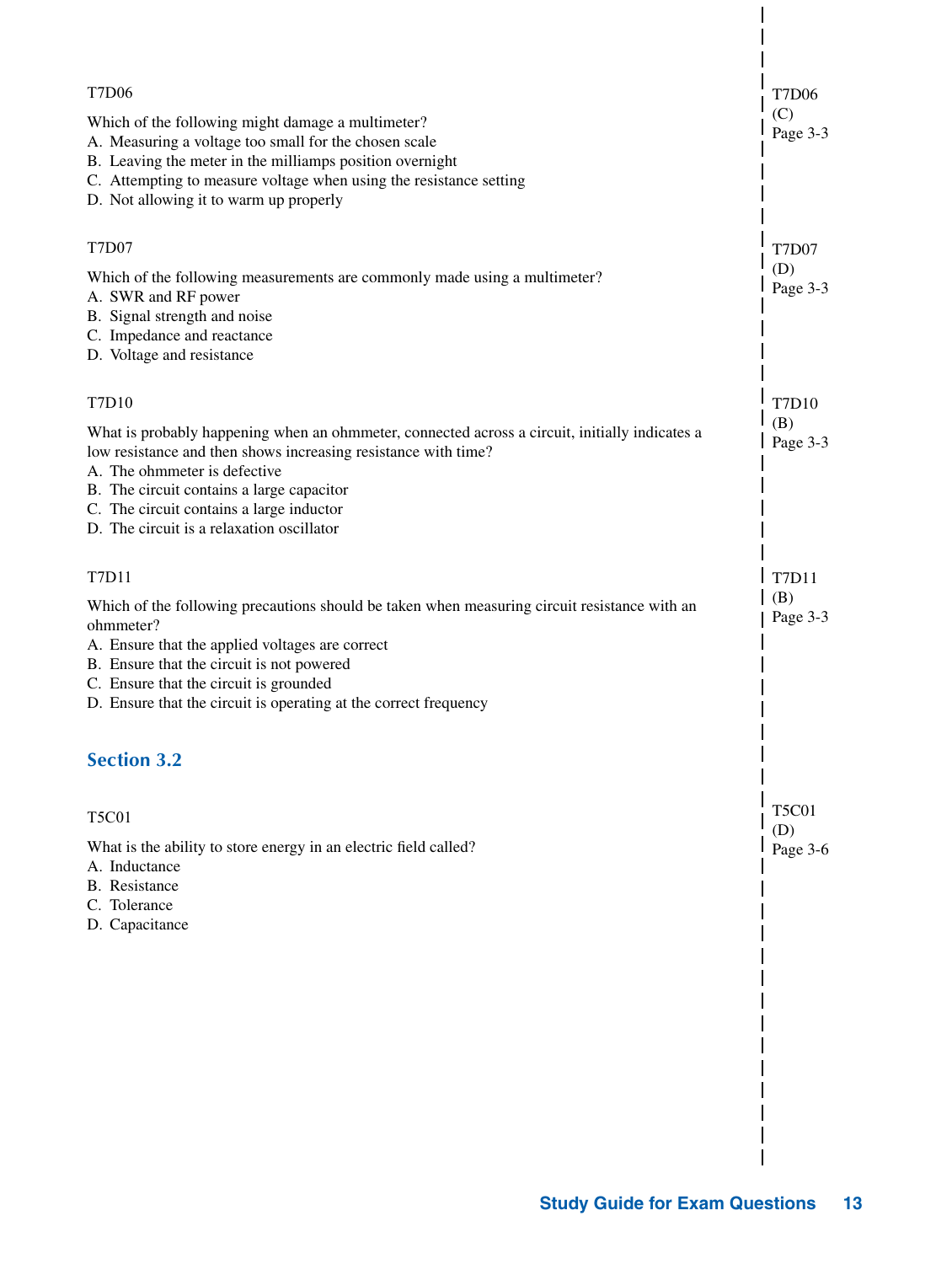| <b>T5C02</b><br>(A)<br>Page 3-6                   | <b>T5C02</b><br>What is the basic unit of capacitance?<br>A. The farad<br>B. The ohm<br>C. The volt<br>D. The henry                                                   |
|---------------------------------------------------|-----------------------------------------------------------------------------------------------------------------------------------------------------------------------|
| <b>T5C03</b><br>(D)<br>Page 3-7                   | <b>T5C03</b><br>What is the ability to store energy in a magnetic field called?<br>A. Admittance<br>B. Capacitance<br>C. Resistance<br>D. Inductance                  |
| <b>T5C04</b><br>(C)<br>Page 3-7                   | <b>T5C04</b><br>What is the basic unit of inductance?<br>A. The coulomb<br>B. The farad<br>C. The henry<br>D. The ohm                                                 |
| <b>T6A01</b><br>(B)<br>Page 3-6                   | <b>T6A01</b><br>What electrical component is used to oppose the flow of current in a DC circuit?<br>A. Inductor<br>B. Resistor<br>C. Voltmeter<br>D. Transformer      |
| <b>T6A02</b><br>(C)<br>Page 3-8                   | <b>T6A02</b><br>What type of component is often used as an adjustable volume control?<br>A. Fixed resistor<br>B. Power resistor<br>C. Potentiometer<br>D. Transformer |
| T <sub>6</sub> A <sub>03</sub><br>(B)<br>Page 3-8 | <b>T6A03</b><br>What electrical parameter is controlled by a potentiometer?<br>A. Inductance<br><b>B.</b> Resistance<br>C. Capacitance<br>D. Field strength           |
| <b>T6A04</b><br>(B)<br>Page 3-6                   | <b>T6A04</b><br>What electrical component stores energy in an electric field?<br>A. Resistor<br>B. Capacitor<br>C. Inductor<br>D. Diode                               |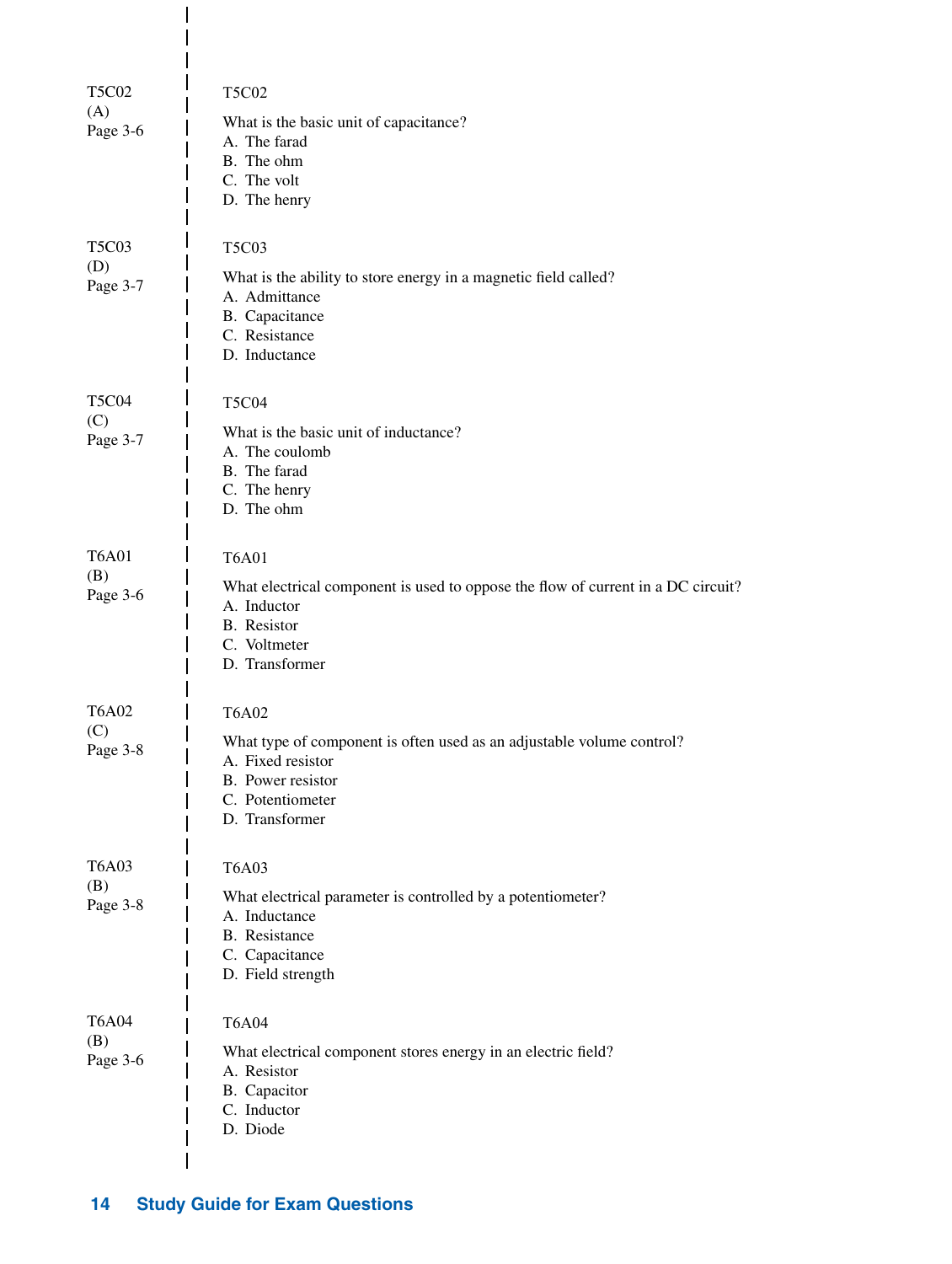| <b>T6A05</b>                                                                                                                                                                       | <b>T6A05</b>                         |
|------------------------------------------------------------------------------------------------------------------------------------------------------------------------------------|--------------------------------------|
| What type of electrical component consists of two or more conductive surfaces separated by an<br>insulator?<br>A. Resistor<br>B. Potentiometer<br>C. Oscillator<br>D. Capacitor    | (D)<br>Page 3-6                      |
| <b>T6A06</b>                                                                                                                                                                       | <b>T6A06</b>                         |
| What type of electrical component stores energy in a magnetic field?<br>A. Resistor<br>B. Capacitor<br>C. Inductor<br>D. Diode                                                     | $\mathsf{I}(\mathsf{C})$<br>Page 3-7 |
| <b>T6A07</b>                                                                                                                                                                       | T6A07                                |
| What electrical component is usually composed of a coil of wire?<br>A. Switch<br>B. Capacitor<br>C. Diode<br>D. Inductor                                                           | (D)<br>Page 3-7                      |
| <b>T6A08</b>                                                                                                                                                                       | T6A08                                |
| What electrical component is used to connect or disconnect electrical circuits?<br>A. Zener Diode<br>B. Switch<br>C. Inductor<br>D. Variable resistor                              | (B)<br>Page 3-11                     |
| T6A09                                                                                                                                                                              | <b>T6A09</b>                         |
| What electrical component is used to protect other circuit components from current overloads?<br>A. Fuse<br>B. Capacitor<br>C. Shield<br>D. Inductor                               | (A)<br>Page 3-11                     |
| <b>T6B01</b>                                                                                                                                                                       | <b>T6B01</b>                         |
| What class of electronic components is capable of using a voltage or current signal to control<br>current flow?<br>A. Capacitors<br>B. Inductors<br>C. Resistors<br>D. Transistors | (D)<br>Page 3-10                     |
|                                                                                                                                                                                    |                                      |
|                                                                                                                                                                                    |                                      |
|                                                                                                                                                                                    |                                      |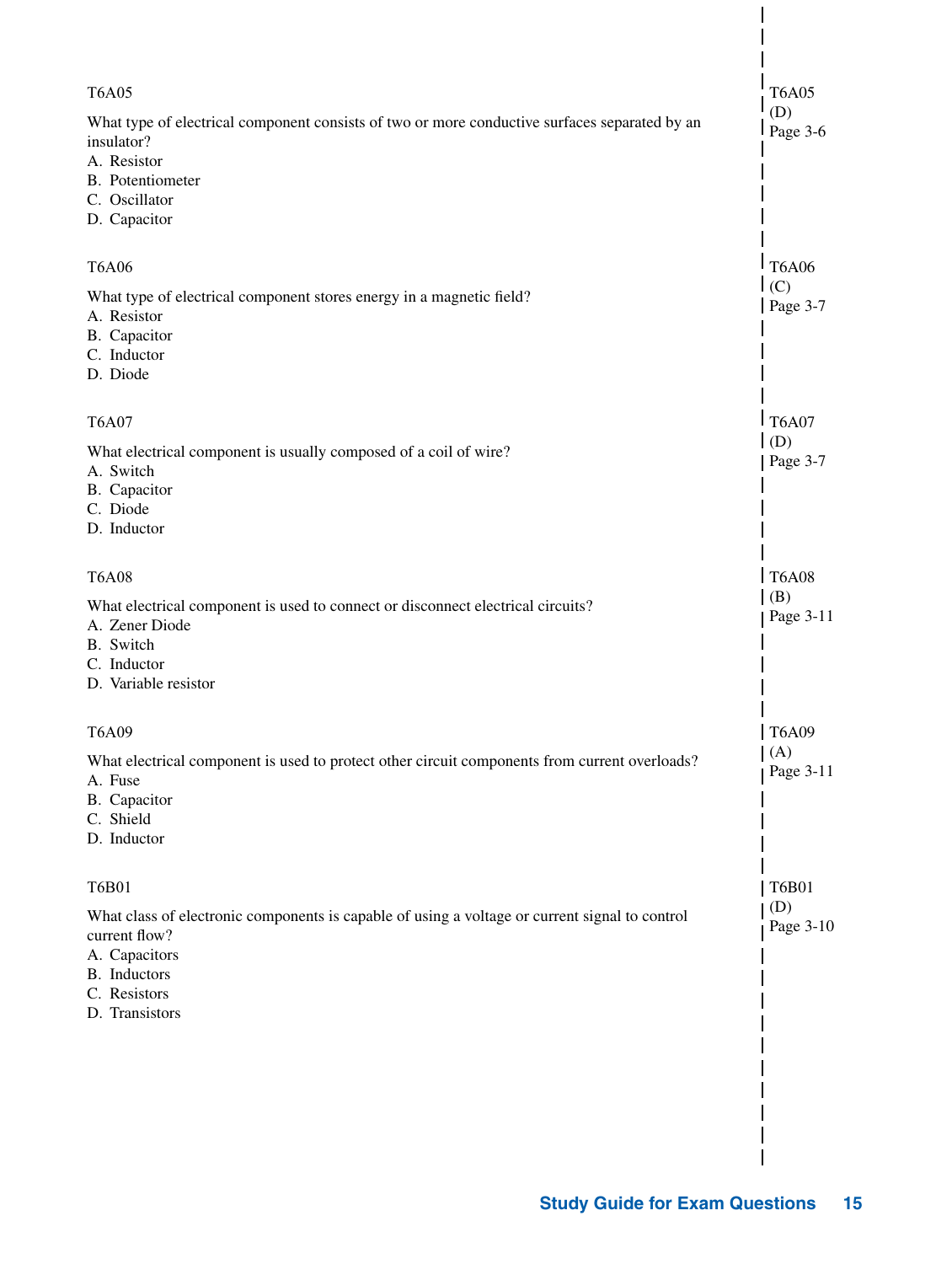| <b>T6B02</b><br>(C)<br>Page 3-10 | <b>T6B02</b><br>What electronic component allows current to flow in only one direction?<br>A. Resistor<br>B. Fuse<br>C. Diode<br>D. Driven Element                                                 |
|----------------------------------|----------------------------------------------------------------------------------------------------------------------------------------------------------------------------------------------------|
| T6B03<br>(C)<br>Page 3-10        | T6B03<br>Which of these components can be used as an electronic switch or amplifier?<br>A. Oscillator<br><b>B.</b> Potentiometer<br>C. Transistor<br>D. Voltmeter                                  |
| <b>T6B04</b><br>(B)<br>Page 3-10 | <b>T6B04</b><br>Which of these components is made of three layers of semiconductor material?<br>A. Alternator<br>B. Bipolar junction transistor<br>C. Triode<br>D. Pentagrid converter             |
| <b>T6B05</b><br>(A)<br>Page 3-10 | <b>T6B05</b><br>Which of the following electronic components can amplify signals?<br>A. Transistor<br>B. Variable resistor<br>C. Electrolytic capacitor<br>D. Multi-cell battery                   |
| T6B06<br>(B)<br>Page 3-10        | <b>T6B06</b><br>How is a semiconductor diode's cathode lead usually identified?<br>A. With the word "cathode"<br>B. With a stripe<br>C. With the letter "C"<br>D. All of these choices are correct |
| <b>T6B07</b><br>(B)<br>Page 3-10 | T6B07<br>What does the abbreviation "LED" stand for?<br>A. Low Emission Diode<br><b>B.</b> Light Emitting Diode<br>C. Liquid Emission Detector<br>D. Long Echo Delay                               |
| <b>T6B08</b><br>(A)<br>Page 3-10 | <b>T6B08</b><br>What does the abbreviation "FET" stand for?<br>A. Field Effect Transistor<br><b>B.</b> Fast Electron Transistor<br>C. Free Electron Transition<br>D. Field Emission Thickness      |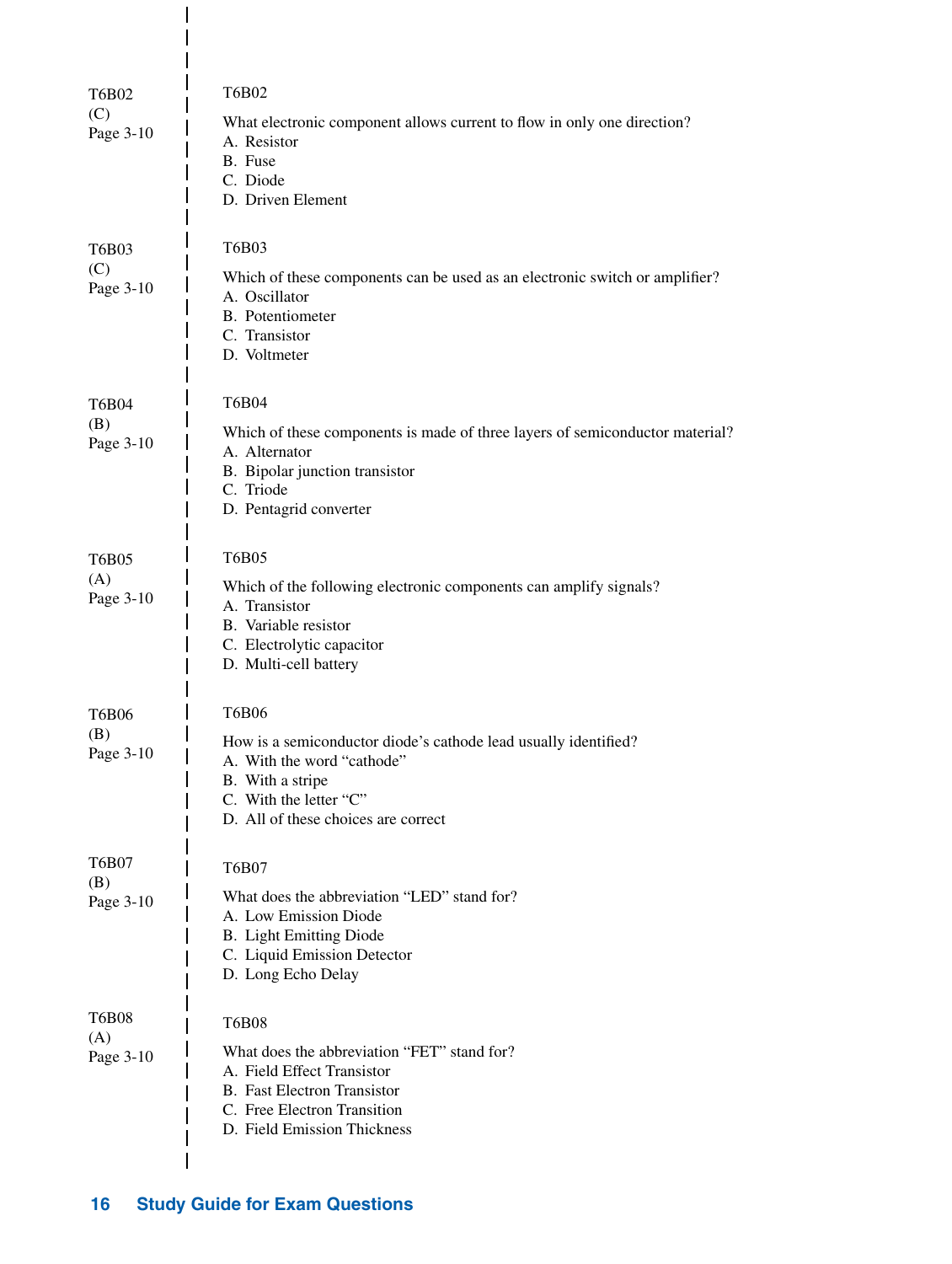| T6B09<br>What are the names of the two electrodes of a diode?<br>A. Plus and minus<br>B. Source and drain<br>C. Anode and cathode<br>D. Gate and base                                           | <b>T6B09</b><br>(C)<br>Page 3-10 |
|-------------------------------------------------------------------------------------------------------------------------------------------------------------------------------------------------|----------------------------------|
| T6B10                                                                                                                                                                                           | T6B10                            |
| Which semiconductor component has an emitter electrode?<br>A. Bipolar transistor<br>B. Field effect transistor<br>C. Silicon diode<br>D. Bridge rectifier                                       | (A)<br>Page 3-10                 |
| T6B11                                                                                                                                                                                           | T6B11                            |
| Which semiconductor component has a gate electrode?<br>A. Bipolar transistor<br>B. Field effect transistor<br>C. Silicon diode<br>D. Bridge rectifier                                           | (B)<br>Page 3-10                 |
| T6B12                                                                                                                                                                                           | T6B12                            |
| What is the term that describes a transistor's ability to amplify a signal?<br>A. Gain<br>B. Forward resistance<br>C. Forward voltage drop<br>D. On resistance                                  | (A)<br>Page 3-10                 |
| <b>T6C01</b>                                                                                                                                                                                    | <b>T6C01</b>                     |
| What is the name for standardized representations of components in an electrical wiring diagram?<br>A. Electrical depictions<br>B. Grey sketch<br>C. Schematic symbols<br>D. Component callouts | (C)<br>L<br>Page 3-12            |
|                                                                                                                                                                                                 |                                  |
|                                                                                                                                                                                                 |                                  |
|                                                                                                                                                                                                 |                                  |
|                                                                                                                                                                                                 |                                  |
|                                                                                                                                                                                                 |                                  |
|                                                                                                                                                                                                 |                                  |
|                                                                                                                                                                                                 |                                  |
|                                                                                                                                                                                                 |                                  |
|                                                                                                                                                                                                 |                                  |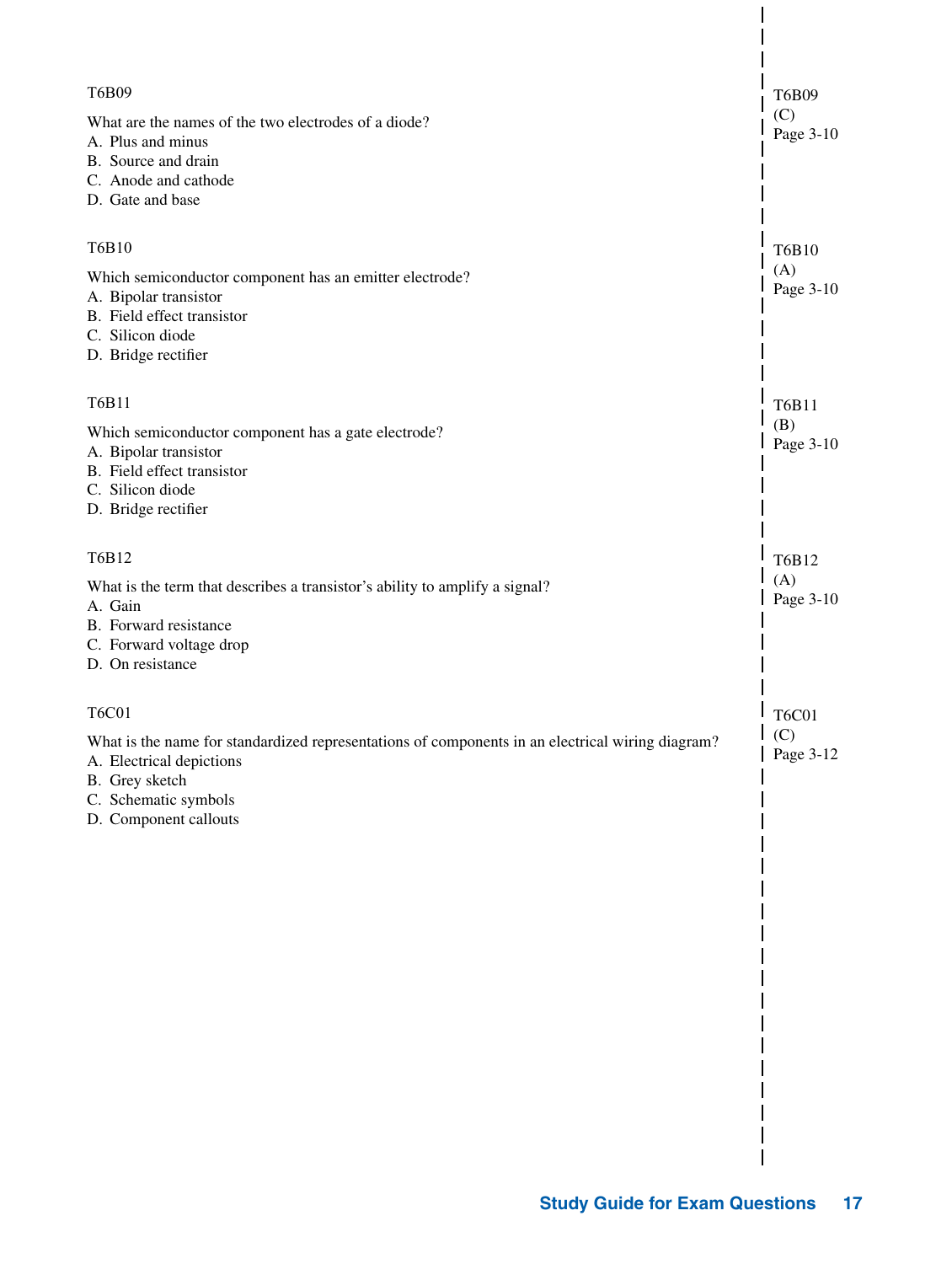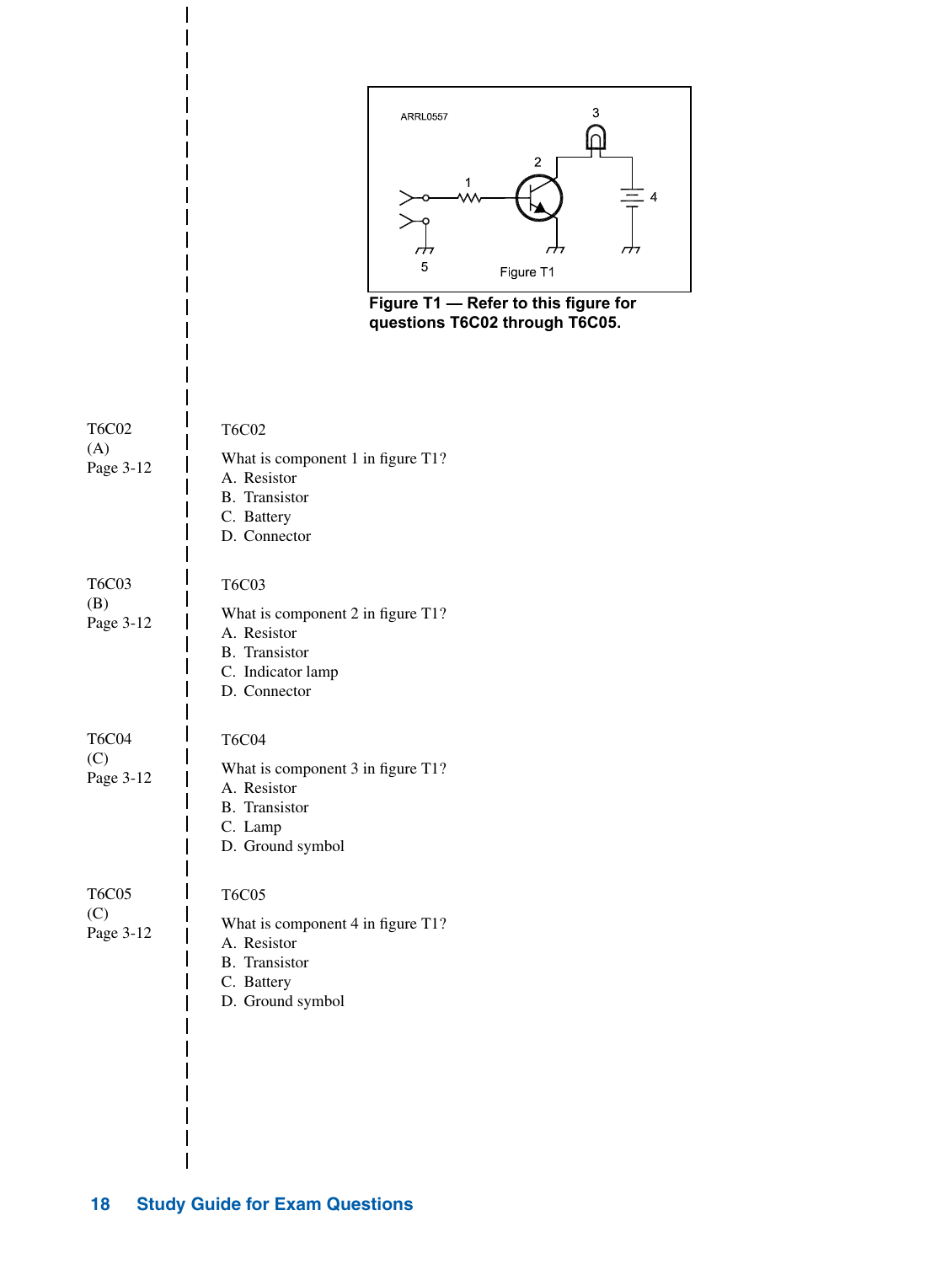

**Figure T2 — Refer to this figure for questions T6C06 through T6C09.**

| <b>T6C06</b><br>What is component 6 in figure T2?<br>A. Resistor<br>B. Capacitor<br>C. Regulator IC<br>D. Transistor                                  | <b>T6C06</b><br>(B)<br>Page 3-12 |
|-------------------------------------------------------------------------------------------------------------------------------------------------------|----------------------------------|
| <b>T6C07</b><br>What is component 8 in figure T2?<br>A. Resistor<br>B. Inductor<br>C. Regulator IC<br>D. Light emitting diode                         | <b>T6C07</b><br>(D)<br>Page 3-12 |
| <b>T6C08</b><br>What is component 9 in figure T2?<br>A. Variable capacitor<br>B. Variable inductor<br>C. Variable resistor<br>D. Variable transformer | <b>T6C08</b><br>(C)<br>Page 3-12 |
| <b>T6C09</b><br>What is component 4 in figure T2?<br>A. Variable inductor<br>B. Double-pole switch<br>C. Potentiometer<br>D. Transformer              | <b>T6C09</b><br>(D)<br>Page 3-12 |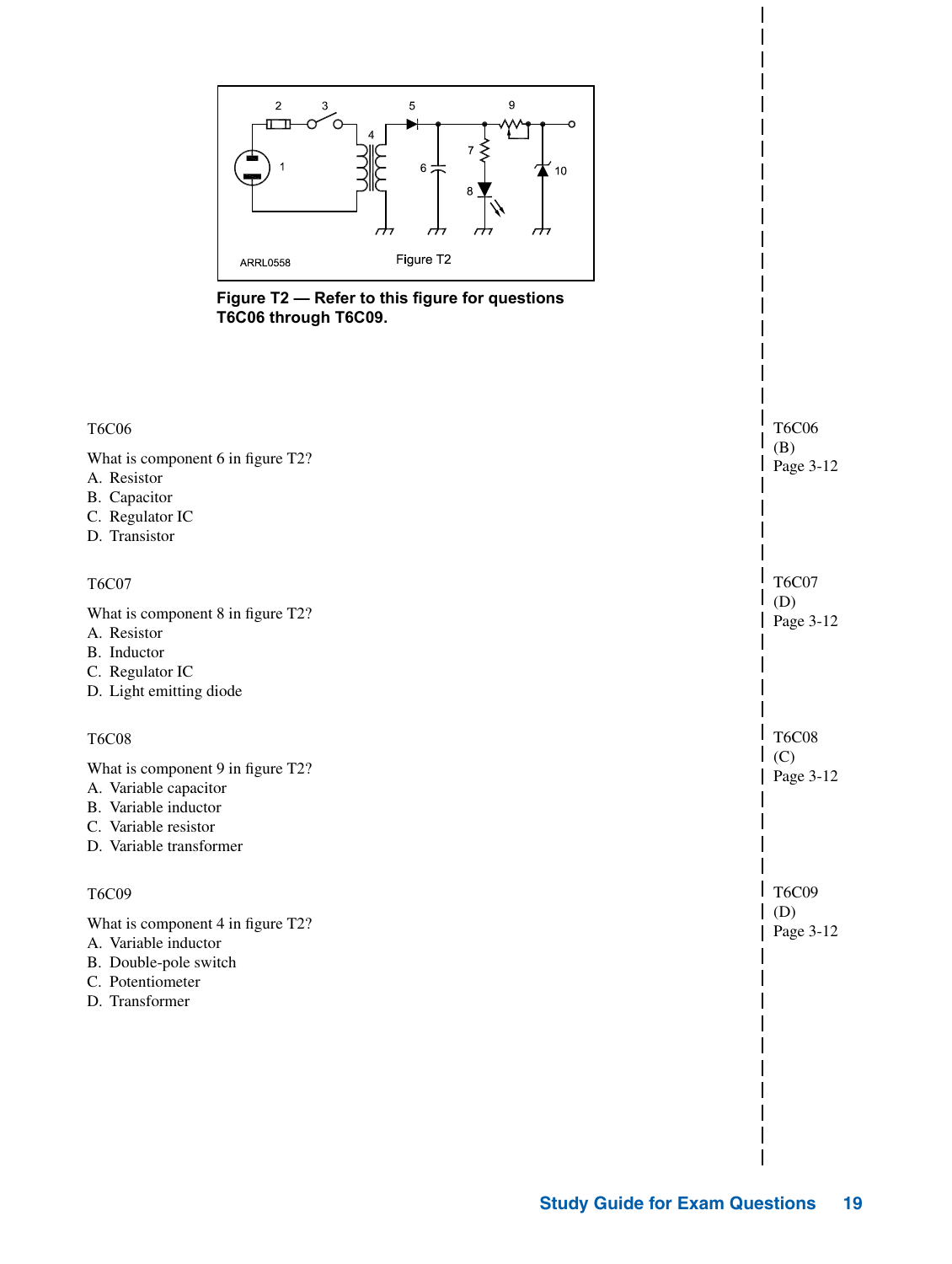| <b>T6C10</b>        | <b>T6C10</b>                                                                                                       | <b>ARRL0559</b>            |
|---------------------|--------------------------------------------------------------------------------------------------------------------|----------------------------|
| (D)<br>Page 3-12    | What is component 3 in figure T3?                                                                                  |                            |
|                     | A. Connector<br>B. Meter                                                                                           | 2                          |
|                     | C. Variable capacitor                                                                                              |                            |
|                     | D. Variable inductor                                                                                               |                            |
|                     |                                                                                                                    |                            |
| <b>T6C11</b>        | <b>T6C11</b>                                                                                                       |                            |
| (A)<br>Page 3-12    | What is component 4 in figure T3?                                                                                  |                            |
|                     | A. Antenna<br><b>B.</b> Transmitter                                                                                | Figure T3                  |
|                     | C. Dummy load                                                                                                      | Figure T3 - Refer to this  |
|                     | D. Ground                                                                                                          | figure for questions T6C10 |
|                     |                                                                                                                    | and T6C11.                 |
| T6C12               | T6C12                                                                                                              |                            |
| (A)<br>Page 3-12    | What do the symbols on an electrical circuit schematic diagram represent?                                          |                            |
|                     | A. Electrical components<br>B. Logic states                                                                        |                            |
|                     | C. Digital codes                                                                                                   |                            |
|                     | D. Traffic nodes                                                                                                   |                            |
|                     |                                                                                                                    |                            |
| T6C13               | T6C13                                                                                                              |                            |
| (C)<br>Page 3-12    | Which of the following is accurately represented in electrical circuit schematic diagrams?                         |                            |
|                     | A. Wire lengths<br>B. Physical appearance of components                                                            |                            |
|                     | C. The way components are interconnected                                                                           |                            |
|                     | D. All of these choices are correct                                                                                |                            |
|                     |                                                                                                                    |                            |
| <b>T6D01</b><br>(B) | <b>T6D01</b>                                                                                                       |                            |
| Page 3-10           | Which of the following devices or circuits changes an alternating current into a varying direct<br>current signal? |                            |
|                     | A. Transformer                                                                                                     |                            |
|                     | B. Rectifier                                                                                                       |                            |
|                     | C. Amplifier<br>D. Reflector                                                                                       |                            |
|                     |                                                                                                                    |                            |
| <b>T6D02</b>        | T6D02                                                                                                              |                            |
| (A)                 | What best describes a relay?                                                                                       |                            |
| Page 3-12           | A. A switch controlled by an electromagnet                                                                         |                            |
|                     | B. A current controlled amplifier                                                                                  |                            |
|                     | C. An optical sensor<br>D. A pass transistor                                                                       |                            |
|                     |                                                                                                                    |                            |
|                     |                                                                                                                    |                            |
|                     |                                                                                                                    |                            |
|                     |                                                                                                                    |                            |
|                     |                                                                                                                    |                            |
|                     |                                                                                                                    |                            |

 $\overline{\phantom{a}}$  $\overline{\phantom{a}}$  $\overline{1}$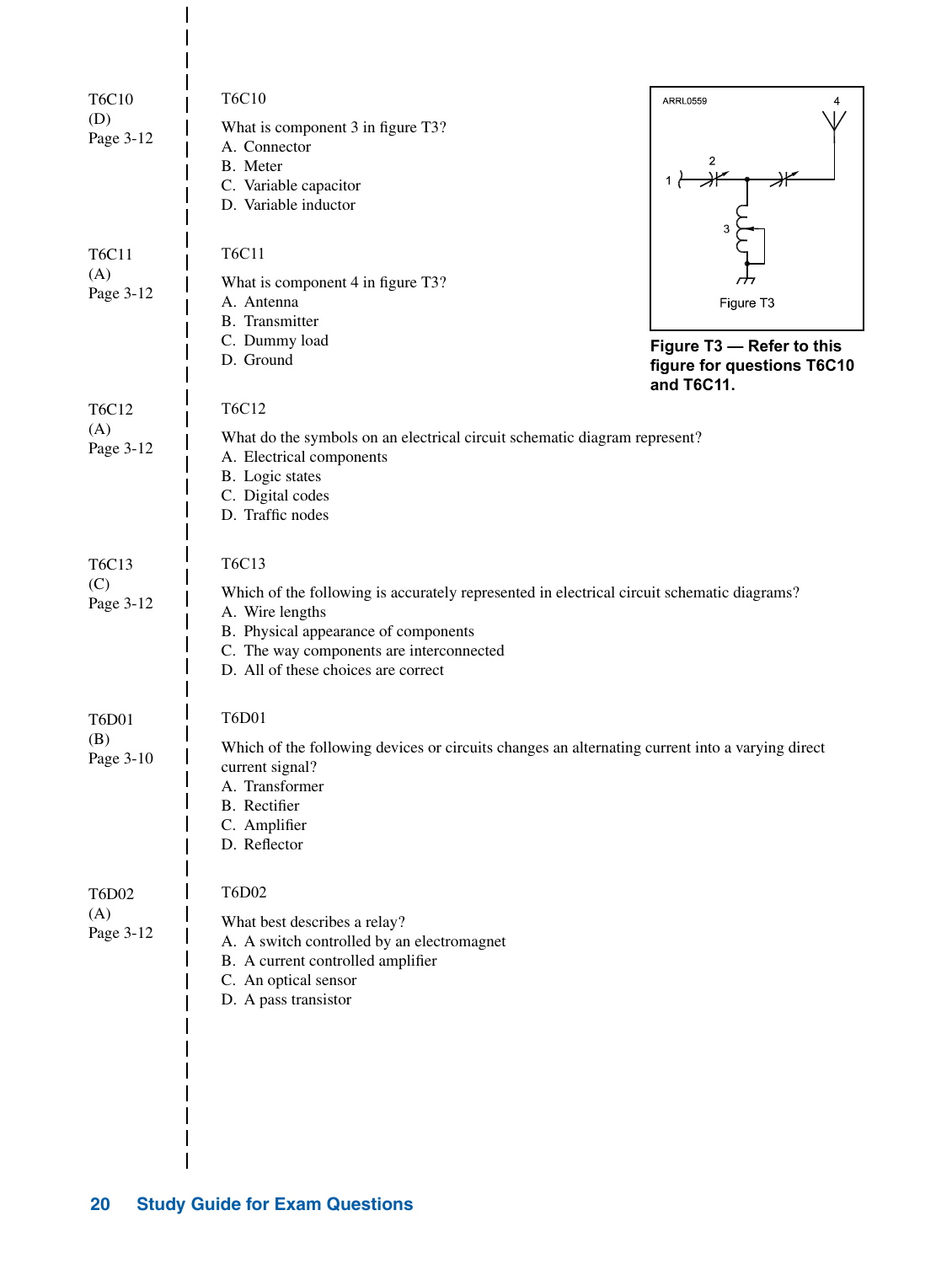| 9<br>$\overline{\mathbf{c}}$<br>3<br>5<br>$6\frac{1}{4}$<br>10<br>8<br>гĦ<br>гĦ<br>$\tau\tau$<br>Figure T2<br><b>ARRL0558</b>                                                                    |                                  |
|--------------------------------------------------------------------------------------------------------------------------------------------------------------------------------------------------|----------------------------------|
| Figure T2 - Refer to this figure for question<br>T6D03.                                                                                                                                          |                                  |
| T6D03<br>What type of switch is represented by item 3 in figure T2?<br>A. Single-pole single-throw<br>B. Single-pole double-throw<br>C. Double-pole single-throw<br>D. Double-pole double-throw  | T6D03<br>(A)<br>Page 3-12        |
| <b>T6D04</b><br>Which of the following can be used to display signal strength on a numeric scale?<br>A. Potentiometer<br>B. Transistor<br>C. Meter<br>D. Relay                                   | <b>T6D04</b><br>(C)<br>Page 3-12 |
| <b>T6D06</b><br>What component is commonly used to change 120V AC house current to a lower AC voltage for<br>other uses?<br>A. Variable capacitor<br>B. Transformer<br>C. Transistor<br>D. Diode | <b>T6D06</b><br>(B)<br>Page 3-8  |
| T6D07<br>Which of the following is commonly used as a visual indicator?<br>A. LED<br>B. FET<br>C. Zener diode<br>D. Bipolar transistor                                                           | T6D07<br>(A)<br>Page 3-10        |
| <b>T6D08</b><br>Which of the following is used together with an inductor to make a tuned circuit?<br>A. Resistor<br>B. Zener diode<br>C. Potentiometer<br>D. Capacitor                           | <b>T6D08</b><br>(D)<br>Page 3-9  |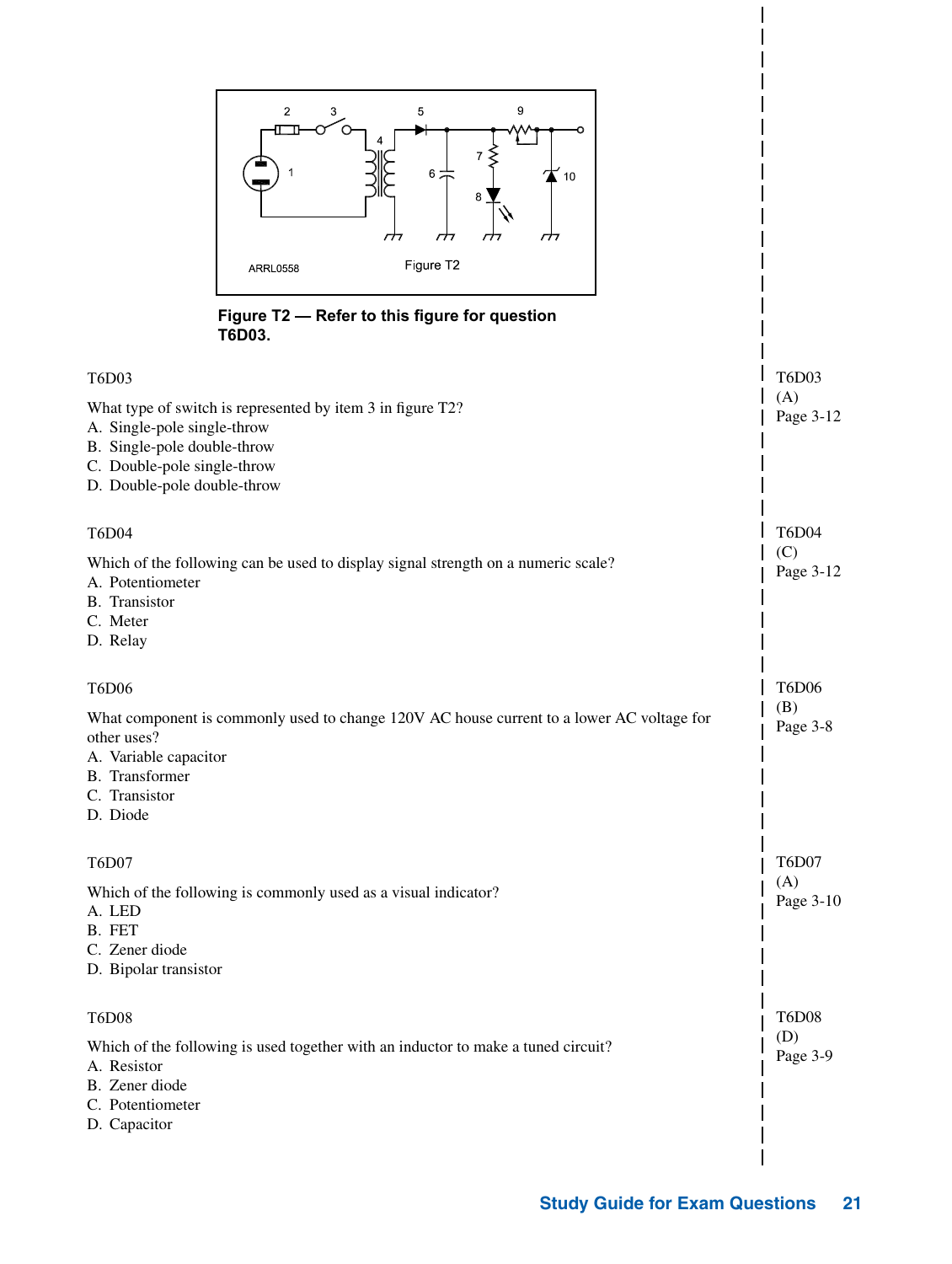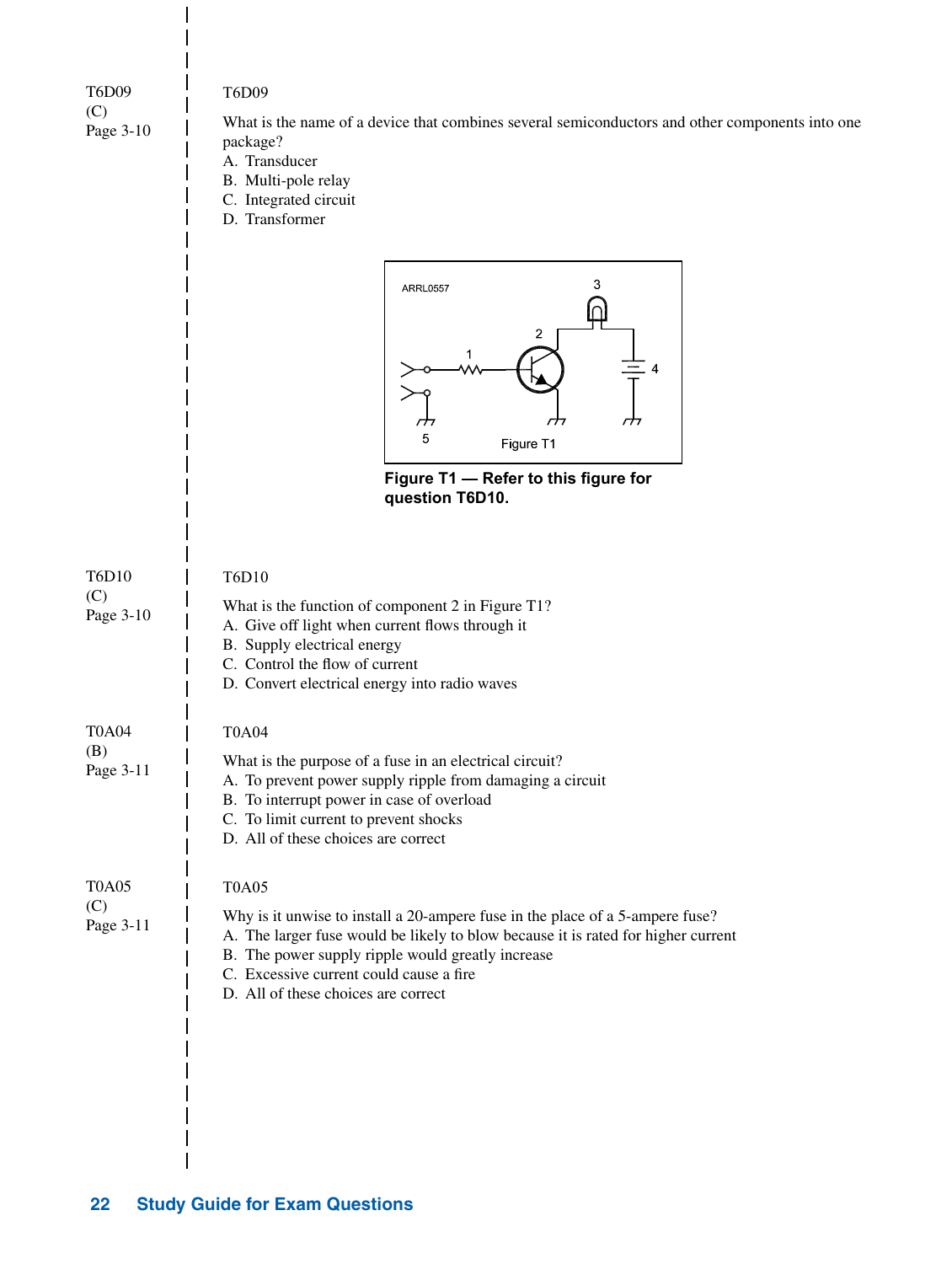#### **Section 3.3**

#### T7A01

What is the function of a product detector?

- A. Detect phase modulated signals
- B. Demodulate FM signals
- C. Detect CW and SSB signals
- D. Combine speech and RF signals



T7A01  $(C)$ Page 3-17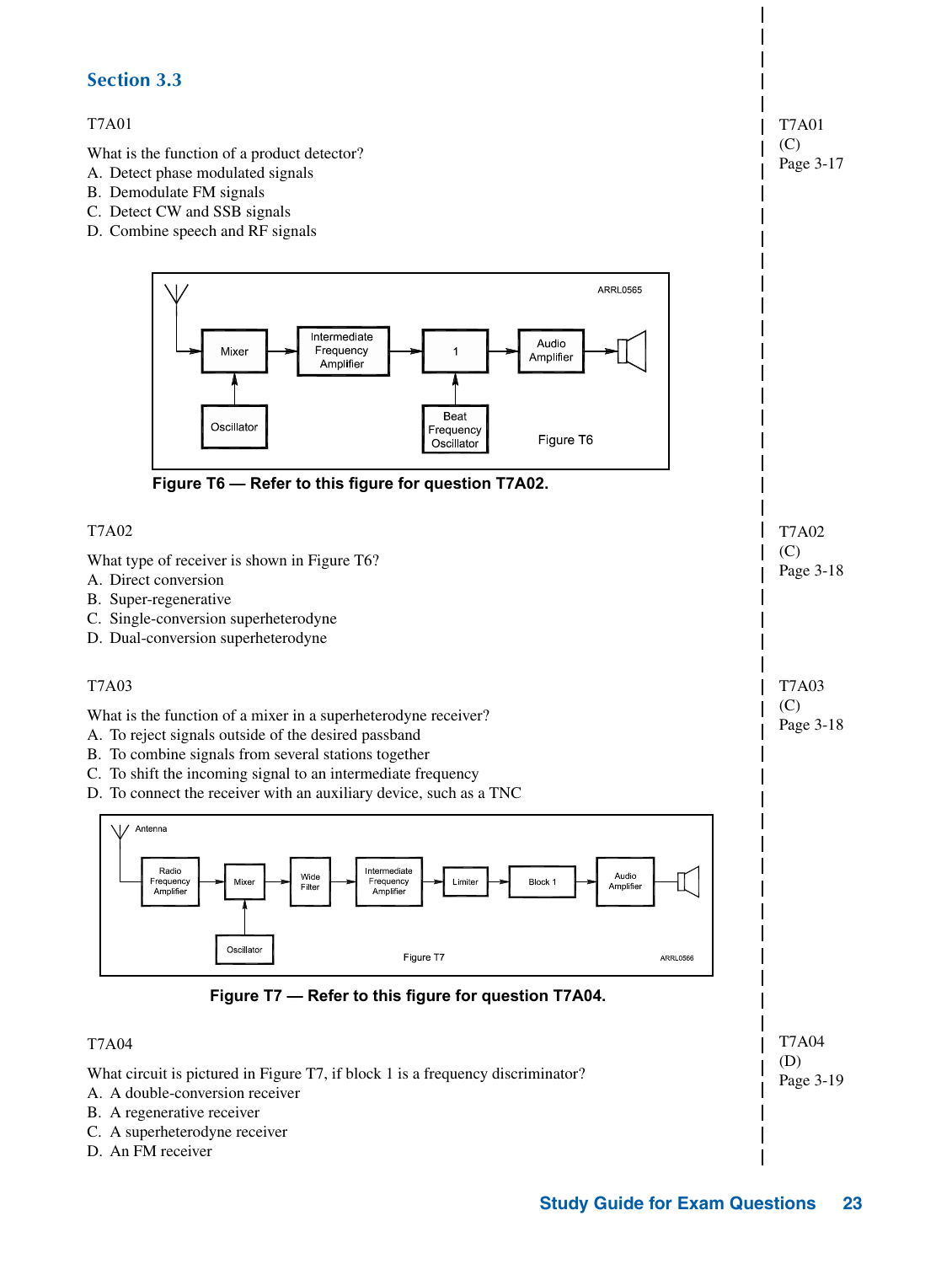| <b>T7A05</b>     | <b>T7A05</b>                                                                                                                                                                                                                                                 |
|------------------|--------------------------------------------------------------------------------------------------------------------------------------------------------------------------------------------------------------------------------------------------------------|
| (D)<br>Page 3-15 | Antenna<br><b>ARRL0563</b><br>What is the function of block 1 if figure T4<br>is a simple CW transmitter?<br>A. Reactance modulator<br>Power<br>Driver<br>Amplifier<br>B. Product detector<br>C. Low-pass filter<br>D. Oscillator<br>Telegraph<br>Key        |
| <b>T7A06</b>     | Figure T4<br><b>T7A06</b>                                                                                                                                                                                                                                    |
| (C)<br>Page 3-19 | What device takes the output of a low-powered<br>Figure T4 - Refer to this figure for<br>28 MHz SSB exciter and produces a 222 MHz<br>question T7A05.<br>output signal?<br>A. High-pass filter<br>B. Low-pass filter<br>C. Transverter<br>D. Phase converter |
| <b>T7A08</b>     | <b>T7A08</b>                                                                                                                                                                                                                                                 |
| (C)<br>Page 3-16 | Which of the following circuits combines a speech signal and an RF carrier?<br>A. Beat frequency oscillator<br><b>B.</b> Discriminator<br>C. Modulator<br>D. Noise blanker                                                                                   |
| <b>T7A11</b>     | <b>T7A11</b>                                                                                                                                                                                                                                                 |
| (B)<br>Page 3-17 | Which of the following circuits demodulates FM signals?<br>A. Limiter<br>B. Discriminator<br>C. Product detector<br>D. Phase inverter                                                                                                                        |
| <b>T7A12</b>     | <b>T7A12</b>                                                                                                                                                                                                                                                 |
| (C)<br>Page 3-19 | Which term describes the ability of a receiver to discriminate between multiple signals?<br>A. Tuning rate<br><b>B.</b> Sensitivity<br>C. Selectivity<br>D. Noise floor                                                                                      |
| <b>T7A13</b>     | T7A13                                                                                                                                                                                                                                                        |
| (A)<br>Page 3-19 | Where is an RF preamplifier installed?<br>A. Between the antenna and receiver<br>B. At the output of the transmitter's power amplifier<br>C. Between a transmitter and antenna tuner<br>D. At the receiver's audio output                                    |
|                  |                                                                                                                                                                                                                                                              |

 $\overline{1}$ 

 $\overline{\phantom{a}}$ 

I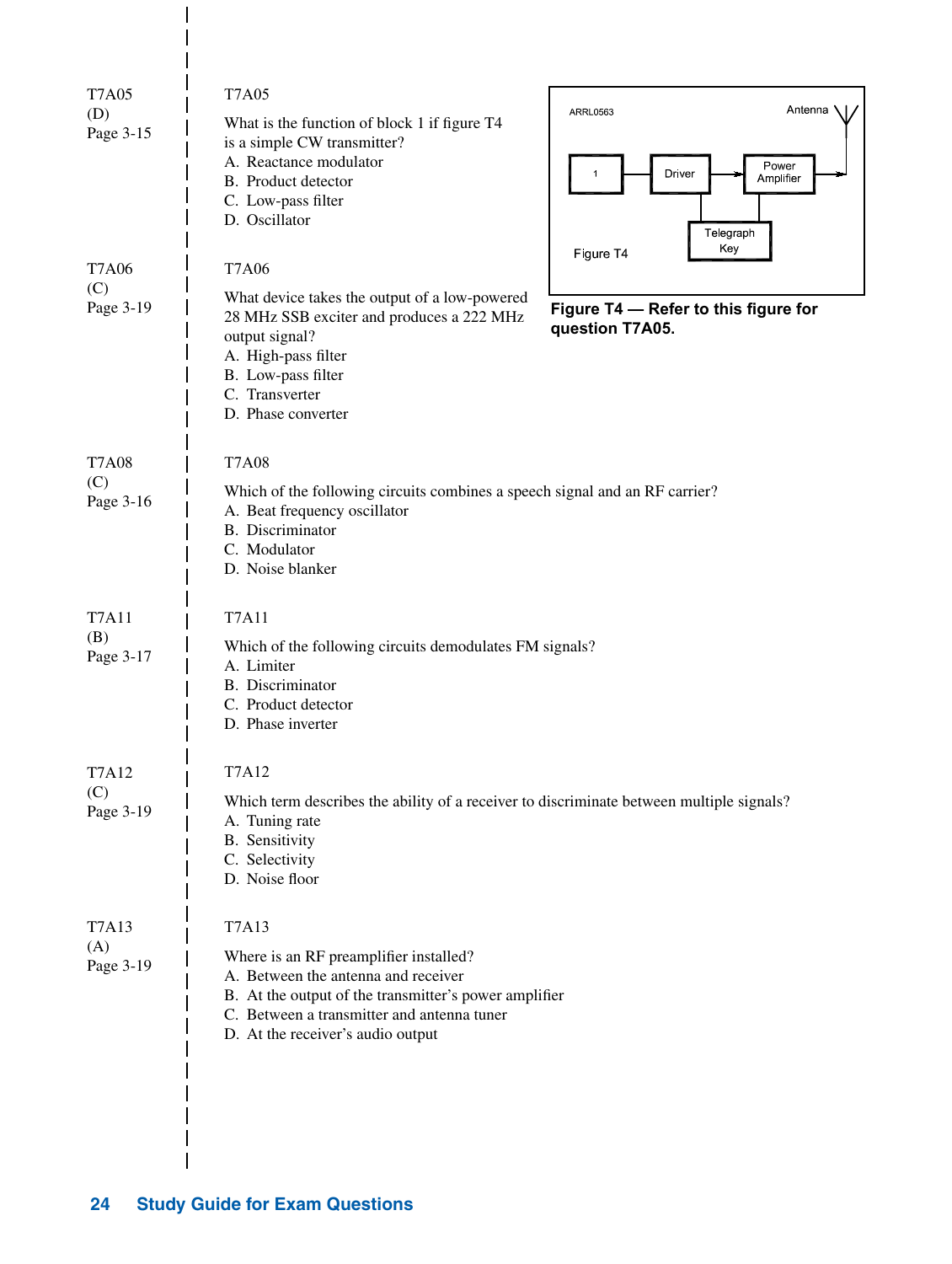# **Chapter 4 Section 4.1**

| T3A01                                                                                                                                                                                                                                                                                                                                                                                                            | <b>T3A01</b>    |
|------------------------------------------------------------------------------------------------------------------------------------------------------------------------------------------------------------------------------------------------------------------------------------------------------------------------------------------------------------------------------------------------------------------|-----------------|
| What should you do if another operator reports that your station's 2 meter signals were strong just<br>a moment ago, but now they are weak or distorted?<br>A. Change the batteries in your radio to a different type<br>B. Turn on the CTCSS tone<br>C. Ask the other operator to adjust his squelch control                                                                                                    | (D)<br>Page 4-2 |
| D. Try moving a few feet, as random reflections may be causing multi-path distortion                                                                                                                                                                                                                                                                                                                             |                 |
| T3A02                                                                                                                                                                                                                                                                                                                                                                                                            | T3A02           |
| Why are UHF signals often more effective from inside buildings than VHF signals?<br>A. VHF signals lose power faster over distance<br>B. The shorter wavelength allows them to more easily penetrate the structure of buildings<br>C. This is incorrect; VHF works better than UHF inside buildings<br>D. UHF antennas are more efficient than VHF antennas                                                      | (B)<br>Page 4-1 |
| T3A06                                                                                                                                                                                                                                                                                                                                                                                                            | <b>T3A06</b>    |
| What term is commonly used to describe the rapid fluttering sound sometimes heard from mobile<br>stations that are moving while transmitting?<br>A. Flip-flopping<br>B. Picket fencing<br>C. Frequency shifting                                                                                                                                                                                                  | (B)<br>Page 4-2 |
| D. Pulsing                                                                                                                                                                                                                                                                                                                                                                                                       |                 |
| T3A08                                                                                                                                                                                                                                                                                                                                                                                                            | <b>T3A08</b>    |
| What is the cause of irregular fading of signals from distant stations during times of generally good<br>reception?<br>A. Absorption of signals by the "D" layer of the ionosphere<br>B. Absorption of signals by the "E" layer of the ionosphere<br>C. Random combining of signals arriving via different path lengths<br>D. Intermodulation distortion in the local receiver                                   | (C)<br>Page 4-2 |
| T3A10                                                                                                                                                                                                                                                                                                                                                                                                            | <b>T3A10</b>    |
| What may occur if VHF or UHF data signals propagate over multiple paths?<br>A. Transmission rates can be increased by a factor equal to the number of separate paths observed<br>B. Transmission rates must be decreased by a factor equal to the number of separate paths<br>observed<br>C. No significant changes will occur if the signals are transmitting using FM<br>D. Error rates are likely to increase | (D)<br>Page 4-2 |
| T3A11                                                                                                                                                                                                                                                                                                                                                                                                            | T3A11           |
| Which part of the atmosphere enables the propagation of radio signals around the world?<br>A. The stratosphere<br>B. The troposphere<br>C. The ionosphere                                                                                                                                                                                                                                                        | (C)<br>Page 4-3 |
| D. The magnetosphere                                                                                                                                                                                                                                                                                                                                                                                             |                 |
|                                                                                                                                                                                                                                                                                                                                                                                                                  |                 |

 $\overline{\phantom{a}}$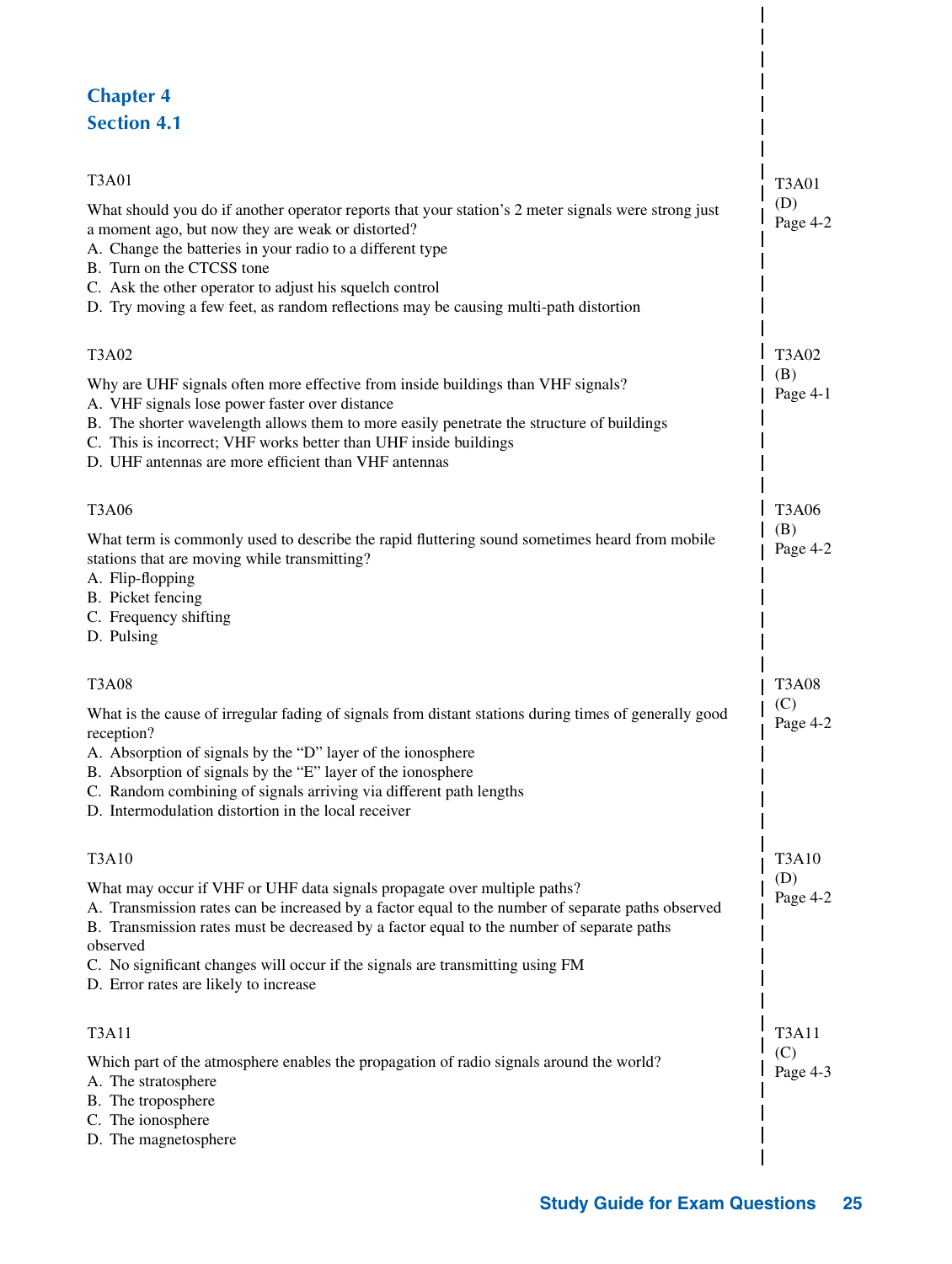| <b>T3C01</b><br>(C)<br>Page 4-4 | <b>T3C01</b><br>Why are "direct" (not via a repeater) UHF signals rarely heard from stations outside your local<br>coverage area?                                                                                                                                                                                                                                                       |
|---------------------------------|-----------------------------------------------------------------------------------------------------------------------------------------------------------------------------------------------------------------------------------------------------------------------------------------------------------------------------------------------------------------------------------------|
|                                 | A. They are too weak to go very far<br>B. FCC regulations prohibit them from going more than 50 miles<br>C. UHF signals are usually not reflected by the ionosphere<br>D. They collide with trees and shrubbery and fade out                                                                                                                                                            |
| T3C02                           | <b>T3C02</b>                                                                                                                                                                                                                                                                                                                                                                            |
| (D)<br>Page 4-4                 | Which of the following might be happening when VHF signals are being received from long<br>distances?<br>A. Signals are being reflected from outer space<br>B. Signals are arriving by sub-surface ducting                                                                                                                                                                              |
|                                 | C. Signals are being reflected by lightning storms in your area<br>D. Signals are being refracted from a sporadic E layer                                                                                                                                                                                                                                                               |
| T3C03                           | <b>T3C03</b>                                                                                                                                                                                                                                                                                                                                                                            |
| (B)<br>Page 4-4                 | What is a characteristic of VHF signals received via auroral reflection?<br>A. Signals from distances of 10,000 or more miles are common                                                                                                                                                                                                                                                |
|                                 | B. The signals exhibit rapid fluctuations of strength and often sound distorted<br>C. These types of signals occur only during winter nighttime hours                                                                                                                                                                                                                                   |
|                                 | D. These types of signals are generally strongest when your antenna is aimed to the south (for<br>stations in the Northern Hemisphere)                                                                                                                                                                                                                                                  |
| <b>T3C04</b>                    | <b>T3C04</b>                                                                                                                                                                                                                                                                                                                                                                            |
| (B)<br>Page 4-4                 | Which of the following propagation types is most commonly associated with occasional strong<br>over-the-horizon signals on the 10, 6, and 2 meter bands?<br>A. Backscatter<br>B. Sporadic E                                                                                                                                                                                             |
|                                 | C. D layer absorption<br>D. Gray-line propagation                                                                                                                                                                                                                                                                                                                                       |
| <b>T3C05</b><br>(C)             | <b>T3C05</b>                                                                                                                                                                                                                                                                                                                                                                            |
| Page 4-1                        | What is meant by the term "knife-edge" propagation?<br>A. Signals are reflected back toward the originating station at acute angles<br>B. Signals are sliced into several discrete beams and arrive via different paths<br>C. Signals are partially refracted around solid objects exhibiting sharp edges<br>D. Signals are propagated close to the band edge exhibiting a sharp cutoff |
| <b>T3C06</b><br>(A)             | <b>T3C06</b>                                                                                                                                                                                                                                                                                                                                                                            |
| Page 4-2                        | What mode is responsible for allowing over-the-horizon VHF and UHF communications to ranges<br>of approximately 300 miles on a regular basis?<br>A. Tropospheric scatter<br>B. D layer refraction<br>C. F2 layer refraction<br>D. Faraday rotation                                                                                                                                      |
|                                 |                                                                                                                                                                                                                                                                                                                                                                                         |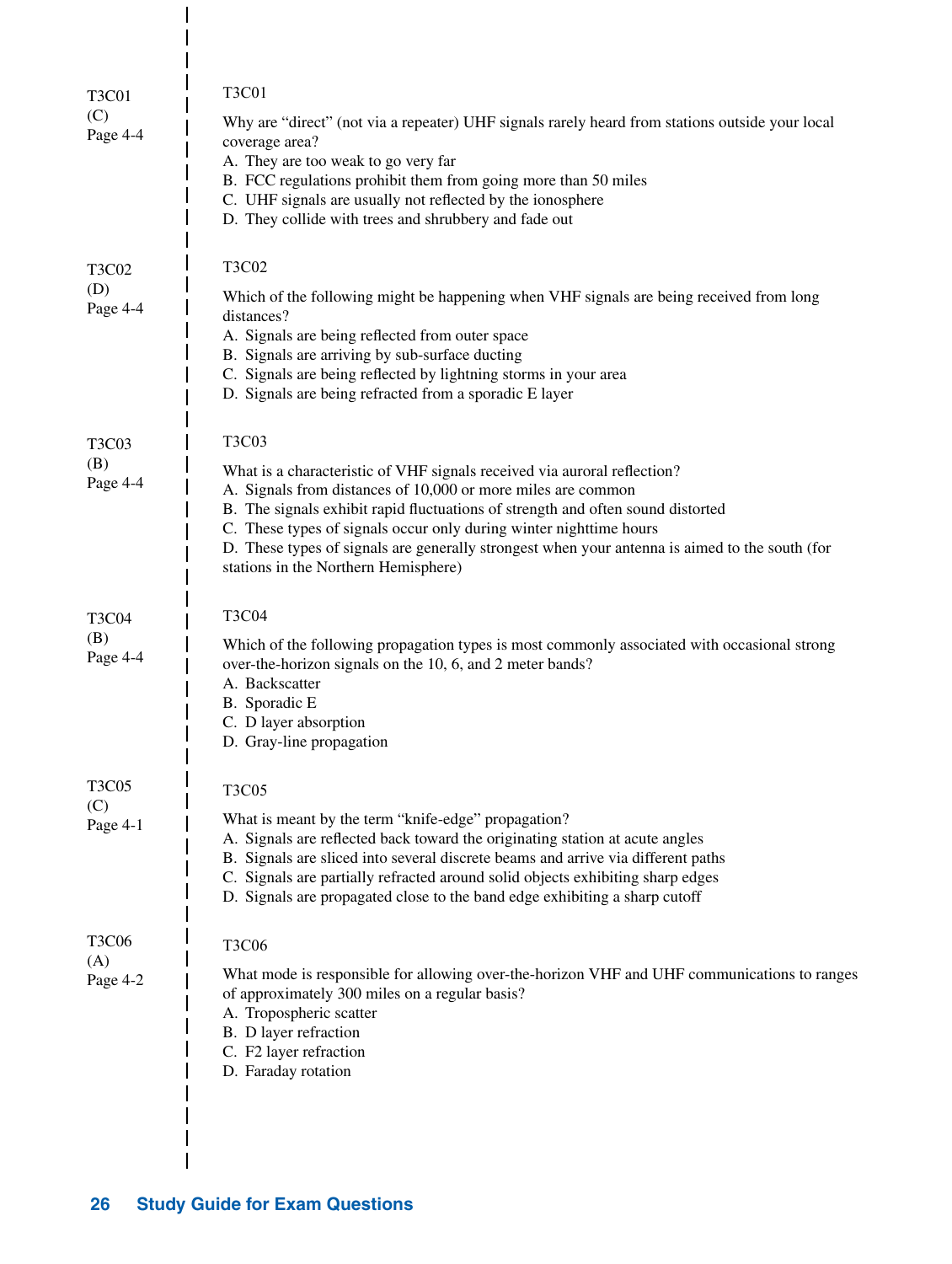| <b>T3C07</b>                                                                                                       | <b>T3C07</b>    |
|--------------------------------------------------------------------------------------------------------------------|-----------------|
| What band is best suited to communicating via meteor scatter?<br>A. 10 meters                                      | (B)<br>Page 4-5 |
| B. 6 meters                                                                                                        |                 |
| C. 2 meters<br>D. 70 cm                                                                                            |                 |
|                                                                                                                    |                 |
| <b>T3C08</b>                                                                                                       | <b>T3C08</b>    |
| What causes "tropospheric ducting"?                                                                                | (D)<br>Page 4-2 |
| A. Discharges of lightning during electrical storms<br>B. Sunspots and solar flares                                |                 |
| C. Updrafts from hurricanes and tornadoes                                                                          |                 |
| D. Temperature inversions in the atmosphere                                                                        |                 |
| T3C09                                                                                                              | T3C09           |
| What is generally the best time for long-distance 10 meter band propagation?                                       | (A)             |
| A. During daylight hours                                                                                           | Page $4-4$      |
| B. During nighttime hours                                                                                          |                 |
| C. When there are coronal mass ejections<br>D. Whenever the solar flux is low                                      |                 |
|                                                                                                                    |                 |
| T3C10                                                                                                              | T3C10           |
| What is the radio horizon?                                                                                         | (A)<br>Page 4-1 |
| A. The distance at which radio signals between two points are effectively blocked by the curvature<br>of the Earth |                 |
| B. The distance from the ground to a horizontally mounted antenna                                                  |                 |
| C. The farthest point you can see when standing at the base of your antenna tower                                  |                 |
| D. The shortest distance between two points on the Earth's surface                                                 |                 |
| T3C11                                                                                                              | T3C11           |
| Why do VHF and UHF radio signals usually travel somewhat farther than the visual line of sight                     | (C)             |
| distance between two stations?                                                                                     | Page $4-1$      |
| A. Radio signals move somewhat faster than the speed of light<br>B. Radio waves are not blocked by dust particles  |                 |
| C. The Earth seems less curved to radio waves than to light                                                        |                 |
| D. Radio waves are blocked by dust particles                                                                       |                 |
|                                                                                                                    |                 |
|                                                                                                                    |                 |
|                                                                                                                    |                 |
|                                                                                                                    |                 |
|                                                                                                                    |                 |
|                                                                                                                    |                 |
|                                                                                                                    |                 |
|                                                                                                                    |                 |
|                                                                                                                    |                 |
|                                                                                                                    |                 |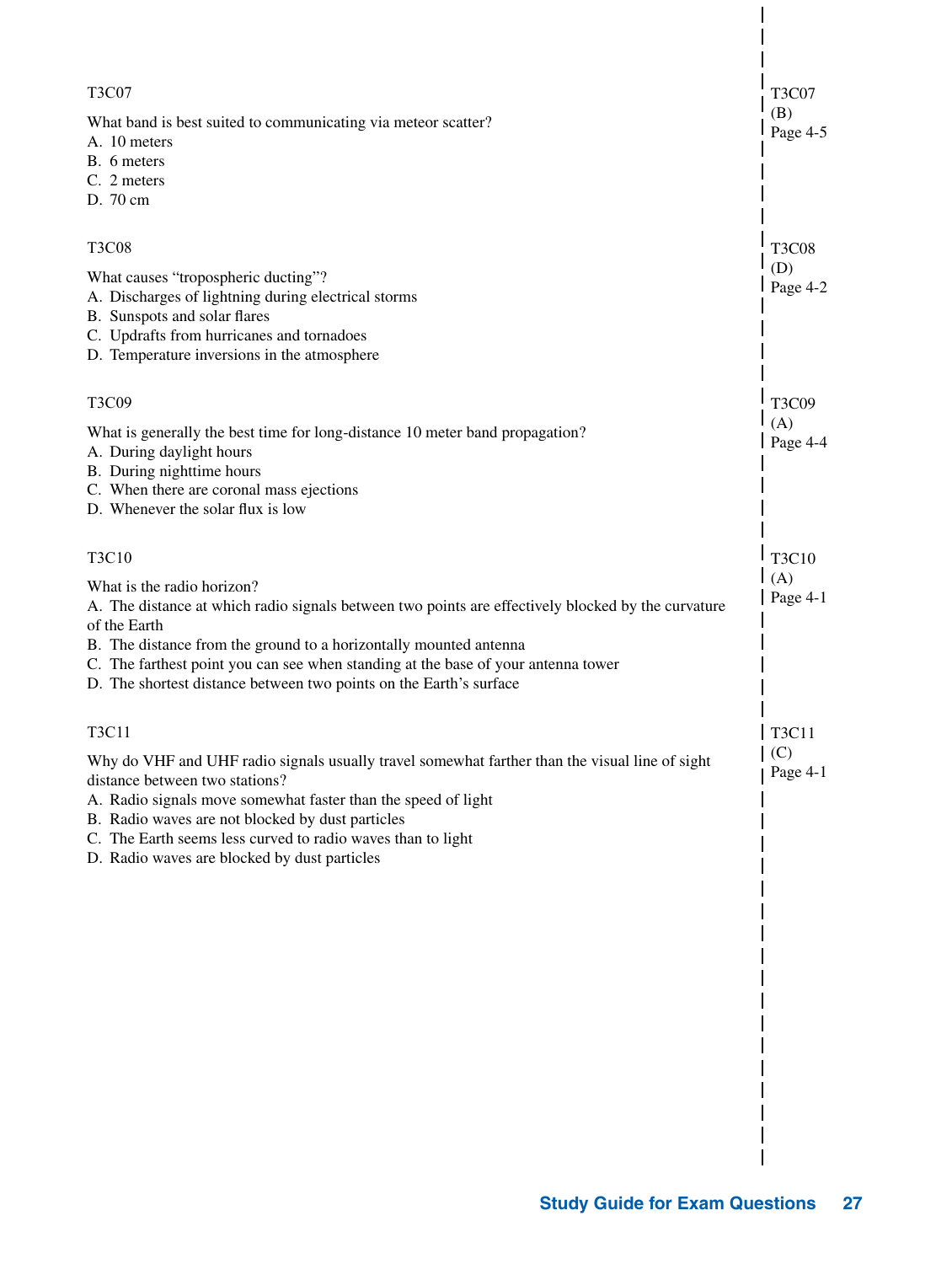# **Section 4.2**

 $\mathbf{I}$ 

 $\overline{\phantom{a}}$  $\overline{\phantom{a}}$  $\overline{1}$ 

| T3A04<br>(B)<br>Page 4-6        | T3A04<br>What can happen if the antennas at opposite ends of a VHF or UHF line of sight radio link are not<br>using the same polarization?<br>A. The modulation sidebands might become inverted<br>B. Signals could be significantly weaker<br>C. Signals have an echo effect on voices<br>D. Nothing significant will happen                                                                         |
|---------------------------------|-------------------------------------------------------------------------------------------------------------------------------------------------------------------------------------------------------------------------------------------------------------------------------------------------------------------------------------------------------------------------------------------------------|
| <b>T3A07</b><br>(A)<br>Page 4-6 | T3A07<br>What type of wave carries radio signals between transmitting and receiving stations?<br>A. Electromagnetic<br>B. Electrostatic<br>C. Surface acoustic<br>D. Magnetostrictive                                                                                                                                                                                                                 |
| T3A09<br>(B)<br>Page 4-6        | T3A09<br>Which of the following is a common effect of "skip" reflections between the Earth and the<br>ionosphere?<br>A. The sidebands become reversed at each reflection<br>B. The polarization of the original signal is randomized<br>C. The apparent frequency of the received signal is shifted by a random amount<br>D. Signals at frequencies above 30 MHz become stronger with each reflection |
| T3B03<br>(C)<br>Page 4-6        | T3B03<br>What are the two components of a radio wave?<br>A. AC and DC<br>B. Voltage and current<br>C. Electric and magnetic fields<br>D. Ionizing and non-ionizing radiation                                                                                                                                                                                                                          |
| T5B09<br>(B)<br>Page 4-6        | T5B09<br>What is the approximate amount of change, measured in decibels (dB), of a power increase from 5<br>watts to 10 watts?<br>A. 2 dB<br><b>B.</b> 3 dB<br>C. 5 dB<br>D. 10 dB                                                                                                                                                                                                                    |
| <b>T5B10</b><br>(C)<br>Page 4-6 | T5B10<br>What is the approximate amount of change, measured in decibels (dB), of a power decrease from<br>12 watts to 3 watts?<br>A. 1 dB<br><b>B.</b> 3 dB<br>C. 6 dB<br>D.9dB                                                                                                                                                                                                                       |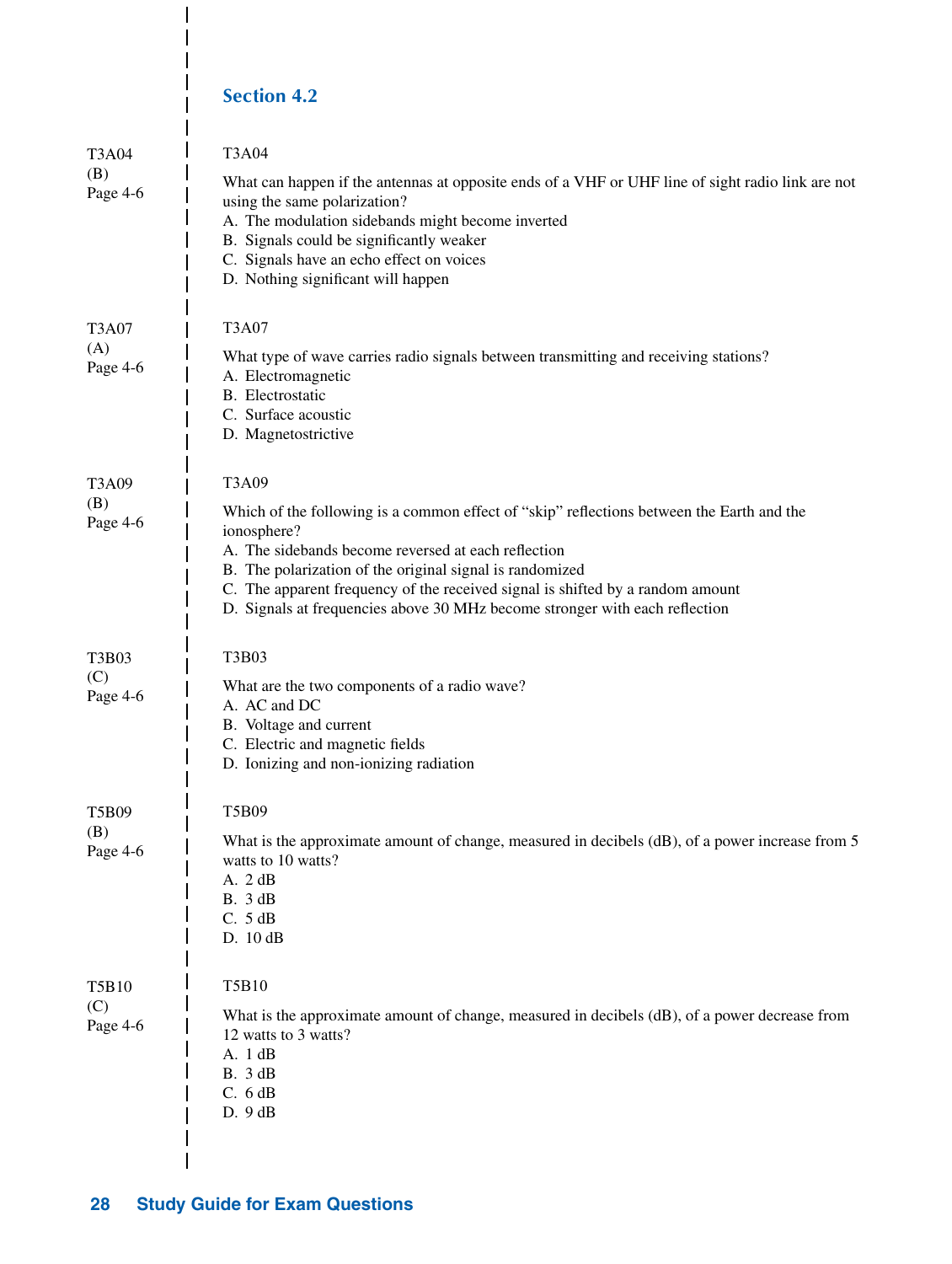| <b>T5B11</b>                                                                                                                                                                                                                                                                                                                                                                                         | <b>T5B11</b>     |
|------------------------------------------------------------------------------------------------------------------------------------------------------------------------------------------------------------------------------------------------------------------------------------------------------------------------------------------------------------------------------------------------------|------------------|
| What is the approximate amount of change, measured in decibels (dB), of a power increase from<br>20 watts to 200 watts?<br>A. 10dB<br><b>B.</b> 12 dB<br>C. 18dB<br>D. 28 dB                                                                                                                                                                                                                         | (A)<br>Page 4-6  |
| <b>T5C07</b>                                                                                                                                                                                                                                                                                                                                                                                         | <b>T5C07</b>     |
| What is a usual name for electromagnetic waves that travel through space?<br>A. Gravity waves<br>B. Sound waves<br>C. Radio waves<br>D. Pressure waves                                                                                                                                                                                                                                               | (C)<br>Page 4-6  |
| <b>T9A02</b>                                                                                                                                                                                                                                                                                                                                                                                         | <b>T9A02</b>     |
| Which of the following is true regarding vertical antennas?<br>A. The magnetic field is perpendicular to the Earth<br>B. The electric field is perpendicular to the Earth<br>C. The phase is inverted<br>D. The phase is reversed                                                                                                                                                                    | (B)<br>Page 4-6  |
| <b>T9A11</b>                                                                                                                                                                                                                                                                                                                                                                                         | <b>T9A11</b>     |
| What is meant by the gain of an antenna?<br>A. The additional power that is added to the transmitter power<br>B. The additional power that is lost in the antenna when transmitting on a higher frequency<br>C. The increase in signal strength in a specified direction when compared to a reference antenna<br>D. The increase in impedance on receive or transmit compared to a reference antenna | (C)<br>Page 4-6  |
| <b>Section 4.3</b>                                                                                                                                                                                                                                                                                                                                                                                   |                  |
| T6D11                                                                                                                                                                                                                                                                                                                                                                                                | <b>T6D11</b>     |
| Which of the following is a common use of coaxial cable?<br>A. Carry dc power from a vehicle battery to a mobile radio<br>B. Carry RF signals between a radio and antenna<br>C. Secure masts, tubing, and other cylindrical objects on towers<br>D. Connect data signals from a TNC to a computer                                                                                                    | (B)<br>Page 4-8  |
| <b>T7C03</b>                                                                                                                                                                                                                                                                                                                                                                                         | <b>T7C03</b>     |
| What, in general terms, is standing wave ratio (SWR)?<br>A. A measure of how well a load is matched to a transmission line<br>B. The ratio of high to low impedance in a feedline<br>C. The transmitter efficiency ratio<br>D. An indication of the quality of your station's ground connection                                                                                                      | (A)<br>Page 4-10 |
|                                                                                                                                                                                                                                                                                                                                                                                                      |                  |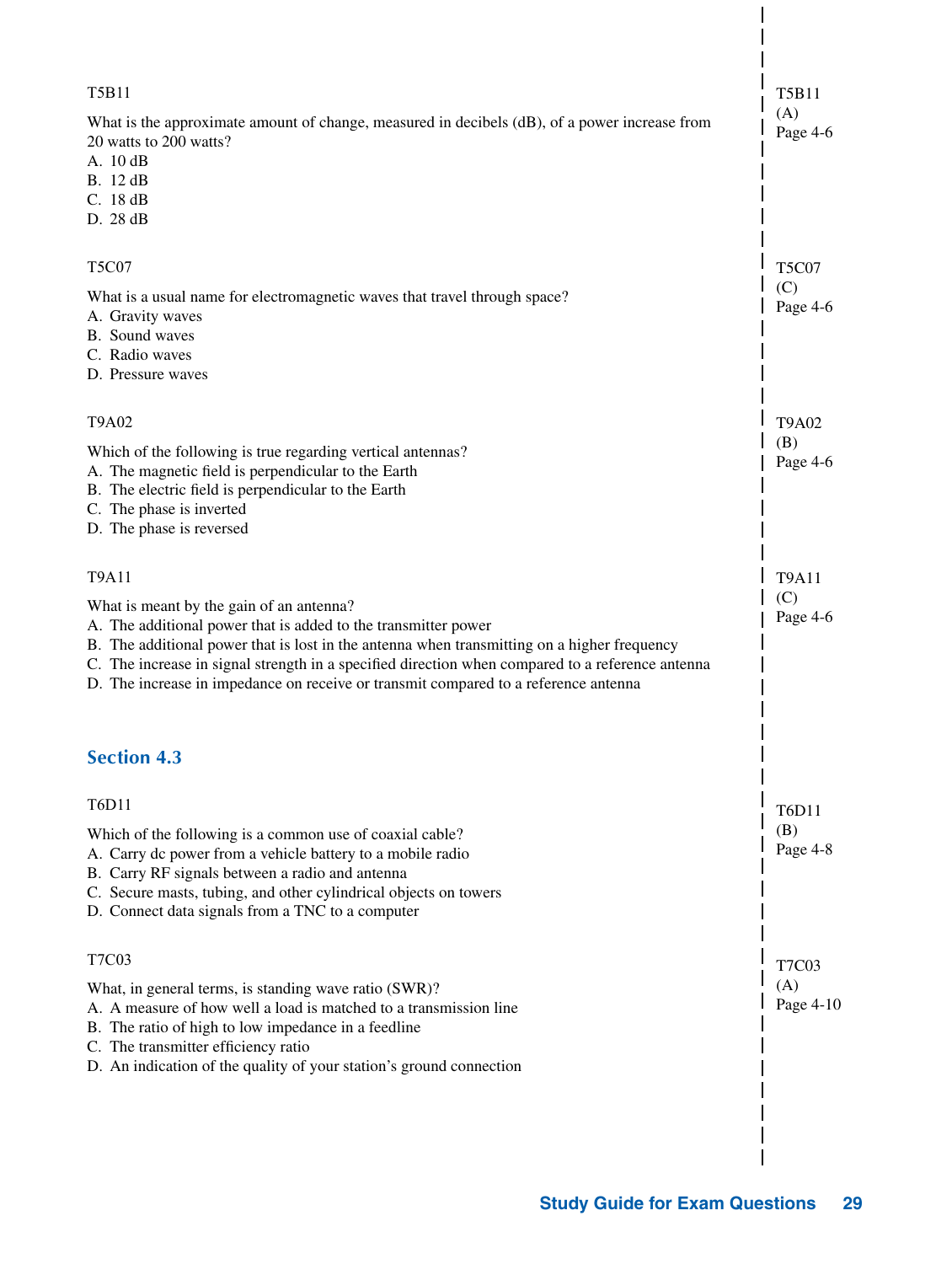| <b>T7C04</b>                     | <b>T7C04</b>                                                                                                                                                                                                                                                                        |
|----------------------------------|-------------------------------------------------------------------------------------------------------------------------------------------------------------------------------------------------------------------------------------------------------------------------------------|
| (C)<br>Page 4-10                 | What reading on an SWR meter indicates a perfect impedance match between the antenna and the<br>feedline?<br>A. 2 to 1<br><b>B.</b> 1 to 3<br>C. 1 to 1<br>D. 10 to 1                                                                                                               |
| <b>T7C05</b><br>(A)<br>Page 4-10 | <b>T7C05</b><br>What is the approximate SWR value above which the protection circuits in most solid-state<br>transmitters begin to reduce transmitter power?<br>A. 2 to 1<br><b>B.</b> 1 to 2<br>C. 6 to 1<br>D. 10 to 1                                                            |
| <b>T7C06</b><br>(D)<br>Page 4-10 | <b>T7C06</b><br>What does an SWR reading of 4:1 mean?<br>A. An antenna loss of 4 dB<br>B. A good impedance match<br>C. An antenna gain of 4<br>D. An impedance mismatch                                                                                                             |
| <b>T7C07</b><br>(C)<br>Page 4-8  | <b>T7C07</b><br>What happens to power lost in a feedline?<br>A. It increases the SWR<br>B. It comes back into your transmitter and could cause damage<br>C. It is converted into heat<br>D. It can cause distortion of your signal                                                  |
| <b>T9B01</b><br>(B)<br>Page 4-10 | T9B01<br>Why is it important to have a low SWR in an antenna system that uses coaxial cable feedline?<br>A. To reduce television interference<br>B. To allow the efficient transfer of power and reduce losses<br>C. To prolong antenna life<br>D. All of these choices are correct |
| T9B02<br>(B)<br>Page 4-9         | T9B02<br>What is the impedance of the most commonly used coaxial cable in typical amateur radio<br>installations?<br>A. 8 ohms<br><b>B.</b> 50 ohms<br>C. 600 ohms<br>D. 12 ohms                                                                                                    |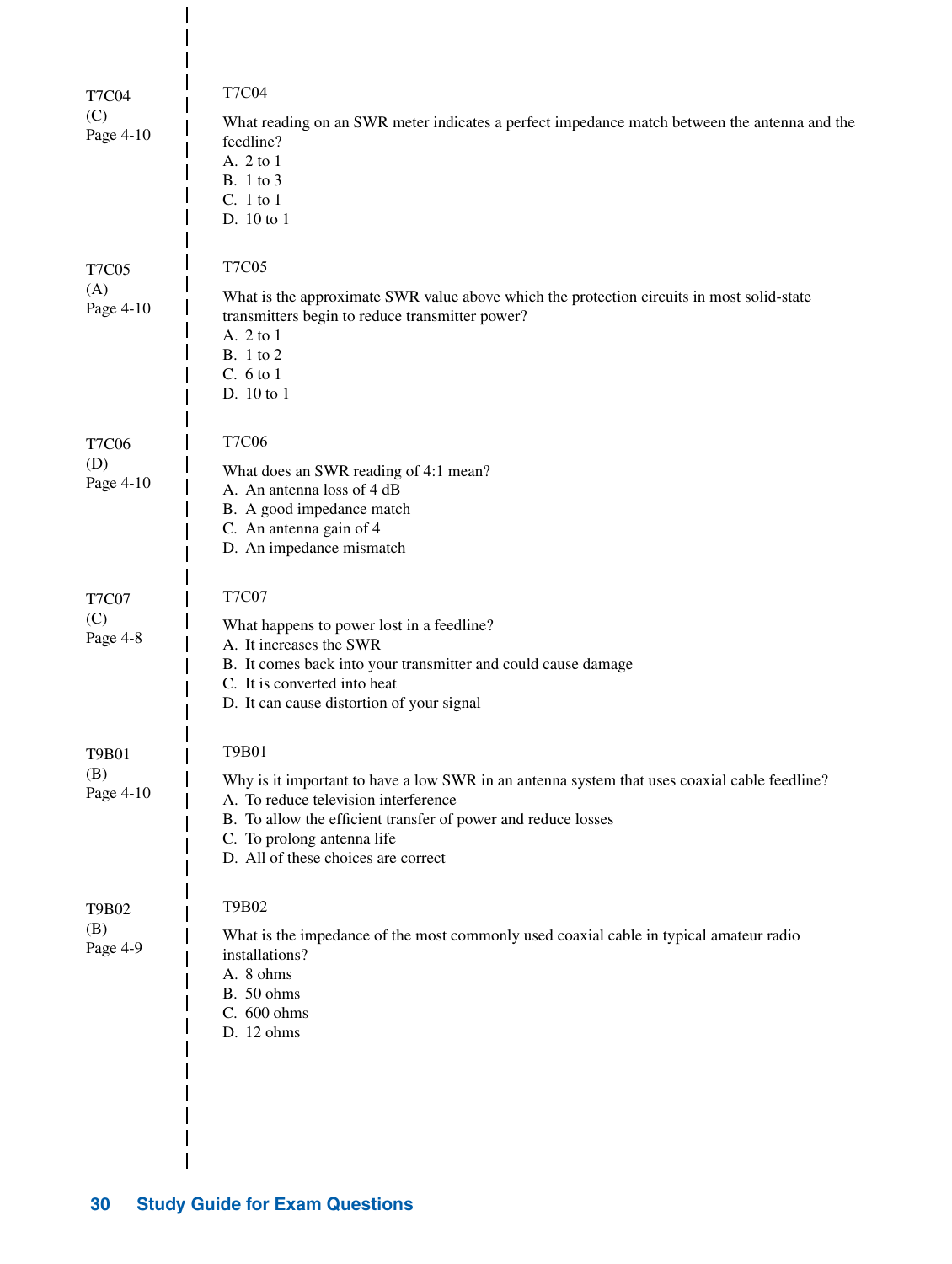| T9B03                                                                                                                                                                                                                                                                                                                                                          | T9B03                   |
|----------------------------------------------------------------------------------------------------------------------------------------------------------------------------------------------------------------------------------------------------------------------------------------------------------------------------------------------------------------|-------------------------|
| Why is coaxial cable used more often than any other feedline for amateur radio antenna systems?<br>A. It is easy to use and requires few special installation considerations<br>B. It has less loss than any other type of feedline<br>C. It can handle more power than any other type of feedline<br>D. It is less expensive than any other types of feedline | (A)<br>Page 4-8         |
| T9B05                                                                                                                                                                                                                                                                                                                                                          | <b>T9B05</b>            |
| What generally happens as the frequency of a signal passing through coaxial cable is increased?<br>A. The apparent SWR increases<br>B. The reflected power increases<br>C. The characteristic impedance increases<br>D. The loss increases                                                                                                                     | (D)<br>Page 4-8         |
| T9B09                                                                                                                                                                                                                                                                                                                                                          | T9B09                   |
| What might cause erratic changes in SWR readings?<br>A. The transmitter is being modulated<br>B. A loose connection in an antenna or a feedline<br>C. The transmitter is being over-modulated<br>D. Interference from other stations is distorting your signal                                                                                                 | (B)<br>Page $4-10$      |
| T9B11                                                                                                                                                                                                                                                                                                                                                          | T9B11                   |
| Which of the following types of feedline has the lowest loss at VHF and UHF?<br>A. 50-ohm flexible coax<br>B. Multi-conductor unbalanced cable<br>C. Air-insulated hard line<br>D. 75-ohm flexible coax                                                                                                                                                        | (C)<br>$\vert$ Page 4-8 |
| <b>Section 4.4</b>                                                                                                                                                                                                                                                                                                                                             |                         |
| T3A03                                                                                                                                                                                                                                                                                                                                                          | T3A03                   |
| What antenna polarization is normally used for long-distance weak-signal CW and SSB contacts<br>using the VHF and UHF bands?<br>A. Right-hand circular<br>B. Left-hand circular<br>C. Horizontal<br>D. Vertical                                                                                                                                                | (C)<br>Page 4-15        |
| <b>T3A05</b>                                                                                                                                                                                                                                                                                                                                                   | <b>T3A05</b>            |
| When using a directional antenna, how might your station be able to access a distant repeater if<br>buildings or obstructions are blocking the direct line of sight path?<br>A. Change from vertical to horizontal polarization<br>B. Try to find a path that reflects signals to the repeater<br>C. Try the long path<br>D. Increase the antenna SWR          | (B)<br>Page 4-14        |
|                                                                                                                                                                                                                                                                                                                                                                |                         |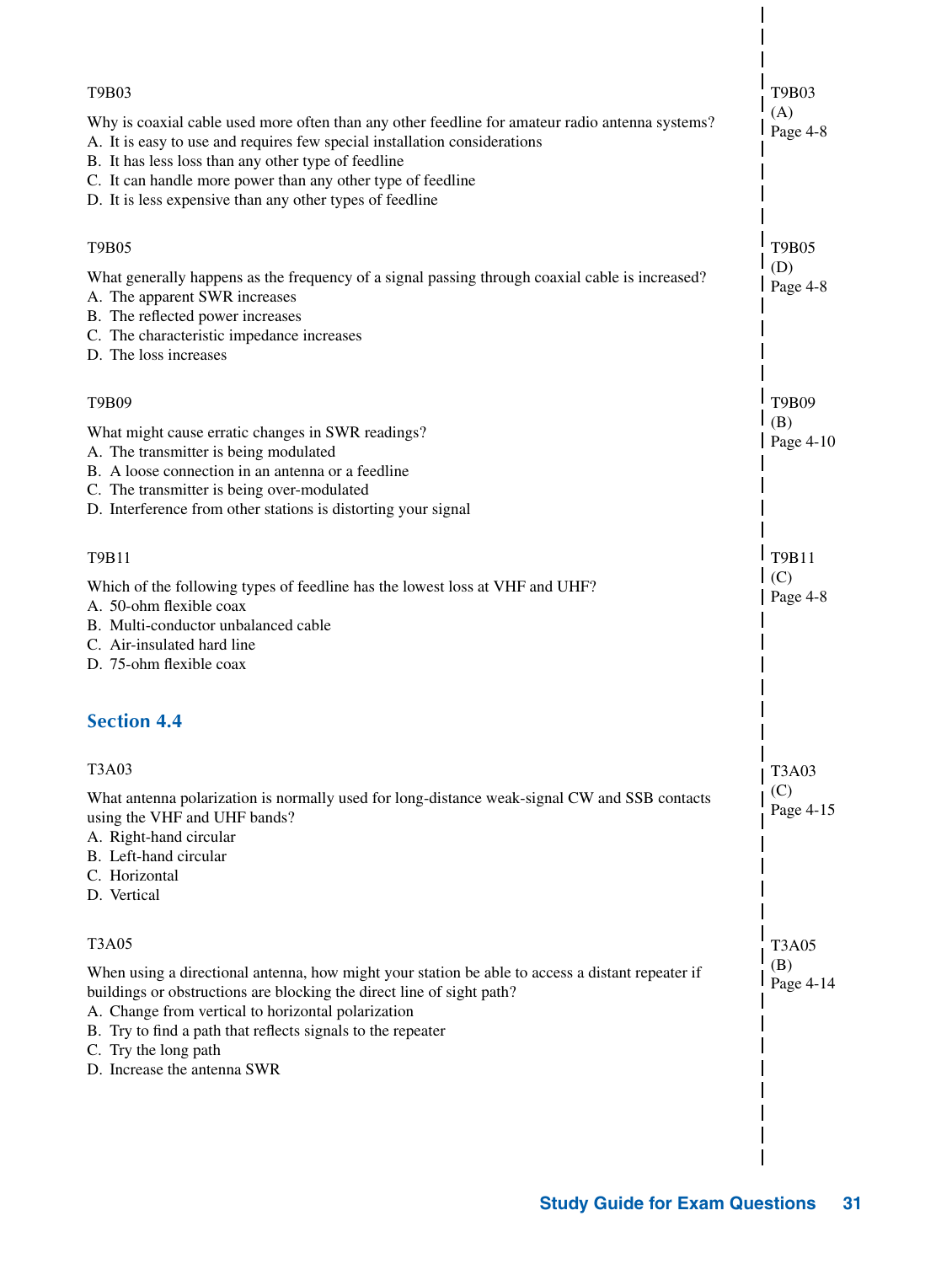| <b>T7C02</b><br>(B)<br>Page 4-18 | <b>T7C02</b><br>Which of the following instruments can be used to determine if an antenna is resonant at the<br>desired operating frequency?<br>A. A VTVM<br>B. An antenna analyzer<br>C. A "Q" meter<br>D. A frequency counter                                                                                                                                                    |
|----------------------------------|------------------------------------------------------------------------------------------------------------------------------------------------------------------------------------------------------------------------------------------------------------------------------------------------------------------------------------------------------------------------------------|
| <b>T7C08</b><br>(D)<br>Page 4-17 | <b>T7C08</b><br>What instrument other than an SWR meter could you use to determine if a feedline and antenna are<br>properly matched?<br>A. Voltmeter<br>B. Ohmmeter<br>C. Iambic pentameter<br>D. Directional wattmeter                                                                                                                                                           |
| <b>T7C09</b><br>(A)<br>Page 4-16 | T7C09<br>Which of the following is the most common cause for failure of coaxial cables?<br>A. Moisture contamination<br>B. Gamma rays<br>C. The velocity factor exceeds 1.0<br>D. Overloading                                                                                                                                                                                      |
| T7C10<br>(D)<br>Page 4-16        | T7C10<br>Why should the outer jacket of coaxial cable be resistant to ultraviolet light?<br>A. Ultraviolet resistant jackets prevent harmonic radiation<br>B. Ultraviolet light can increase losses in the cable's jacket<br>C. Ultraviolet and RF signals can mix together, causing interference<br>D. Ultraviolet light can damage the jacket and allow water to enter the cable |
| <b>T7C11</b><br>(C)<br>Page 4-17 | <b>T7C11</b><br>What is a disadvantage of "air core" coaxial cable when compared to foam or solid dielectric<br>types?<br>A. It has more loss per foot<br>B. It cannot be used for VHF or UHF antennas<br>C. It requires special techniques to prevent water absorption<br>D. It cannot be used at below freezing temperatures                                                     |
| <b>T7D08</b><br>(C)<br>Page 4-17 | <b>T7D08</b><br>Which of the following types of solder is best for radio and electronic use?<br>A. Acid-core solder<br>B. Silver solder<br>C. Rosin-core solder<br>D. Aluminum solder                                                                                                                                                                                              |

 $\overline{\phantom{a}}$  $\overline{1}$  $\overline{1}$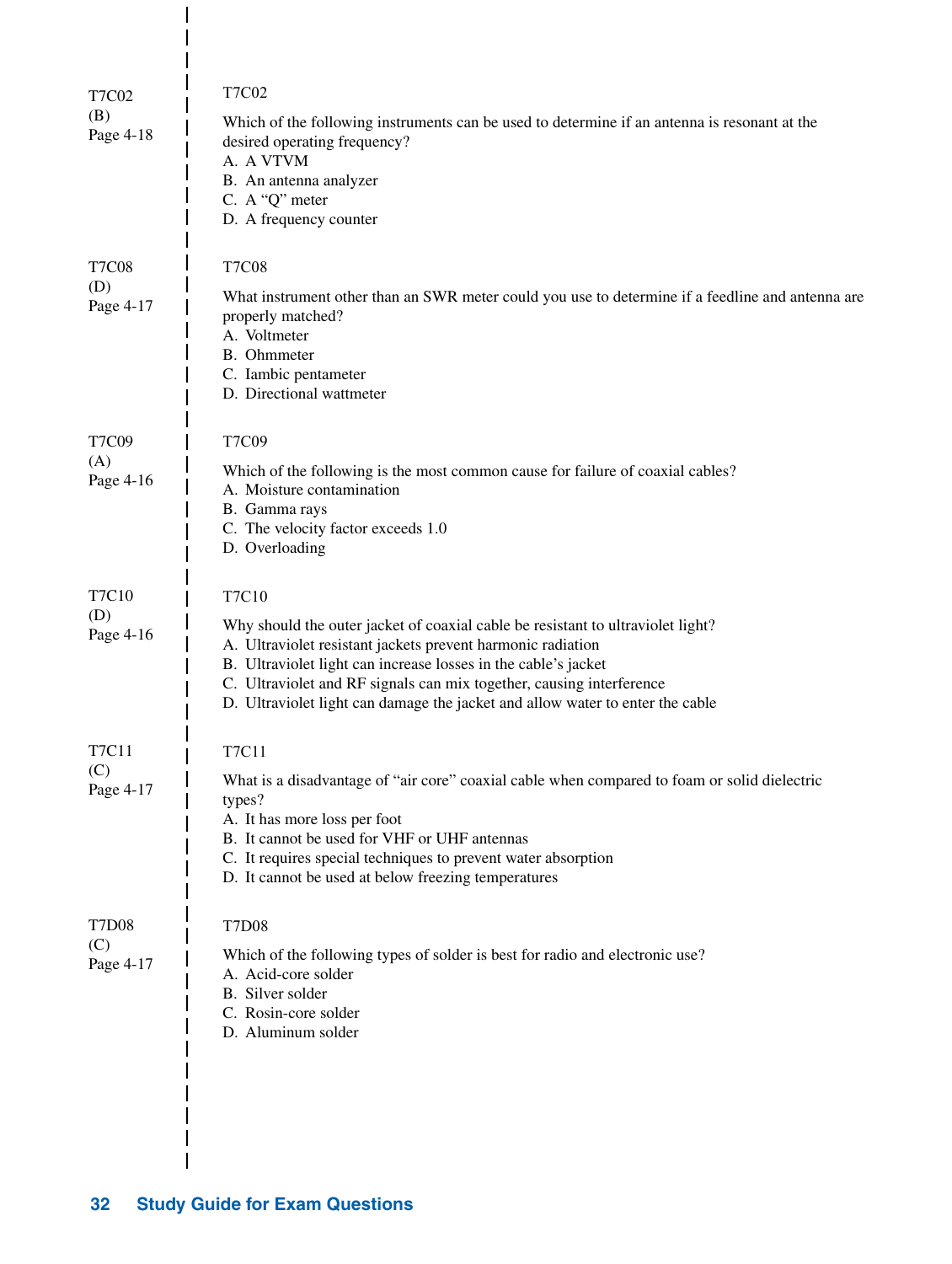| <b>T7D09</b>                                                                                                                                                                                                                                                                                                                                 | T7D09            |
|----------------------------------------------------------------------------------------------------------------------------------------------------------------------------------------------------------------------------------------------------------------------------------------------------------------------------------------------|------------------|
| What is the characteristic appearance of a "cold" solder joint?<br>A. Dark black spots<br>B. A bright or shiny surface<br>C. A grainy or dull surface<br>D. A greenish tint                                                                                                                                                                  | (C)<br>Page 4-17 |
| <b>T9A01</b>                                                                                                                                                                                                                                                                                                                                 | <b>T9A01</b>     |
| What is a beam antenna?<br>A. An antenna built from aluminum I-beams<br>B. An omnidirectional antenna invented by Clarence Beam<br>C. An antenna that concentrates signals in one direction<br>D. An antenna that reverses the phase of received signals                                                                                     | (C)<br>Page 4-14 |
| T9A03                                                                                                                                                                                                                                                                                                                                        | <b>T9A03</b>     |
| Which of the following describes a simple dipole mounted so the conductor is parallel to the<br>Earth's surface?<br>A. A ground wave antenna<br>B. A horizontally polarized antenna<br>C. A rhombic antenna<br>D. A vertically polarized antenna                                                                                             | (B)<br>Page 4-11 |
| <b>T9A04</b>                                                                                                                                                                                                                                                                                                                                 | <b>T9A04</b>     |
| What is a disadvantage of the "rubber duck" antenna supplied with most handheld radio<br>transceivers?<br>A. It does not transmit or receive as effectively as a full-sized antenna<br>B. It transmits a circularly polarized signal<br>C. If the rubber end cap is lost it will unravel very quickly<br>D. All of these choices are correct | (A)<br>Page 4-13 |
| <b>T9A05</b>                                                                                                                                                                                                                                                                                                                                 | <b>T9A05</b>     |
| How would you change a dipole antenna to make it resonant on a higher frequency?<br>A. Lengthen it<br>B. Insert coils in series with radiating wires<br>C. Shorten it<br>D. Add capacity hats to the ends of the radiating wires                                                                                                             | (C)<br>Page 4-12 |
| <b>T9A06</b>                                                                                                                                                                                                                                                                                                                                 | <b>T9A06</b>     |
| What type of antennas are the quad, Yagi, and dish?<br>A. Non-resonant antennas<br>B. Loop antennas<br>C. Directional antennas<br>D. Isotropic antennas                                                                                                                                                                                      | (C)<br>Page 4-15 |
|                                                                                                                                                                                                                                                                                                                                              |                  |
|                                                                                                                                                                                                                                                                                                                                              |                  |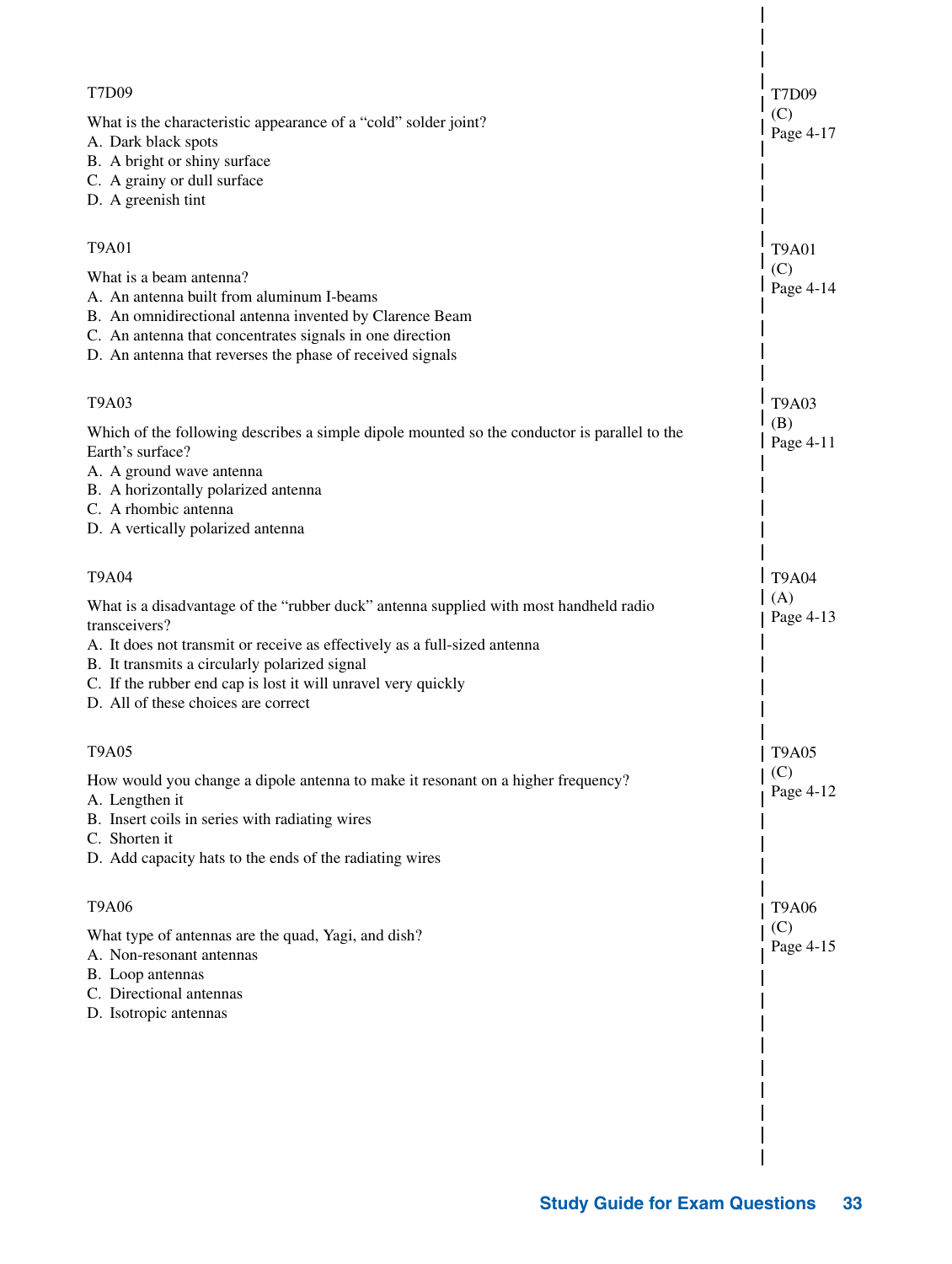| <b>T9A07</b><br>(A)<br>Page 4-13 | <b>T9A07</b><br>What is a good reason not to use a "rubber duck" antenna inside your car?<br>A. Signals can be significantly weaker than when it is outside of the vehicle<br>B. It might cause your radio to overheat<br>C. The SWR might decrease, decreasing the signal strength<br>D. All of these choices are correct                       |
|----------------------------------|--------------------------------------------------------------------------------------------------------------------------------------------------------------------------------------------------------------------------------------------------------------------------------------------------------------------------------------------------|
| <b>T9A08</b><br>(C)<br>Page 4-11 | <b>T9A08</b><br>What is the approximate length, in inches, of a quarter-wavelength vertical antenna for 146 MHz?<br>A. 112<br>B. 50<br>C. 19<br>D. 12                                                                                                                                                                                            |
| T9A09<br>(C)<br>Page 4-11        | T9A09<br>What is the approximate length, in inches, of a 6 meter 1/2-wavelength wire dipole antenna?<br>A. 6<br>B. 50<br>C. 112<br>D. 236                                                                                                                                                                                                        |
| T9A10<br>(C)<br>Page 4-11        | T9A10<br>In which direction is the radiation strongest from a half-wave dipole antenna in free space?<br>A. Equally in all directions<br>B. Off the ends of the antenna<br>C. Broadside to the antenna<br>D. In the direction of the feedline                                                                                                    |
| T9B04<br>(A)<br>Page 4-18        | T9B04<br>What does an antenna tuner do?<br>A. It matches the antenna system impedance to the transceiver's output impedance<br>B. It helps a receiver automatically tune in weak stations<br>C. It allows an antenna to be used on both transmit and receive<br>D. It automatically selects the proper antenna for the frequency band being used |
| T9B06<br>(B)<br>Page 4-16        | T9B06<br>Which of the following connectors is most suitable for frequencies above 400 MHz?<br>A. A UHF (PL-259/SO-239) connector<br>B. A Type N connector<br>C. An RS-213 connector<br>D. A DB-23 connector                                                                                                                                      |
| <b>T9B07</b><br>(C)<br>Page 4-16 | T9B07<br>Which of the following is true of PL-259 type coax connectors?<br>A. They are good for UHF frequencies<br>B. They are water tight<br>C. They are commonly used at HF frequencies<br>D. They are a bayonet type connector                                                                                                                |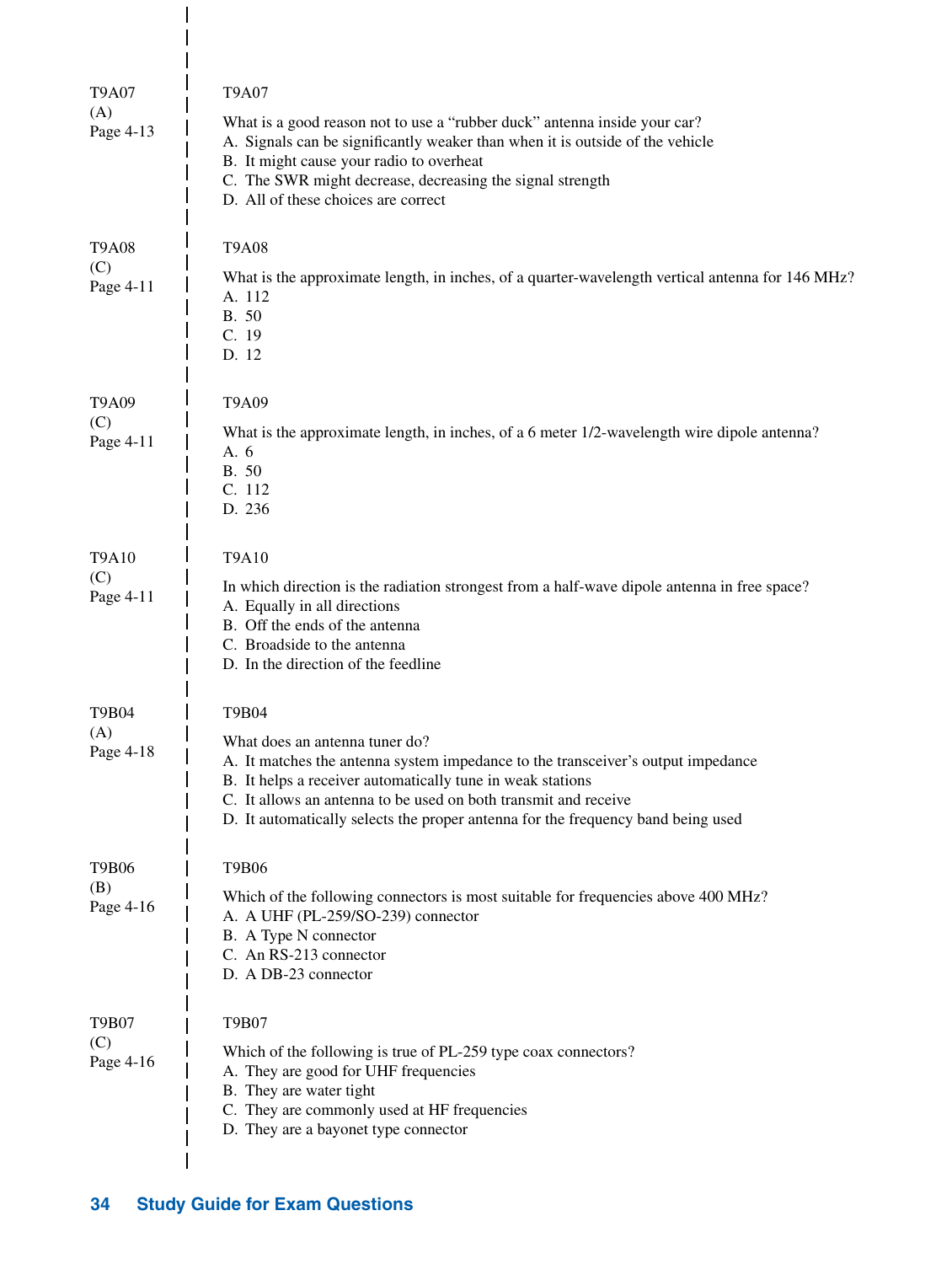| <b>T9B08</b>                                                                                                                                                                                                                                                                                                                                                                             | <b>T9B08</b>     |
|------------------------------------------------------------------------------------------------------------------------------------------------------------------------------------------------------------------------------------------------------------------------------------------------------------------------------------------------------------------------------------------|------------------|
| Why should coax connectors exposed to the weather be sealed against water intrusion?<br>A. To prevent an increase in feedline loss<br>B. To prevent interference to telephones<br>C. To keep the jacket from becoming loose<br>D. All of these choices are correct                                                                                                                       | (A)<br>Page 4-17 |
| T9B10                                                                                                                                                                                                                                                                                                                                                                                    | T9B10            |
| What electrical difference exists between the smaller RG-58 and larger RG-8 coaxial cables?<br>A. There is no significant difference between the two types<br>B. RG-58 cable has less loss at a given frequency<br>C. RG-8 cable has less loss at a given frequency<br>D. RG-58 cable can handle higher power levels                                                                     | (C)<br>Page 4-16 |
| <b>Chapter 5</b>                                                                                                                                                                                                                                                                                                                                                                         |                  |
| <b>Section 5.1</b>                                                                                                                                                                                                                                                                                                                                                                       |                  |
| T2B03                                                                                                                                                                                                                                                                                                                                                                                    | T2B03<br>(B)     |
| Which of the following describes the muting of receiver audio controlled solely by the presence or<br>absence of an RF signal?<br>A. Tone squelch<br>B. Carrier squelch<br>C. CTCSS<br>D. Modulated carrier                                                                                                                                                                              | Page 5-6         |
| T4A01                                                                                                                                                                                                                                                                                                                                                                                    | <b>T4A01</b>     |
| Which of the following is true concerning the microphone connectors on amateur transceivers?<br>A. All transceivers use the same microphone connector type<br>B. Some connectors include push-to-talk and voltages for powering the microphone<br>C. All transceivers using the same connector type are wired identically<br>D. Un-keyed connectors allow any microphone to be connected | (B)<br>Page 5-4  |
| T4B01                                                                                                                                                                                                                                                                                                                                                                                    | T4B01            |
| What may happen if a transmitter is operated with the microphone gain set too high?<br>A. The output power might be too high<br>B. The output signal might become distorted<br>C. The frequency might vary<br>D. The SWR might increase                                                                                                                                                  | (B)<br>Page 5-4  |
| T4B02                                                                                                                                                                                                                                                                                                                                                                                    | T4B02            |
| Which of the following can be used to enter the operating frequency on a modern transceiver?<br>A. The keypad or VFO knob<br>B. The CTCSS or DTMF encoder<br>C. The Automatic Frequency Control<br>D. All of these choices are correct                                                                                                                                                   | (A)<br>Page 5-2  |
|                                                                                                                                                                                                                                                                                                                                                                                          |                  |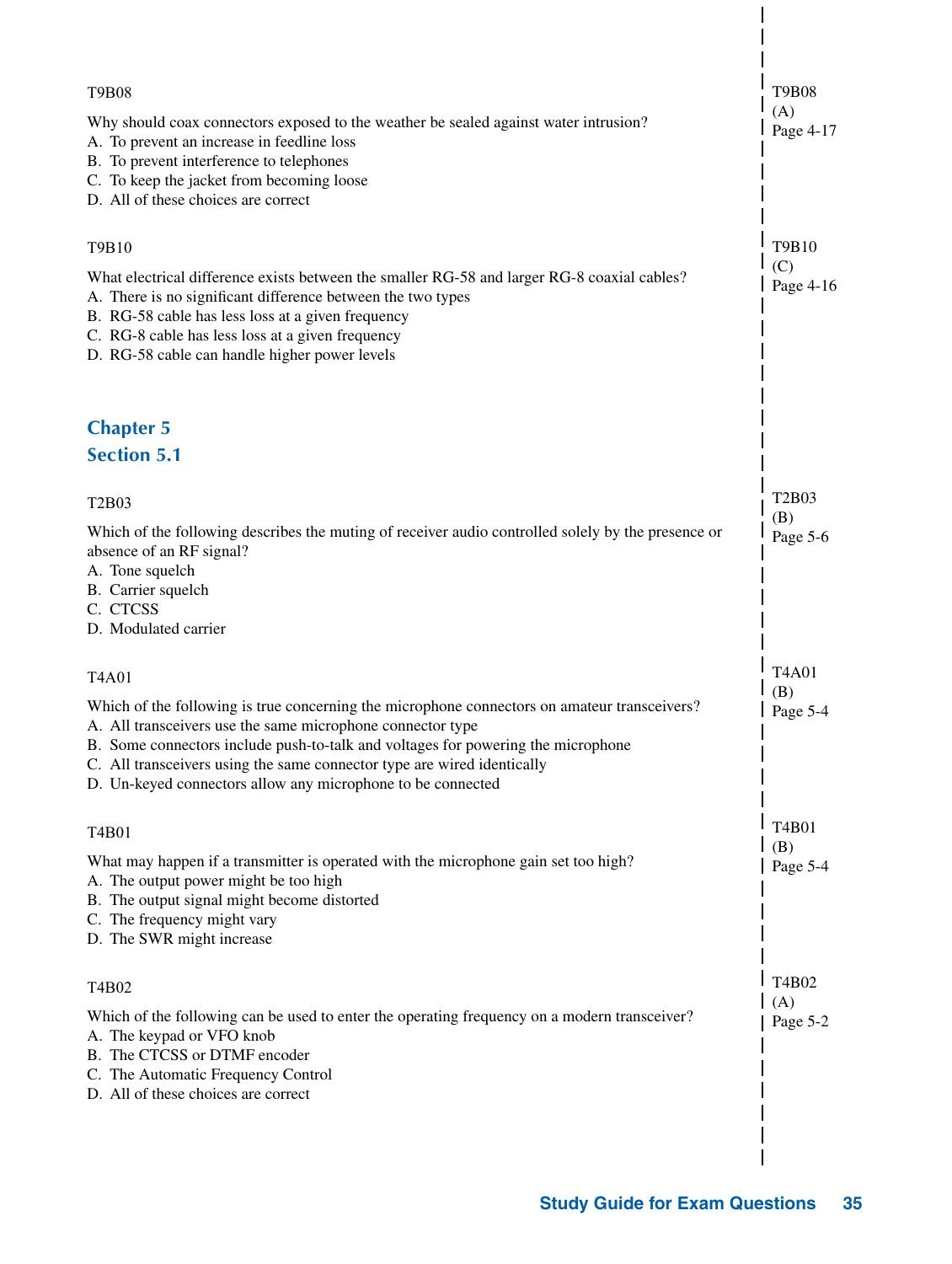| T4B03<br>(D)<br>Page 5-6 | T4B03<br>What is the purpose of the squelch control on a transceiver?<br>A. To set the highest level of volume desired<br>B. To set the transmitter power level<br>C. To adjust the automatic gain control<br>D. To mute receiver output noise when no signal is being received                                                                                                                      |
|--------------------------|------------------------------------------------------------------------------------------------------------------------------------------------------------------------------------------------------------------------------------------------------------------------------------------------------------------------------------------------------------------------------------------------------|
| T4B04<br>(B)<br>Page 5-2 | T4B04<br>What is a way to enable quick access to a favorite frequency on your transceiver?<br>A. Enable the CTCSS tones<br>B. Store the frequency in a memory channel<br>C. Disable the CTCSS tones<br>D. Use the scan mode to select the desired frequency                                                                                                                                          |
| T4B05<br>(C)<br>Page 5-7 | T4B05<br>Which of the following would reduce ignition interference to a receiver?<br>A. Change frequency slightly<br>B. Decrease the squelch setting<br>C. Turn on the noise blanker<br>D. Use the RIT control                                                                                                                                                                                       |
| T4B06<br>(D)<br>Page 5-6 | T4B06<br>Which of the following controls could be used if the voice pitch of a single-sideband signal seems<br>too high or low?<br>A. The AGC or limiter<br>B. The bandwidth selection<br>C. The tone squelch<br>D. The receiver RIT or clarifier                                                                                                                                                    |
| T4B07<br>(B)<br>Page 5-6 | T4B07<br>What does the term "RIT" mean?<br>A. Receiver Input Tone<br>B. Receiver Incremental Tuning<br>C. Rectifier Inverter Test<br>D. Remote Input Transmitter                                                                                                                                                                                                                                     |
| T4B08<br>(B)<br>Page 5-6 | T4B08<br>What is the advantage of having multiple receive bandwidth choices on a multimode transceiver?<br>A. Permits monitoring several modes at once<br>B. Permits noise or interference reduction by selecting a bandwidth matching the mode<br>C. Increases the number of frequencies that can be stored in memory<br>D. Increases the amount of offset between receive and transmit frequencies |
| T4B09<br>(C)<br>Page 5-6 | T4B09<br>Which of the following is an appropriate receive filter to select in order to minimize noise and<br>interference for SSB reception?<br>A. 500 Hz<br>B. 1000 Hz<br>C. 2400 Hz<br>D. 5000 Hz                                                                                                                                                                                                  |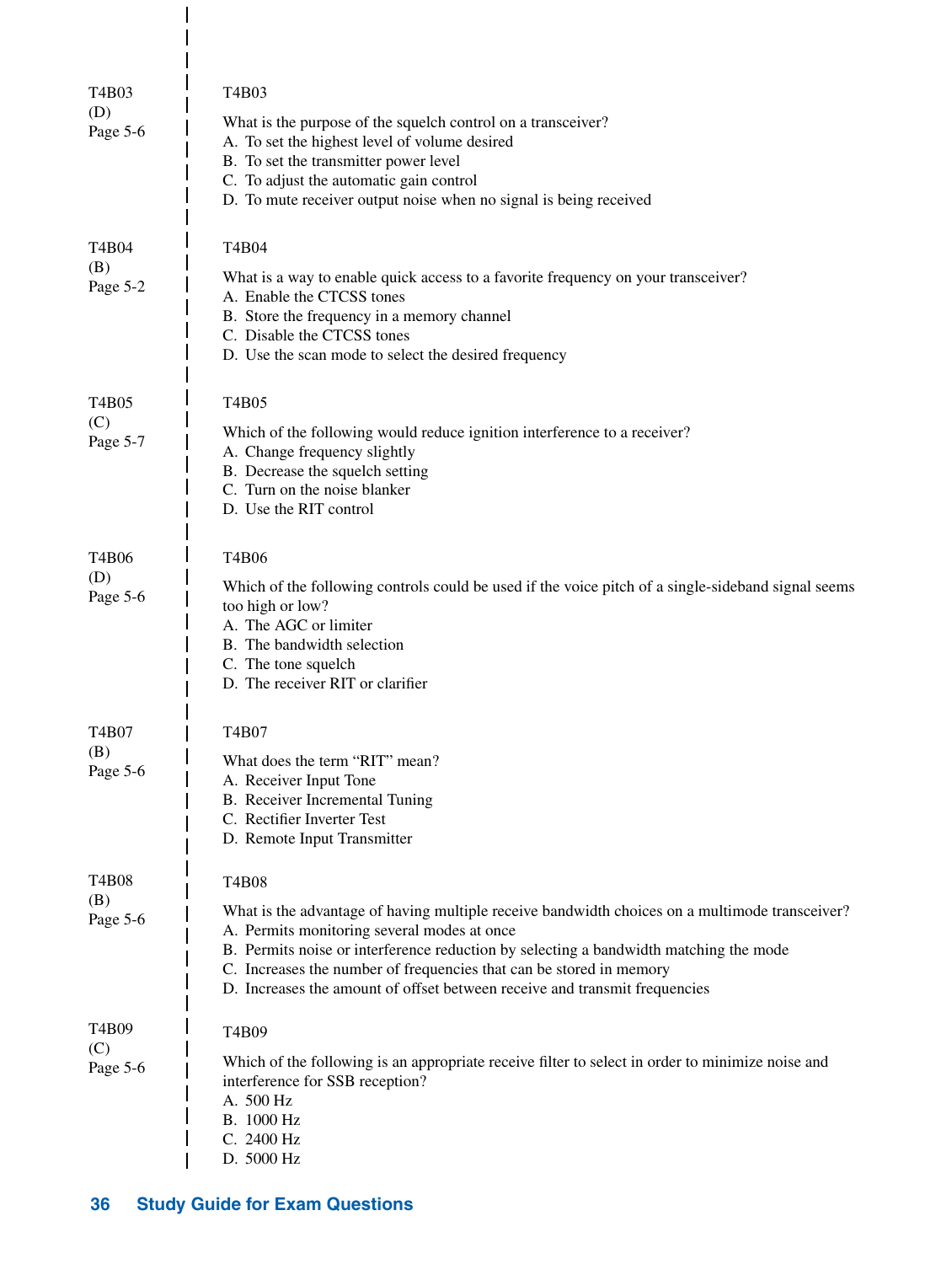| T4B10<br>Which of the following is an appropriate receive filter to select in order to minimize noise and     | T4B10<br>(A)<br>Page 5-6 |
|---------------------------------------------------------------------------------------------------------------|--------------------------|
| interference for CW reception?<br>A. 500 Hz                                                                   |                          |
| B. 1000 Hz                                                                                                    |                          |
| C. 2400 Hz<br>D. 5000 Hz                                                                                      |                          |
|                                                                                                               |                          |
| <b>T7A10</b>                                                                                                  | <b>T7A10</b>             |
| What device increases the low-power output from a handheld transceiver?                                       | (B)<br>Page 5-7          |
| A. A voltage divider<br>B. An RF power amplifier                                                              |                          |
| C. An impedance network                                                                                       |                          |
| D. A voltage regulator                                                                                        |                          |
| <b>T7B01</b>                                                                                                  | <b>T7B01</b>             |
| What can you do if you are told your FM handheld or mobile transceiver is over deviating?                     | (D)                      |
| A. Talk louder into the microphone                                                                            | Page 5-4                 |
| B. Let the transceiver cool off                                                                               |                          |
| C. Change to a higher power level<br>D. Talk farther away from the microphone                                 |                          |
|                                                                                                               |                          |
| <b>T7C01</b>                                                                                                  | <b>T7C01</b>             |
| What is the primary purpose of a dummy load?                                                                  | (A)<br>Page 5-4          |
| A. To prevent the radiation of signals when making tests<br>B. To prevent over-modulation of your transmitter |                          |
| C. To improve the radiation from your antenna                                                                 |                          |
| D. To improve the signal to noise ratio of your receiver                                                      |                          |
|                                                                                                               |                          |
| T8D10                                                                                                         | T8D10                    |
| Which of the following can be used to transmit CW in the amateur bands?                                       | (D)<br>Page 5-5          |
| A. Straight Key<br><b>B.</b> Electronic Keyer                                                                 |                          |
| C. Computer Keyboard                                                                                          |                          |
| D. All of these choices are correct                                                                           |                          |
|                                                                                                               |                          |
|                                                                                                               |                          |
|                                                                                                               |                          |
|                                                                                                               |                          |
|                                                                                                               |                          |
|                                                                                                               |                          |
|                                                                                                               |                          |
|                                                                                                               |                          |
|                                                                                                               |                          |
|                                                                                                               |                          |
|                                                                                                               |                          |
|                                                                                                               |                          |

 $\vert$  $\overline{1}$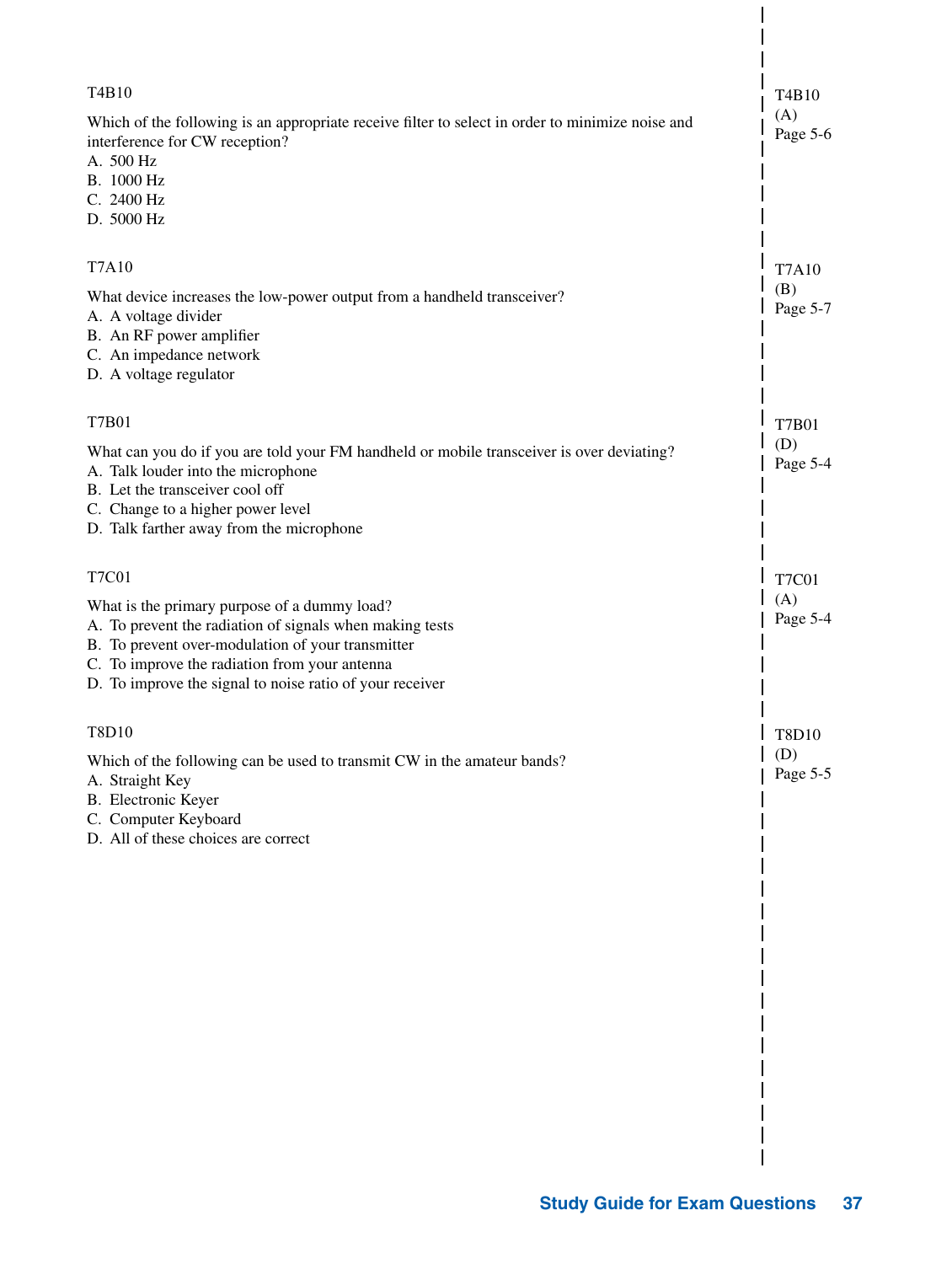#### **Section 5.2**

 $\overline{\phantom{a}}$  $\overline{\phantom{a}}$  $\overline{1}$  $\overline{\phantom{a}}$  $\overline{1}$ 

| <b>T4A06</b><br>(C)<br>Page 5-11 | <b>T4A06</b><br>Which of the following would be connected between a transceiver and computer in a packet radio<br>station?<br>A. Transmatch<br>B. Mixer<br>C. Terminal node controller<br>D. Antenna                                                                                                                                                                                                             |
|----------------------------------|------------------------------------------------------------------------------------------------------------------------------------------------------------------------------------------------------------------------------------------------------------------------------------------------------------------------------------------------------------------------------------------------------------------|
| <b>T4A07</b><br>(C)<br>Page 5-11 | T4A07<br>How is the computer's sound card used when conducting digital communications using a<br>computer?<br>A. The sound card communicates between the computer CPU and the video display<br>B. The sound card records the audio frequency for video display<br>C. The sound card provides audio to the microphone input and converts received audio to digital<br>form<br>D. All of these choices are correct |
| T7B12<br>(C)<br>Page 5-8         | T7B12<br>What does the acronym "BER" mean when applied to digital communications systems?<br>A. Baud Enhancement Recovery<br><b>B.</b> Baud Error Removal<br>C. Bit Error Rate<br>D. Bit Exponent Resource                                                                                                                                                                                                       |
| <b>T8C11</b><br>(A)<br>Page 5-12 | <b>T8C11</b><br>What name is given to an amateur radio station that is used to connect other amateur stations to the<br>Internet?<br>A. A gateway<br>B. A repeater<br>C. A digipeater<br>D. A beacon                                                                                                                                                                                                             |
| T8D01<br>(D)<br>Page 5-8         | T8D01<br>Which of the following is an example of a digital communications method?<br>A. Packet<br><b>B. PSK31</b><br>C. MFSK<br>D. All of these choices are correct                                                                                                                                                                                                                                              |
| <b>T8D02</b><br>(A)<br>Page 5-10 | <b>T8D02</b><br>What does the term APRS mean?<br>A. Automatic Position Reporting System<br>B. Associated Public Radio Station<br>C. Auto Planning Radio Set-up<br>D. Advanced Polar Radio System<br>T8D03                                                                                                                                                                                                        |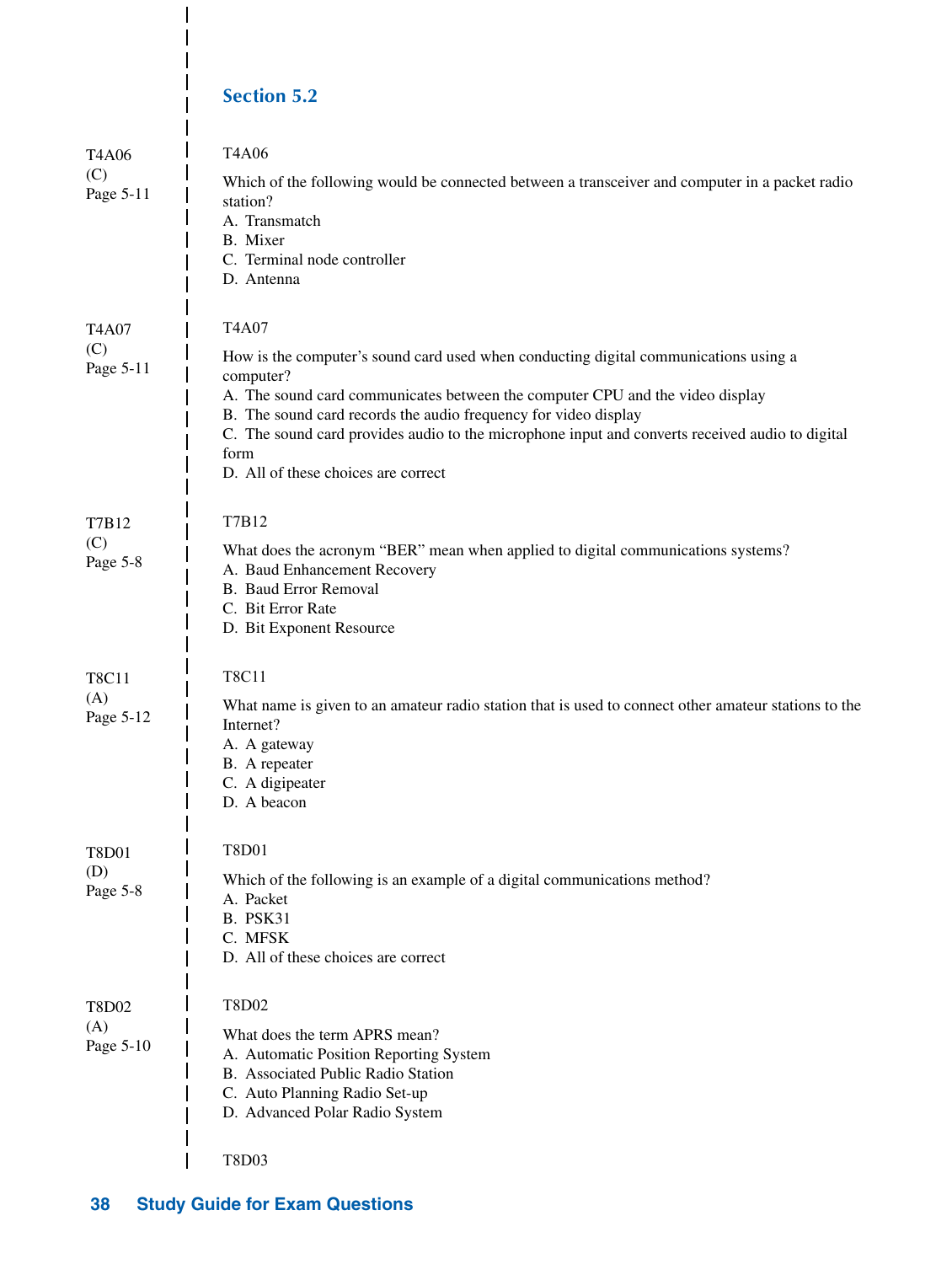| Which of the following is normally used when sending automatic location reports via amateur<br>radio?<br>A. A connection to the vehicle speedometer<br>B. A WWV receiver<br>C. A connection to a broadcast FM sub-carrier receiver<br>D. A Global Positioning System receiver                            | T8D03<br>(D)<br>Page 5-10 |
|----------------------------------------------------------------------------------------------------------------------------------------------------------------------------------------------------------------------------------------------------------------------------------------------------------|---------------------------|
| <b>T8D06</b>                                                                                                                                                                                                                                                                                             | <b>T8D06</b>              |
| What does the abbreviation PSK mean?<br>A. Pulse Shift Keying<br>B. Phase Shift Keying<br>C. Packet Short Keying<br>D. Phased Slide Keying                                                                                                                                                               | (B)<br>Page 5-9           |
| <b>T8D07</b>                                                                                                                                                                                                                                                                                             | <b>T8D07</b>              |
| What is PSK31?<br>A. A high-rate data transmission mode<br>B. A method of reducing noise interference to FM signals<br>C. A method of compressing digital television signal<br>D. A low-rate data transmission mode                                                                                      | (D)<br>Page 5-9           |
| <b>T8D08</b>                                                                                                                                                                                                                                                                                             | <b>T8D08</b><br>(D)       |
| Which of the following may be included in packet transmissions?<br>A. A check sum which permits error detection<br>B. A header which contains the call sign of the station to which the information is being sent<br>C. Automatic repeat request in case of error<br>D. All of these choices are correct | Page 5-9                  |
| T8D09                                                                                                                                                                                                                                                                                                    | T8D09                     |
| What code is used when sending CW in the amateur bands?<br>A. Baudot<br>B. Hamming<br>C. International Morse<br>D. Gray                                                                                                                                                                                  | (C)<br>Page 5-8           |
| T8D11                                                                                                                                                                                                                                                                                                    | T8D11                     |
| What is a "parity" bit?<br>A. A control code required for automatic position reporting<br>B. A timing bit used to ensure equal sharing of a frequency<br>C. An extra code element used to detect errors in received data<br>D. A "triple width" bit used to signal the end of a character                | (C)<br>Page 5-8           |
|                                                                                                                                                                                                                                                                                                          |                           |
|                                                                                                                                                                                                                                                                                                          |                           |
|                                                                                                                                                                                                                                                                                                          |                           |
|                                                                                                                                                                                                                                                                                                          |                           |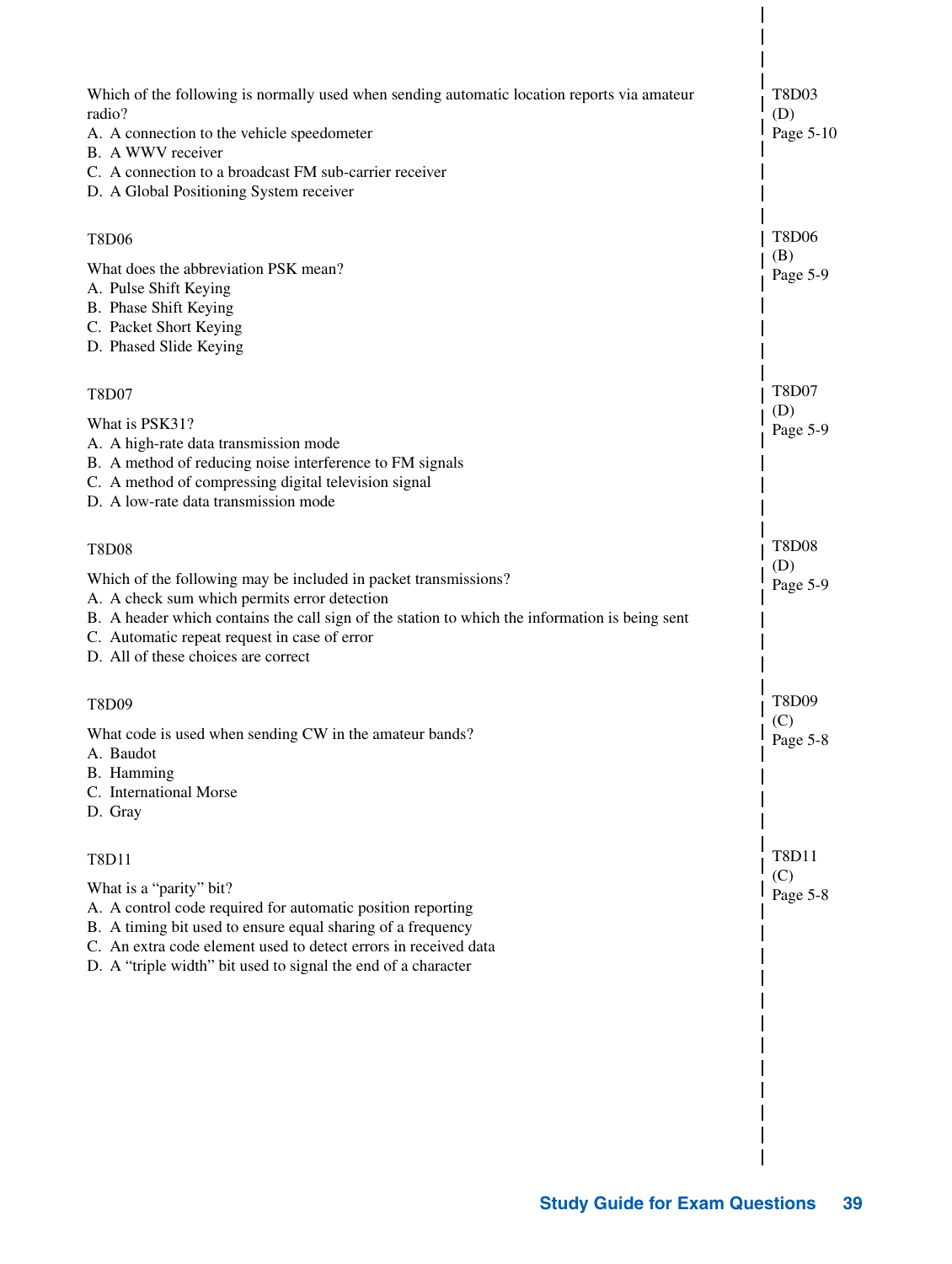|                                                    | <b>Section 5.3</b>                                                                                                                                                                                                                                                                                                       |
|----------------------------------------------------|--------------------------------------------------------------------------------------------------------------------------------------------------------------------------------------------------------------------------------------------------------------------------------------------------------------------------|
| T <sub>4</sub> A <sub>03</sub><br>(A)<br>Page 5-14 | T4A03<br>Which is a good reason to use a regulated power supply for communications equipment?<br>A. It prevents voltage fluctuations from reaching sensitive circuits<br>B. A regulated power supply has FCC approval<br>C. A fuse or circuit breaker regulates the power<br>D. Power consumption is independent of load |
| T <sub>4</sub> A <sub>10</sub><br>(B)<br>Page 5-15 | T4A10<br>What is the source of a high-pitched whine that varies with engine speed in a mobile transceiver's<br>receive audio?<br>A. The ignition system<br>B. The alternator<br>C. The electric fuel pump<br>D. Anti-lock braking system controllers                                                                     |
| T <sub>4</sub> A <sub>11</sub><br>(A)<br>Page 5-14 | T4A11<br>Where should a mobile transceiver's power negative connection be made?<br>A. At the battery or engine block ground strap<br>B. At the antenna mount<br>C. To any metal part of the vehicle<br>D. Through the transceiver's mounting bracket                                                                     |
| <b>T5A06</b><br>(A)<br>Page 5-14                   | <b>T5A06</b><br>How much voltage does a mobile transceiver usually require?<br>A. About 12 volts<br>B. About 30 volts<br>C. About 120 volts<br>D. About 240 volts                                                                                                                                                        |
| <b>T6A10</b><br>(B)<br>Page 5-17                   | <b>T6A10</b><br>What is the nominal voltage of a fully charged nickel-cadmium cell?<br>A. 1.0 volts<br><b>B.</b> 1.2 volts<br>C. 1.5 volts<br>D. 2.2 volts                                                                                                                                                               |
| <b>T6A11</b><br>(B)<br>Page 5-17                   | <b>T6A11</b><br>Which battery type is not rechargeable?<br>A. Nickel-cadmium<br>B. Carbon-zinc<br>C. Lead-acid<br>D. Lithium-ion                                                                                                                                                                                         |

 $\overline{\phantom{a}}$  $\overline{\phantom{a}}$  $\overline{\phantom{a}}$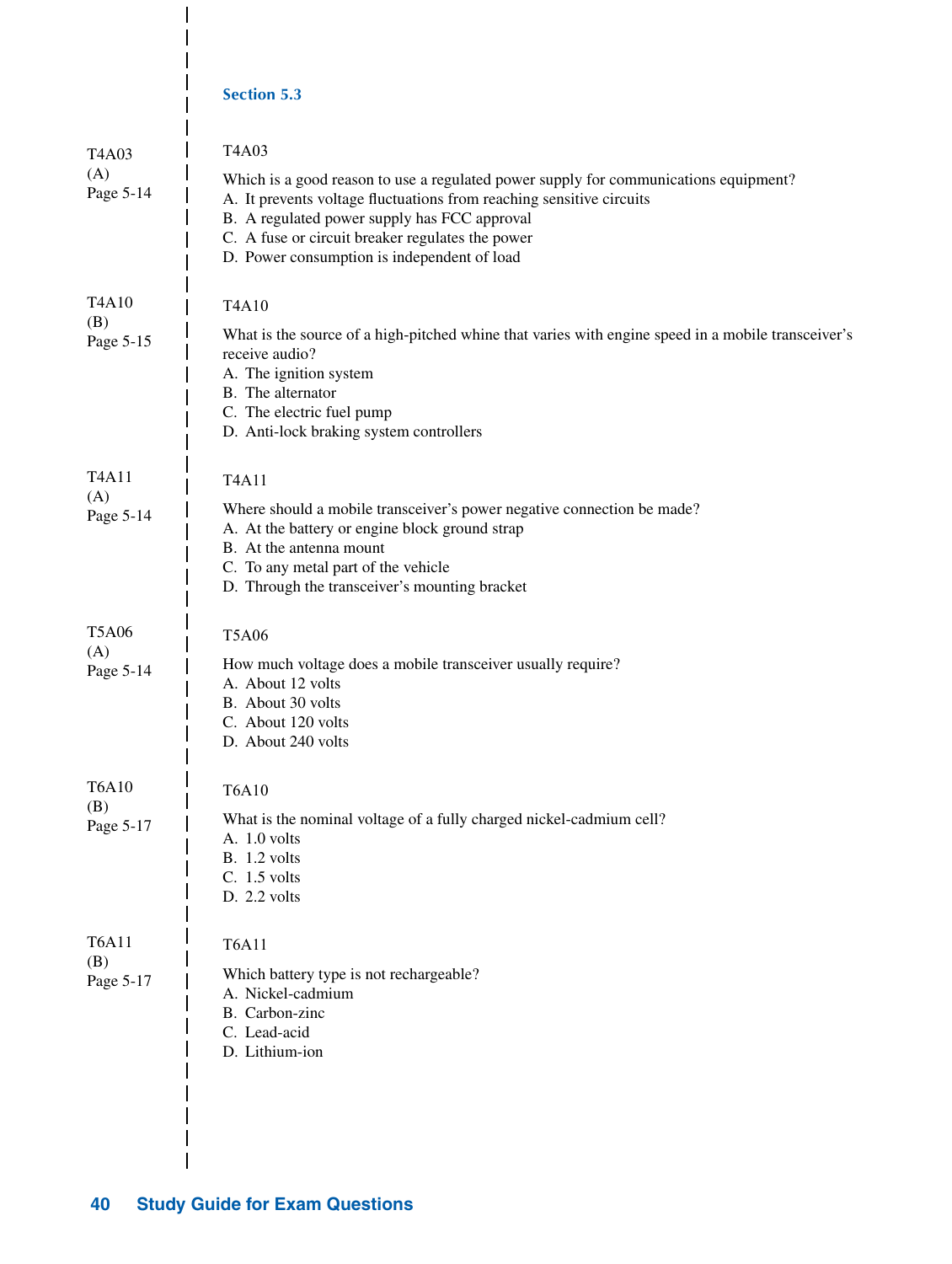| <b>T6D05</b><br>What type of circuit controls the amount of voltage from a power supply?<br>A. Regulator<br>B. Oscillator<br>C. Filter<br>D. Phase inverter                                                                                                                                                                                                                                                   | <b>T6D05</b><br>(A)<br>Page 5-14 |
|---------------------------------------------------------------------------------------------------------------------------------------------------------------------------------------------------------------------------------------------------------------------------------------------------------------------------------------------------------------------------------------------------------------|----------------------------------|
| T7B09<br>What could be happening if another operator reports a variable high-pitched whine on the audio<br>from your mobile transmitter?<br>A. Your microphone is picking up noise from an open window<br>B. You have the volume on your receiver set too high<br>C. You need to adjust your squelch control<br>D. Noise on the vehicle's electrical system is being transmitted along with your speech audio | <b>T7B09</b><br>(D)<br>Page 5-15 |
| <b>T0A08</b><br>What is one way to recharge a 12-volt lead-acid station battery if the commercial power is out?<br>A. Cool the battery in ice for several hours<br>B. Add acid to the battery<br>C. Connect the battery to a car's battery and run the engine<br>D. All of these choices are correct                                                                                                          | <b>T0A08</b><br>(C)<br>Page 5-17 |
| <b>T0A09</b><br>What kind of hazard is presented by a conventional 12-volt storage battery?<br>A. It emits ozone which can be harmful to the atmosphere<br>B. Shock hazard due to high voltage<br>C. Explosive gas can collect if not properly vented<br>D. All of these choices are correct                                                                                                                  | <b>T0A09</b><br>(C)<br>Page 5-17 |
| T0A10<br>What can happen if a lead-acid storage battery is charged or discharged too quickly?<br>A. The battery could overheat and give off flammable gas or explode<br>B. The voltage can become reversed<br>C. The "memory effect" will reduce the capacity of the battery<br>D. All of these choices are correct                                                                                           | <b>T0A10</b><br>(A)<br>Page 5-17 |
|                                                                                                                                                                                                                                                                                                                                                                                                               |                                  |
|                                                                                                                                                                                                                                                                                                                                                                                                               |                                  |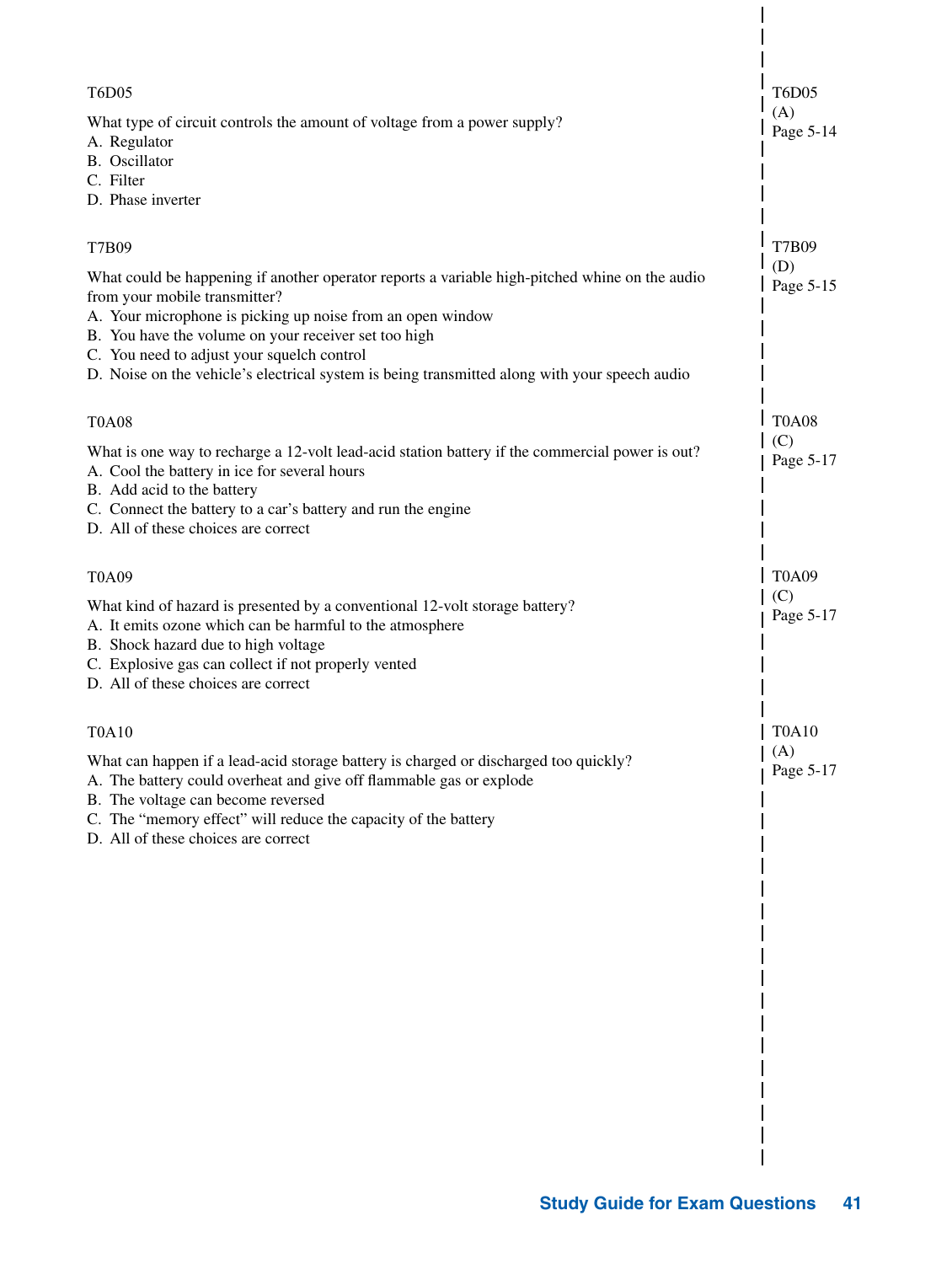#### **Section 5.4**

 $\overline{1}$ 

 $\overline{1}$  $\overline{\phantom{a}}$ 

| T4A04<br>(A)        | T4A04                                                                                                                                                                                                                                                                           |
|---------------------|---------------------------------------------------------------------------------------------------------------------------------------------------------------------------------------------------------------------------------------------------------------------------------|
| Page 5-20           | Where must a filter be installed to reduce harmonic emissions?<br>A. Between the transmitter and the antenna<br>B. Between the receiver and the transmitter<br>C. At the station power supply<br>D. At the microphone                                                           |
| <b>T4A05</b><br>(D) | T4A05                                                                                                                                                                                                                                                                           |
| Page 5-20           | What type of filter should be connected to a TV receiver as the first step in trying to prevent RF<br>overload from a nearby 2 meter transmitter?<br>A. Low-pass filter<br>B. High-pass filter<br>C. Band-pass filter                                                           |
|                     | D. Band-reject filter                                                                                                                                                                                                                                                           |
| T4A09<br>(D)        | T4A09                                                                                                                                                                                                                                                                           |
| Page 5-18           | Which would you use to reduce RF current flowing on the shield of an audio cable?<br>A. Band-pass filter<br>B. Low-pass filter<br>C. Preamplifier<br>D. Ferrite choke                                                                                                           |
| T7B02               | T7B02                                                                                                                                                                                                                                                                           |
| (C)<br>Page 5-20    | What is meant by fundamental overload in reference to a receiver?<br>A. Too much voltage from the power supply<br>B. Too much current from the power supply<br>C. Interference caused by very strong signals<br>D. Interference caused by turning the volume up too high        |
| <b>T7B03</b>        | T7B03                                                                                                                                                                                                                                                                           |
| (D)<br>Page 5-18    | Which of the following may be a cause of radio frequency interference?<br>A. Fundamental overload<br>B. Harmonics<br>C. Spurious emissions<br>D. All of these choices are correct                                                                                               |
| <b>T7B04</b>        | <b>T7B04</b>                                                                                                                                                                                                                                                                    |
| (B)<br>Page 5-20    | What is the most likely cause of interference to a non-cordless telephone from a nearby<br>transmitter?<br>A. Harmonics from the transmitter<br>B. The telephone is inadvertently acting as a radio receiver<br>C. Poor station grounding<br>D. Improper transmitter adjustment |
|                     |                                                                                                                                                                                                                                                                                 |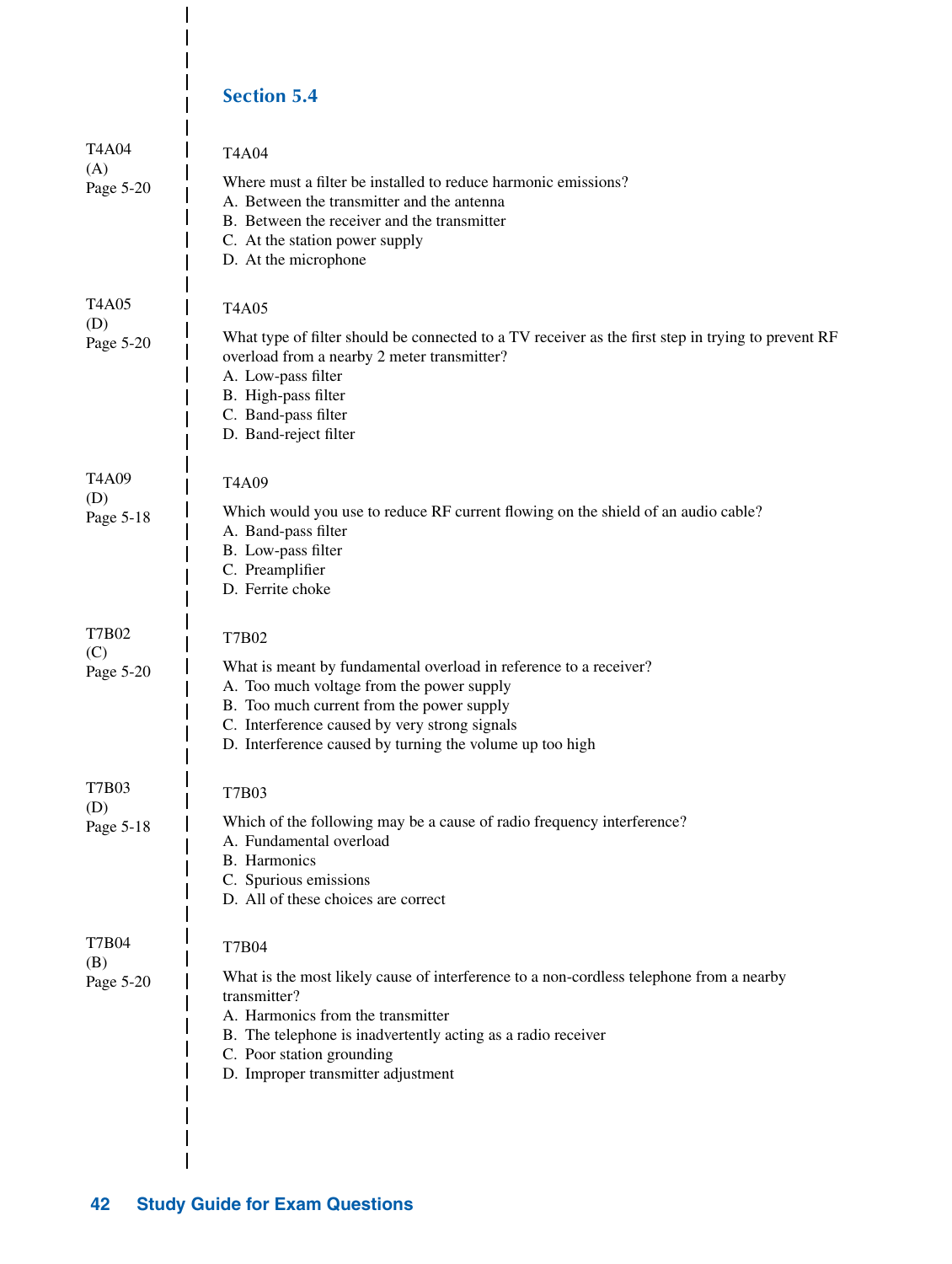| T7B05                                                                                                                                                                                                                                                                                                                                                                                                                                                                                  | <b>T7B05</b>                     |
|----------------------------------------------------------------------------------------------------------------------------------------------------------------------------------------------------------------------------------------------------------------------------------------------------------------------------------------------------------------------------------------------------------------------------------------------------------------------------------------|----------------------------------|
| What is a logical first step when attempting to cure a radio frequency interference problem in a<br>nearby telephone?<br>A. Install a low-pass filter at the transmitter<br>B. Install a high-pass filter at the transmitter<br>C. Install an RF filter at the telephone<br>D. Improve station grounding                                                                                                                                                                               | (C)<br>Page 5-20                 |
| <b>T7B06</b>                                                                                                                                                                                                                                                                                                                                                                                                                                                                           | <b>T7B06</b>                     |
| What should you do first if someone tells you that your station's transmissions are interfering with<br>their radio or TV reception?<br>A. Make sure that your station is functioning properly and that it does not cause interference to<br>your own television<br>B. Immediately turn off your transmitter and contact the nearest FCC office for assistance<br>C. Tell them that your license gives you the right to transmit and nothing can be done to reduce the<br>interference | (A)<br>Page 5-21                 |
| D. Continue operating normally because your equipment cannot possibly cause any interference                                                                                                                                                                                                                                                                                                                                                                                           |                                  |
| T7B07<br>Which of the following may be useful in correcting a radio frequency interference problem?<br>A. Snap-on ferrite chokes<br>B. Low-pass and high-pass filters<br>C. Band-reject and band-pass filters<br>D. All of these choices are correct                                                                                                                                                                                                                                   | <b>T7B07</b><br>(D)<br>Page 5-18 |
| <b>T7B08</b>                                                                                                                                                                                                                                                                                                                                                                                                                                                                           | <b>T7B08</b>                     |
| What should you do if a "Part 15" device in your neighbor's home is causing harmful interference<br>to your amateur station?<br>A. Work with your neighbor to identify the offending device<br>B. Politely inform your neighbor about the rules that require him to stop using the device if it<br>causes interference<br>C. Check your station and make sure it meets the standards of good amateur practice<br>D. All of these choices are correct                                   | (D)<br>Page 5-22                 |
| <b>Section 5.5</b>                                                                                                                                                                                                                                                                                                                                                                                                                                                                     |                                  |
| T4A08                                                                                                                                                                                                                                                                                                                                                                                                                                                                                  | <b>T4A08</b>                     |
| Which type of conductor is best to use for RF grounding?<br>A. Round stranded wire<br>B. Round copper-clad steel wire<br>C. Twisted-pair cable<br>D. Flat strap                                                                                                                                                                                                                                                                                                                        | (D)<br>Page 5-24                 |
| T7B11                                                                                                                                                                                                                                                                                                                                                                                                                                                                                  | T7B11                            |
| What is a symptom of RF feedback in a transmitter or transceiver?<br>A. Excessive SWR at the antenna connection<br>B. The transmitter will not stay on the desired frequency<br>C. Reports of garbled, distorted, or unintelligible transmissions<br>D. Frequent blowing of power supply fuses                                                                                                                                                                                         | (C)<br>Page 5-23                 |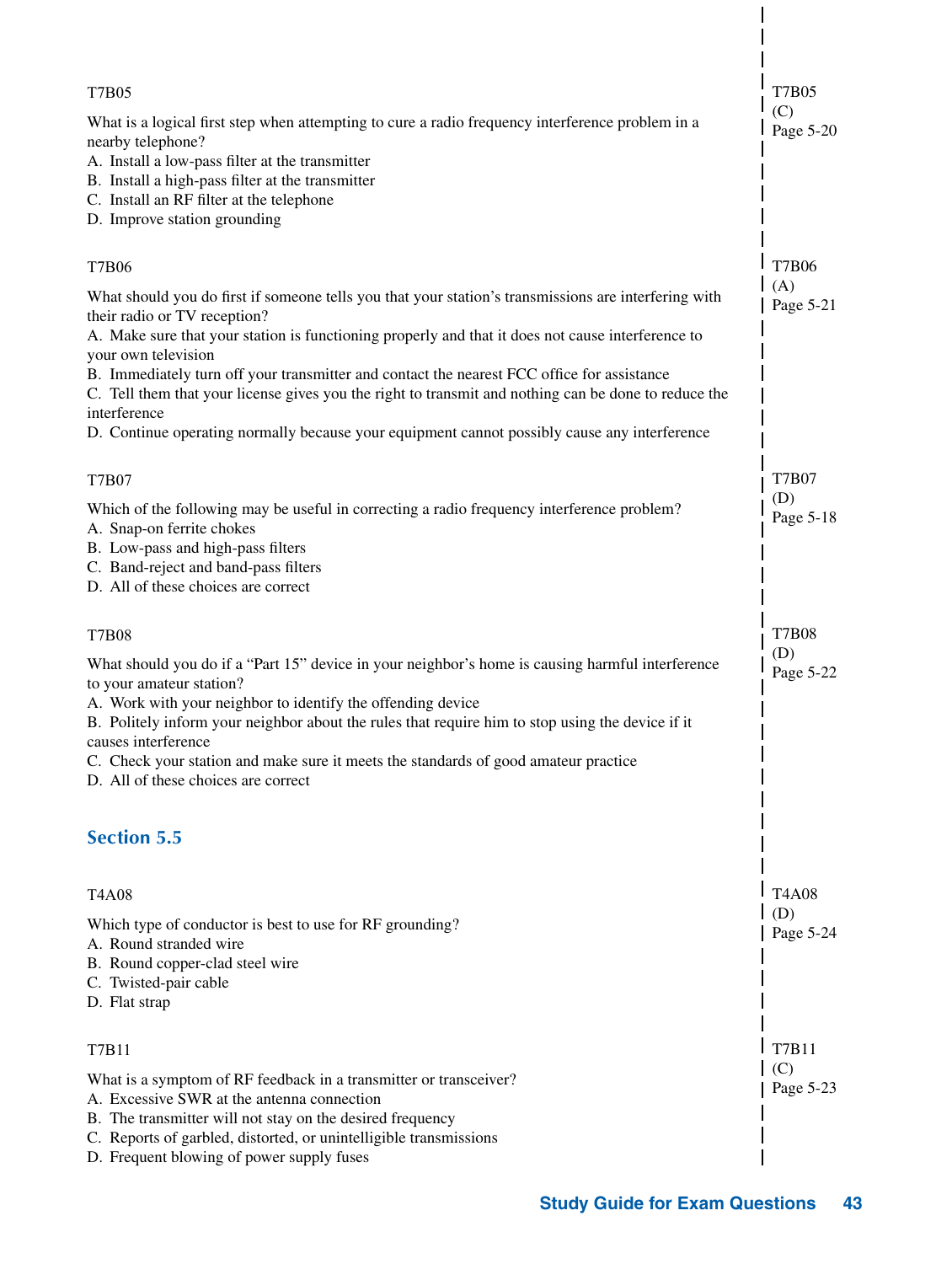|                                                   | <b>Chapter 6</b><br><b>Section 6.1</b>                                                                                                                                                                                                                                                                        |
|---------------------------------------------------|---------------------------------------------------------------------------------------------------------------------------------------------------------------------------------------------------------------------------------------------------------------------------------------------------------------|
| T <sub>2</sub> B <sub>10</sub><br>(A)<br>Page 6-5 | T2B10<br>What is the "Q" signal used to indicate that you are receiving interference from other stations?<br>A. QRM<br>B. QRN<br>C. QTH<br>D. QSB                                                                                                                                                             |
| T <sub>2</sub> B <sub>11</sub><br>(B)<br>Page 6-5 | T2B11<br>What is the "Q" signal used to indicate that you are changing frequency?<br>A. QRU<br>B. QSY<br>C. QSL<br>D. QRZ                                                                                                                                                                                     |
| <b>T8C05</b><br>(A)<br>Page 6-4                   | <b>T8C05</b><br>What is a grid locator?<br>A. A letter-number designator assigned to a geographic location<br>B. A letter-number designator assigned to an azimuth and elevation<br>C. An instrument for neutralizing a final amplifier<br>D. An instrument for radio direction finding<br><b>Section 6.2</b> |
| T2B01<br>(C)<br>Page 6-10                         | <b>T2B01</b><br>What is the term used to describe an amateur station that is transmitting and receiving on the same<br>frequency?<br>A. Full duplex communication<br>B. Diplex communication<br>C. Simplex communication<br>D. Half duplex communication<br><b>Section 6.3</b>                                |
| <b>T2A02</b><br>(D)<br>Page 6-14                  | <b>T2A02</b><br>What is the national calling frequency for FM simplex operations in the 70 cm band?<br>A. 146.520 MHz<br>B. 145.000 MHz<br>C. 432.100 MHz<br>D. 446.000 MHz                                                                                                                                   |

 $\overline{\phantom{a}}$  $\overline{\phantom{a}}$  $\overline{\phantom{a}}$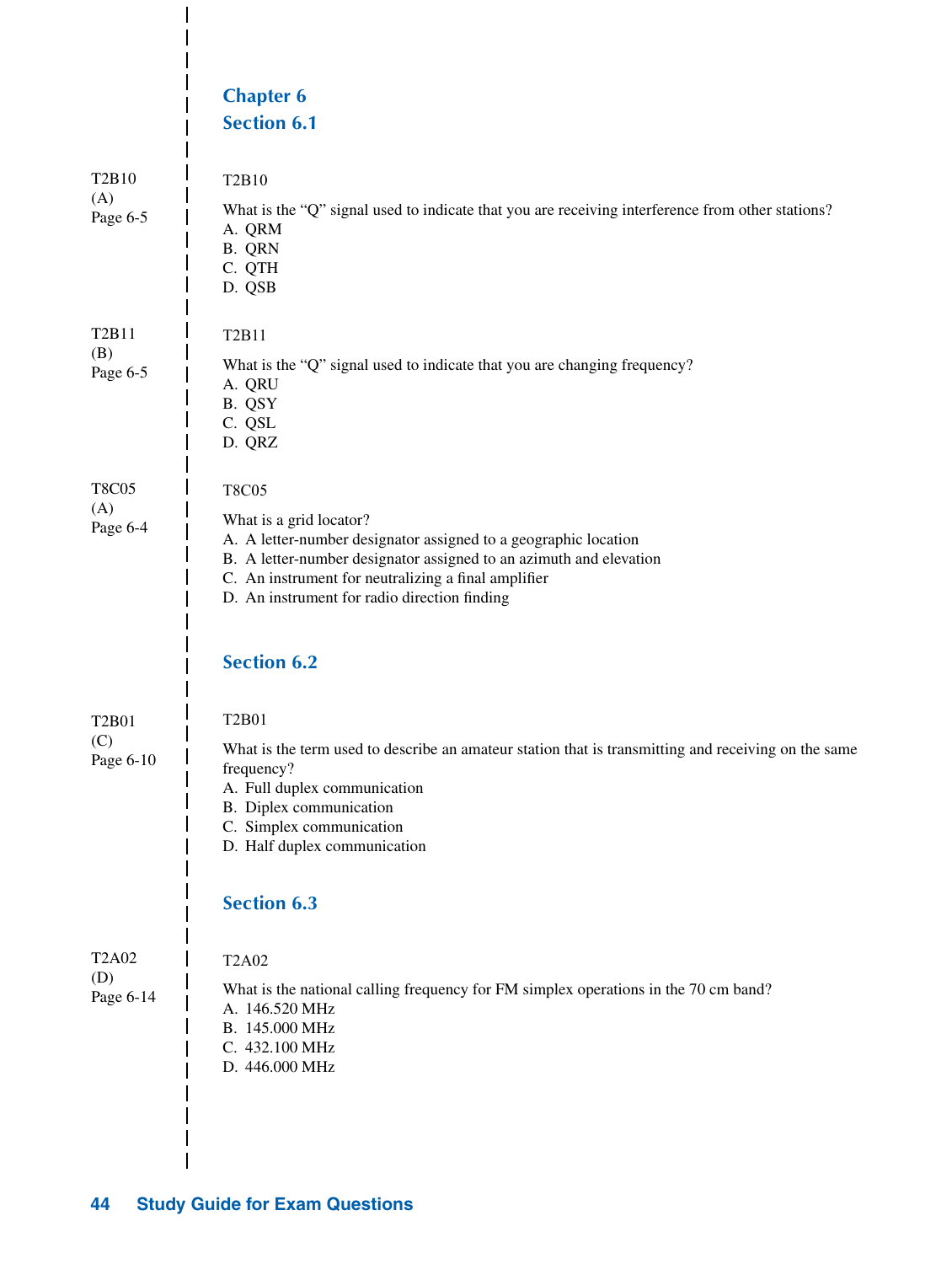| <b>T2A04</b>                                                                                                                                                                             | <b>T2A04</b>       |
|------------------------------------------------------------------------------------------------------------------------------------------------------------------------------------------|--------------------|
| What is an appropriate way to call another station on a repeater if you know the other station's call                                                                                    | (B)                |
| sign?                                                                                                                                                                                    | Page 6-12          |
| A. Say "break, break" then say the station's call sign<br>B. Say the station's call sign then identify with your call sign<br>C. Say "CQ" three times then the other station's call sign |                    |
| D. Wait for the station to call "CQ" then answer it                                                                                                                                      |                    |
| <b>T2A05</b>                                                                                                                                                                             | <b>T2A05</b>       |
| What should you transmit when responding to a call of CQ?<br>A. CQ followed by the other station's call sign                                                                             | (C)<br>Page 6-13   |
| B. Your call sign followed by the other station's call sign                                                                                                                              |                    |
| C. The other station's call sign followed by your call sign<br>D. A signal report followed by your call sign                                                                             |                    |
| <b>T2A08</b>                                                                                                                                                                             | <b>T2A08</b>       |
| What is the meaning of the procedural signal "CQ"?                                                                                                                                       | (D)<br>Page 6-13   |
| A. Call on the quarter hour<br>B. A new antenna is being tested (no station should answer)                                                                                               |                    |
| C. Only the called station should transmit                                                                                                                                               |                    |
| D. Calling any station                                                                                                                                                                   |                    |
| T <sub>2</sub> A09                                                                                                                                                                       | T <sub>2</sub> A09 |
| What brief statement is often used in place of "CQ" to indicate that you are listening on a repeater?<br>A. Say "Hello test" followed by your call sign<br>B. Say your call sign         | (B)<br>Page 6-12   |
| C. Say the repeater call sign followed by your call sign<br>D. Say the letters "QSY" followed by your call sign                                                                          |                    |
| T7B10                                                                                                                                                                                    | T7B10              |
| What might be the problem if you receive a report that your audio signal through the repeater is<br>distorted or unintelligible?                                                         | (D)<br>Page 6-12   |
| A. Your transmitter may be slightly off frequency<br>B. Your batteries may be running low                                                                                                |                    |
| C. You could be in a bad location                                                                                                                                                        |                    |
| D. All of these choices are correct                                                                                                                                                      |                    |
|                                                                                                                                                                                          |                    |
|                                                                                                                                                                                          |                    |
|                                                                                                                                                                                          |                    |
|                                                                                                                                                                                          |                    |
|                                                                                                                                                                                          |                    |
|                                                                                                                                                                                          |                    |
|                                                                                                                                                                                          |                    |
|                                                                                                                                                                                          |                    |
|                                                                                                                                                                                          |                    |
|                                                                                                                                                                                          |                    |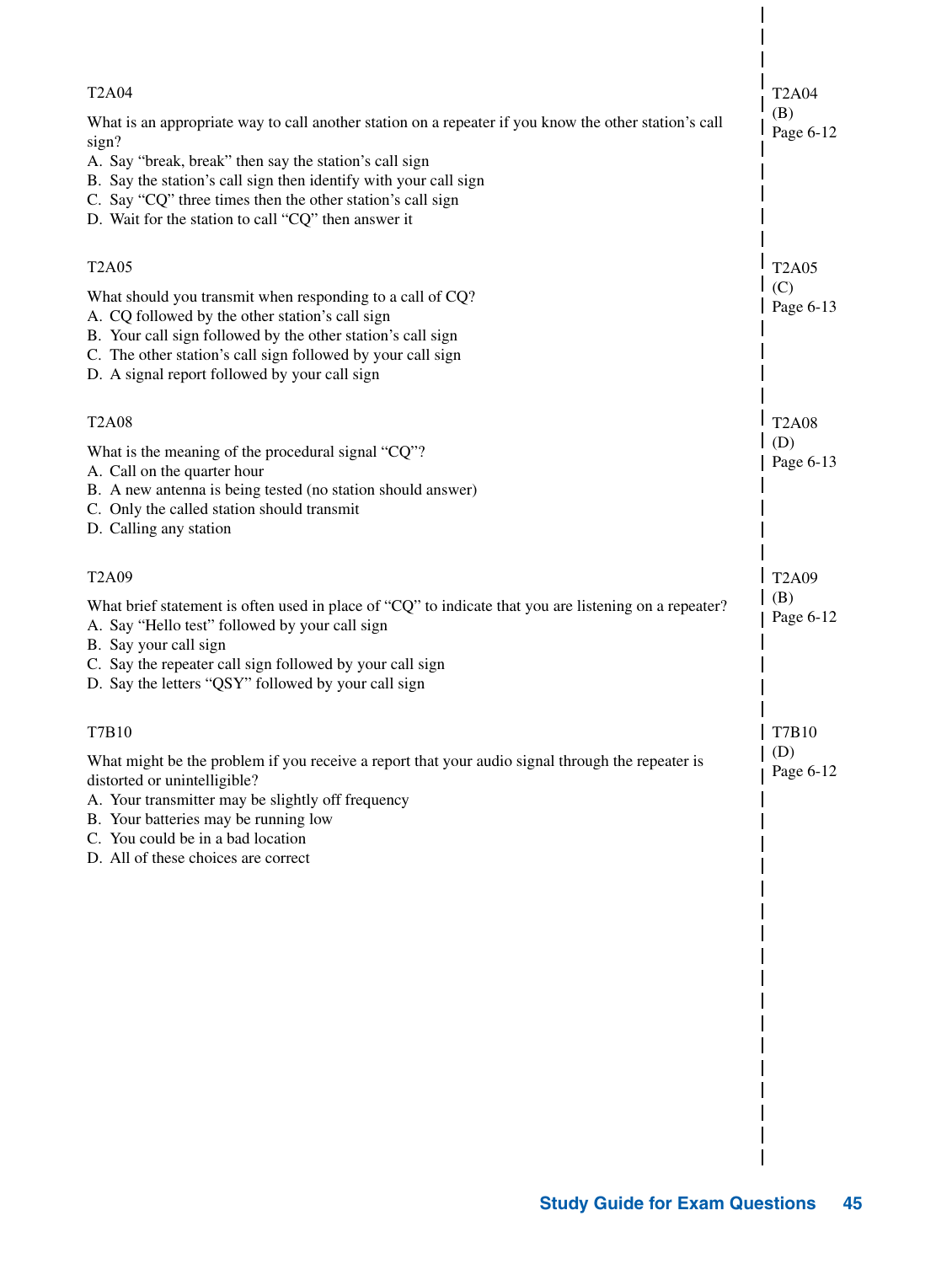## **Section 6.4**

I

I  $\overline{\phantom{a}}$  $\overline{1}$ 

| <b>T1A11</b><br>(C)<br>[97.3(a)(7)]<br>Page 6-18   | <b>T1A11</b><br>Which of the following stations transmits signals over the air from a remote receive site to a<br>repeater for retransmission?<br>A. Beacon station<br>B. Relay station<br>C. Auxiliary station<br>D. Message forwarding station                                                                                                                                                                  |
|----------------------------------------------------|-------------------------------------------------------------------------------------------------------------------------------------------------------------------------------------------------------------------------------------------------------------------------------------------------------------------------------------------------------------------------------------------------------------------|
| <b>T2A01</b><br>(B)<br>Page 6-16                   | <b>T2A01</b><br>What is the most common repeater frequency offset in the 2 meter band?<br>A. Plus 500 kHz<br>B. Plus or minus 600 kHz<br>C. Minus 500 kHz<br>D. Only plus 600 kHz                                                                                                                                                                                                                                 |
| <b>T2A03</b><br>(A)<br>Page 6-16                   | <b>T2A03</b><br>What is a common repeater frequency offset in the 70 cm band?<br>A. Plus or minus 5 MHz<br>B. Plus or minus 600 kHz<br>C. Minus 600 kHz<br>D. Plus 600 kHz                                                                                                                                                                                                                                        |
| T2B02<br>(D)<br>Page 6-16                          | T2B02<br>What is the term used to describe the use of a sub-audible tone transmitted with normal voice<br>audio to open the squelch of a receiver?<br>A. Carrier squelch<br>B. Tone burst<br>C. DTMF<br>D. CTCSS                                                                                                                                                                                                  |
| T2B04<br>(D)<br>Page 6-17                          | <b>T2B04</b><br>Which of the following common problems might cause you to be able to hear but not access a<br>repeater even when transmitting with the proper offset?<br>A. The repeater receiver requires audio tone burst for access<br>B. The repeater receiver requires a CTCSS tone for access<br>C. The repeater receiver may require a DCS tone sequence for access<br>D. All of these choices are correct |
| T <sub>4</sub> B <sub>11</sub><br>(C)<br>Page 6-16 | T4B11<br>Which of the following describes the common meaning of the term "repeater offset"?<br>A. The distance between the repeater's transmit and receive antennas<br>B. The time delay before the repeater timer resets<br>C. The difference between the repeater's transmit and receive frequencies<br>D. The maximum frequency deviation permitted on the repeater's input signal                             |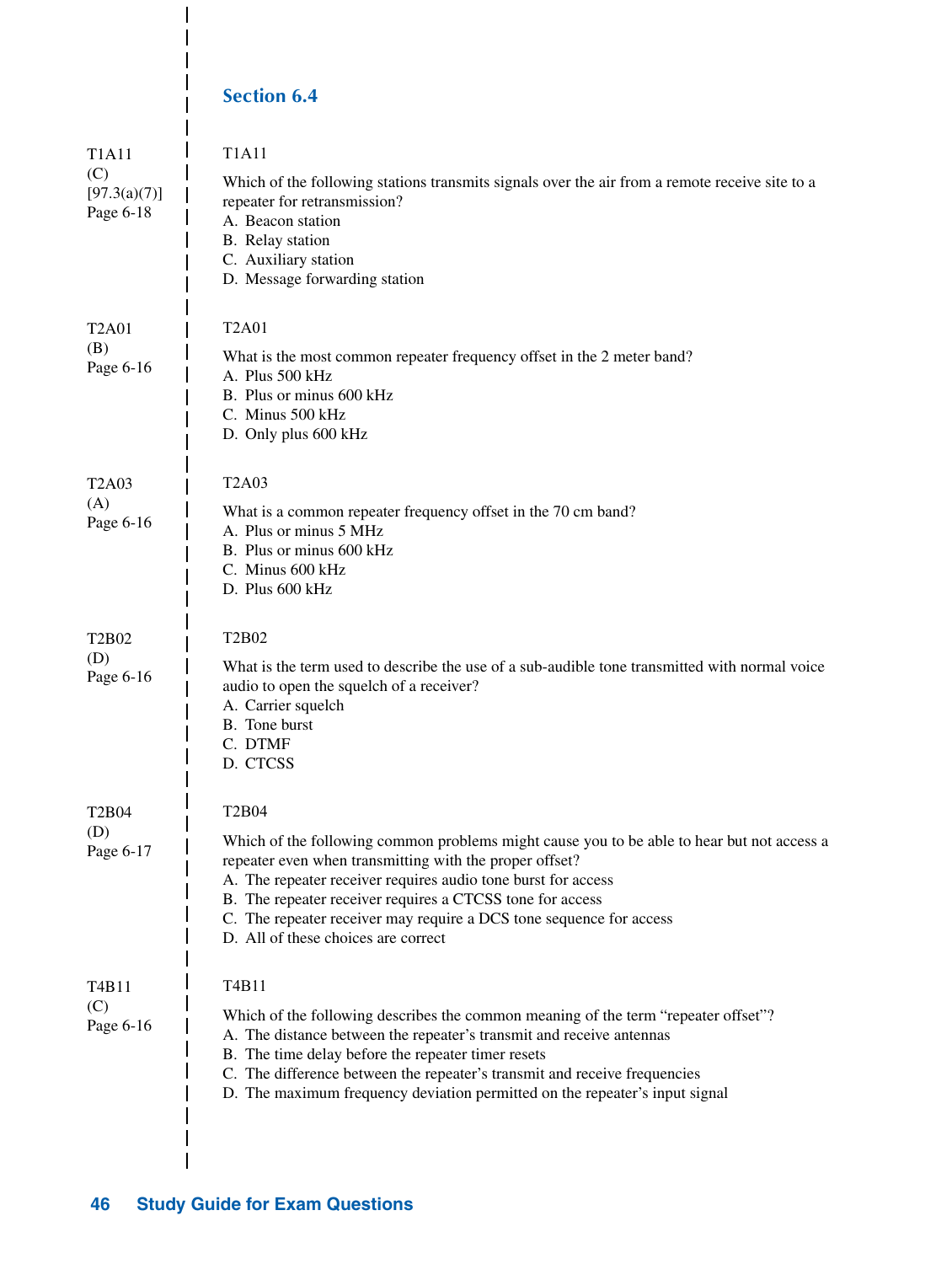| T8C09                                                                                                                                                                                                                                                                                                                                                                                                             | <b>T8C09</b>     |
|-------------------------------------------------------------------------------------------------------------------------------------------------------------------------------------------------------------------------------------------------------------------------------------------------------------------------------------------------------------------------------------------------------------------|------------------|
| How might you obtain a list of active nodes that use VoIP?<br>A. From the FCC Rulebook<br>B. From your local emergency coordinator<br>C. From a repeater directory                                                                                                                                                                                                                                                | (C)<br>Page 6-20 |
| D. From the local repeater frequency coordinator                                                                                                                                                                                                                                                                                                                                                                  |                  |
| <b>T8C10</b>                                                                                                                                                                                                                                                                                                                                                                                                      | <b>T8C10</b>     |
| How do you select a specific IRLP node when using a portable transceiver?<br>A. Choose a specific CTCSS tone<br>B. Choose the correct DSC tone                                                                                                                                                                                                                                                                    | (D)<br>Page 6-20 |
| C. Access the repeater autopatch<br>D. Use the keypad to transmit the IRLP node ID                                                                                                                                                                                                                                                                                                                                |                  |
| <b>Section 6.5</b>                                                                                                                                                                                                                                                                                                                                                                                                |                  |
| <b>T2C06</b>                                                                                                                                                                                                                                                                                                                                                                                                      | <b>T2C06</b>     |
|                                                                                                                                                                                                                                                                                                                                                                                                                   | (C)              |
| Which of the following is common practice during net operations to get the immediate attention of<br>the net control station when reporting an emergency?<br>A. Repeat the words SOS three times followed by the call sign of the reporting station<br>B. Press the push-to-talk button three times                                                                                                               | Page 6-22        |
| C. Begin your transmission with "Priority" or "Emergency" followed by your call sign<br>D. Play a pre-recorded emergency alert tone followed by your call sign                                                                                                                                                                                                                                                    |                  |
| <b>T2C07</b>                                                                                                                                                                                                                                                                                                                                                                                                      | <b>T2C07</b>     |
| What should you do to minimize disruptions to an emergency traffic net once you have checked in?<br>A. Whenever the net frequency is quiet, announce your call sign and location<br>B. Move 5 kHz away from the net's frequency and use high power to ask other hams to keep clear<br>of the net frequency                                                                                                        | (C)<br>Page 6-22 |
| C. Do not transmit on the net frequency until asked to do so by the net control station<br>D. Wait until the net frequency is quiet, then ask for any emergency traffic for your area                                                                                                                                                                                                                             |                  |
| <b>T2C08</b>                                                                                                                                                                                                                                                                                                                                                                                                      | <b>T2C08</b>     |
| What is usually considered to be the most important job of an amateur operator when handling<br>emergency traffic messages?<br>A. Passing messages exactly as written, spoken or as received<br>B. Estimating the number of people affected by the disaster<br>C. Communicating messages to the news media for broadcast outside the disaster area<br>D. Broadcasting emergency information to the general public | (A)<br>Page 6-22 |
|                                                                                                                                                                                                                                                                                                                                                                                                                   |                  |
| T <sub>2</sub> C <sub>10</sub>                                                                                                                                                                                                                                                                                                                                                                                    | T2C10<br>(D)     |
| What is the preamble in a formal traffic message?<br>A. The first paragraph of the message text<br>B. The message number<br>C. The priority handling indicator for the message                                                                                                                                                                                                                                    | Page 6-22        |
| D. The information needed to track the message as it passes through the amateur radio traffic<br>handling system                                                                                                                                                                                                                                                                                                  |                  |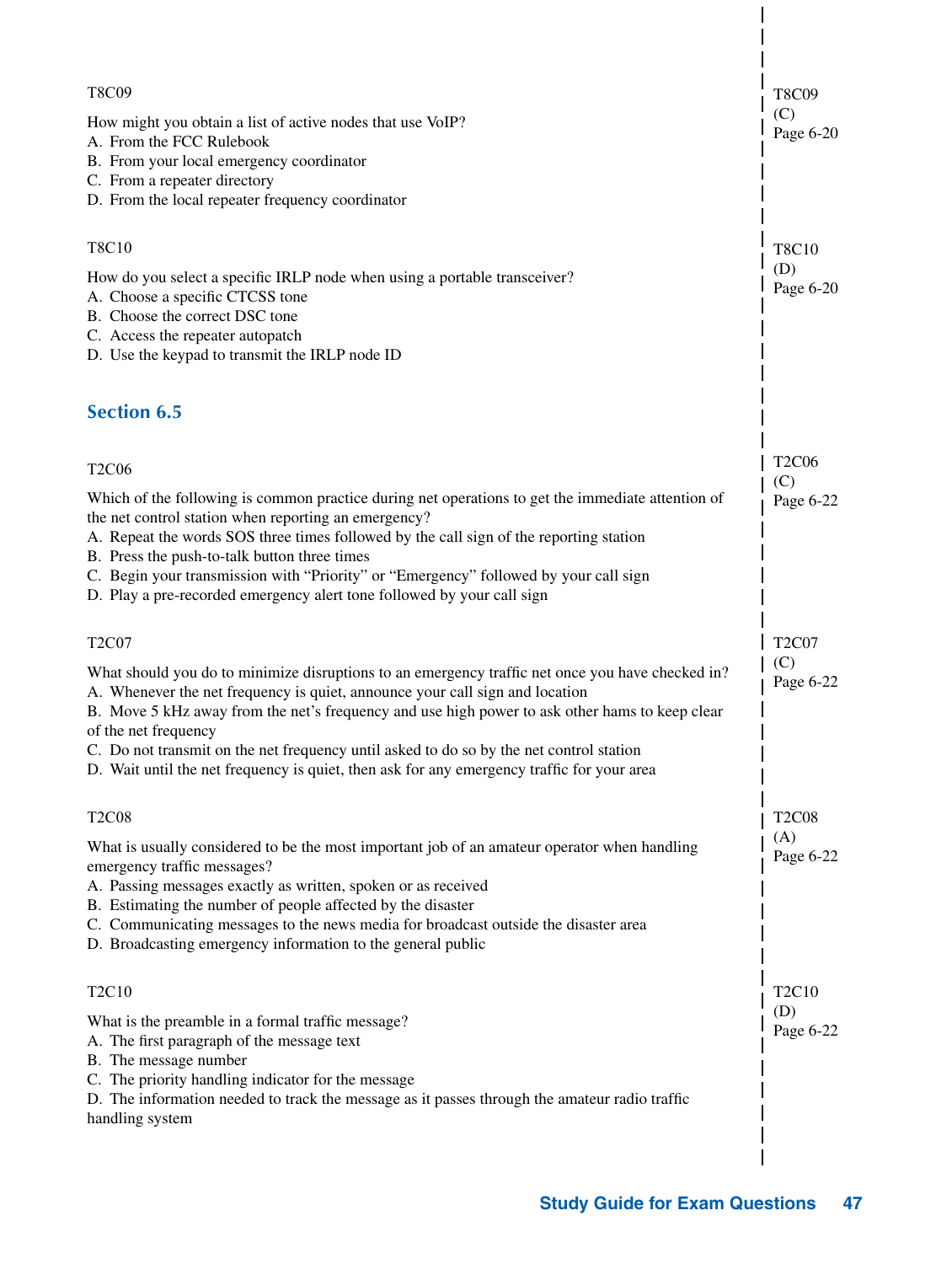| T <sub>2</sub> C <sub>11</sub><br>(A)<br>Page 6-22                                                         | <b>T2C11</b><br>What is meant by the term "check" in reference to a formal traffic message?<br>A. The check is a count of the number of words or word equivalents in the text portion of the<br>message<br>B. The check is the value of a money order attached to the message<br>C. The check is a list of stations that have relayed the message<br>D. The check is a box on the message form that tells you the message was received<br><b>Section 6.6</b>                                 |
|------------------------------------------------------------------------------------------------------------|----------------------------------------------------------------------------------------------------------------------------------------------------------------------------------------------------------------------------------------------------------------------------------------------------------------------------------------------------------------------------------------------------------------------------------------------------------------------------------------------|
| <b>T2C01</b><br>(C)<br>[97.103(a)]<br>Page 6-26                                                            | <b>T2C01</b><br>What set of rules applies to proper operation of your station when using amateur radio at the<br>request of public service officials?<br>A. RACES Rules<br><b>B.</b> ARES Rules<br>C. FCC Rules<br>D. FEMA Rules                                                                                                                                                                                                                                                             |
| T <sub>2</sub> C <sub>02</sub><br>(D)<br>$[97.113$ and<br>FCC Public<br>Notice DA<br>09-2259]<br>Page 6-25 | <b>T2C02</b><br>Who must submit the request for a temporary waiver of Part 97.113 to allow amateur radio<br>operators to provide communications on behalf of their employers during a government sponsored<br>disaster drill?<br>A. Each amateur participating in the drill<br>B. Any employer participating in the drill<br>C. The local American Red Cross Chapter<br>D. The government agency sponsoring the event                                                                        |
| T <sub>2</sub> C <sub>03</sub><br>(C)<br>[97.113]<br>Page 6-25                                             | <b>T2C03</b><br>When is it legal for an amateur licensee to provide communications on behalf of their employer<br>during a government sponsored disaster drill or exercise?<br>A. Whenever the employer is a not-for-profit organization<br>B. Whenever there is a temporary need for the employer's business continuity plan<br>C. Only when the FCC has granted a government-requested waiver<br>D. Only when the amateur is not receiving compensation from his employer for the activity |
| <b>T2C04</b><br>(D)<br>Page 6-27                                                                           | <b>T2C04</b><br>What do RACES and ARES have in common?<br>A. They represent the two largest ham clubs in the United States<br>B. Both organizations broadcast road and weather traffic information<br>C. Neither may handle emergency traffic supporting public service agencies<br>D. Both organizations may provide communications during emergencies                                                                                                                                      |
| <b>T2C05</b><br>(B)<br>[97.3(a)(37),<br>97.407]<br>Page 6-27                                               | <b>T2C05</b><br>What is the Radio Amateur Civil Emergency Service?<br>A. An emergency radio service organized by amateur operators<br>B. A radio service using amateur stations for emergency management or civil defense<br>communications<br>C. A radio service organized to provide communications at civic events<br>D. A radio service organized by amateur operators to assist non-military persons                                                                                    |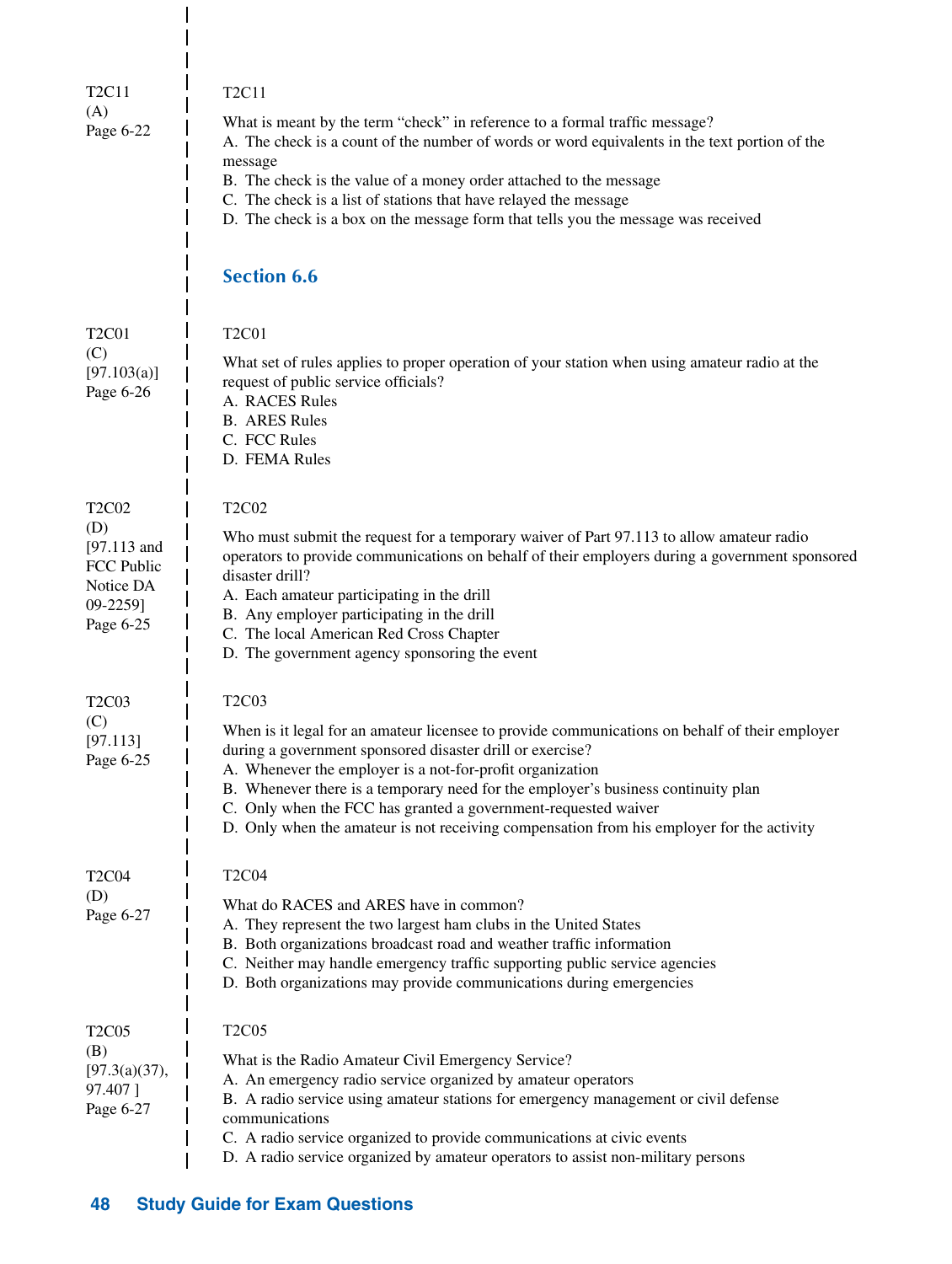| T2C09<br>When may an amateur station use any means of radio communications at its disposal for essential<br>communications in connection with immediate safety of human life and protection of property?<br>A. Only when FEMA authorizes it by declaring an emergency<br>B. When normal communications systems are not available<br>C. Only when RACES authorizes it by declaring an emergency<br>D. Only when authorized by the local MARS program director | T <sub>2</sub> C <sub>09</sub><br>(B)<br>[97.403]<br>Page 6-26 |
|--------------------------------------------------------------------------------------------------------------------------------------------------------------------------------------------------------------------------------------------------------------------------------------------------------------------------------------------------------------------------------------------------------------------------------------------------------------|----------------------------------------------------------------|
| <b>Section 6.7</b>                                                                                                                                                                                                                                                                                                                                                                                                                                           |                                                                |
| T1A06<br>What is the FCC Part 97 definition of telecommand?<br>A. An instruction bulletin issued by the FCC<br>B. A one-way radio transmission of measurements at a distance from the measuring instrument<br>C. A one-way transmission to initiate, modify or terminate functions of a device at a distance<br>D. An instruction from a VEC                                                                                                                 | <b>T1A06</b><br>(C)<br>[97.3(a)(43)]<br>Page 6-35              |
| T1A07<br>What is the FCC Part 97 definition of telemetry?<br>A. An information bulletin issued by the FCC<br>B. A one-way transmission to initiate, modify or terminate functions of a device at a distance<br>C. A one-way transmission of measurements at a distance from the measuring instrument<br>D. An information bulletin from a VEC                                                                                                                | T1A07<br>(C)<br>[97.3(a)(45)]<br>Page 6-35                     |
| T7A09<br>Which of the following devices is most useful for VHF weak-signal communication?<br>A. A quarter-wave vertical antenna<br>B. A multi-mode VHF transceiver<br>C. An omni-directional antenna<br>D. A mobile VHF FM transceiver                                                                                                                                                                                                                       | T7A09<br>(B)<br>Page 6-30                                      |
| T8B01<br>Who may be the control operator of a station communicating through an amateur satellite or space<br>station?<br>A. Only an Amateur Extra Class operator<br>B. A General Class licensee or higher licensee who has a satellite operator certification<br>C. Only an Amateur Extra Class operator who is also an AMSAT member<br>D. Any amateur whose license privileges allow them to transmit on the satellite uplink frequency                     | <b>T8B01</b><br>(D)<br>Page 6-32                               |
| T8B02<br>How much transmitter power should be used on the uplink frequency of an amateur satellite or<br>space station?<br>A. The maximum power of your transmitter<br>B. The minimum amount of power needed to complete the contact<br>C. No more than half the rating of your linear amplifier<br>D. Never more than 1 watt                                                                                                                                | <b>T8B02</b><br>(B)<br>[97.313(a)]<br>Page 6-33                |
|                                                                                                                                                                                                                                                                                                                                                                                                                                                              |                                                                |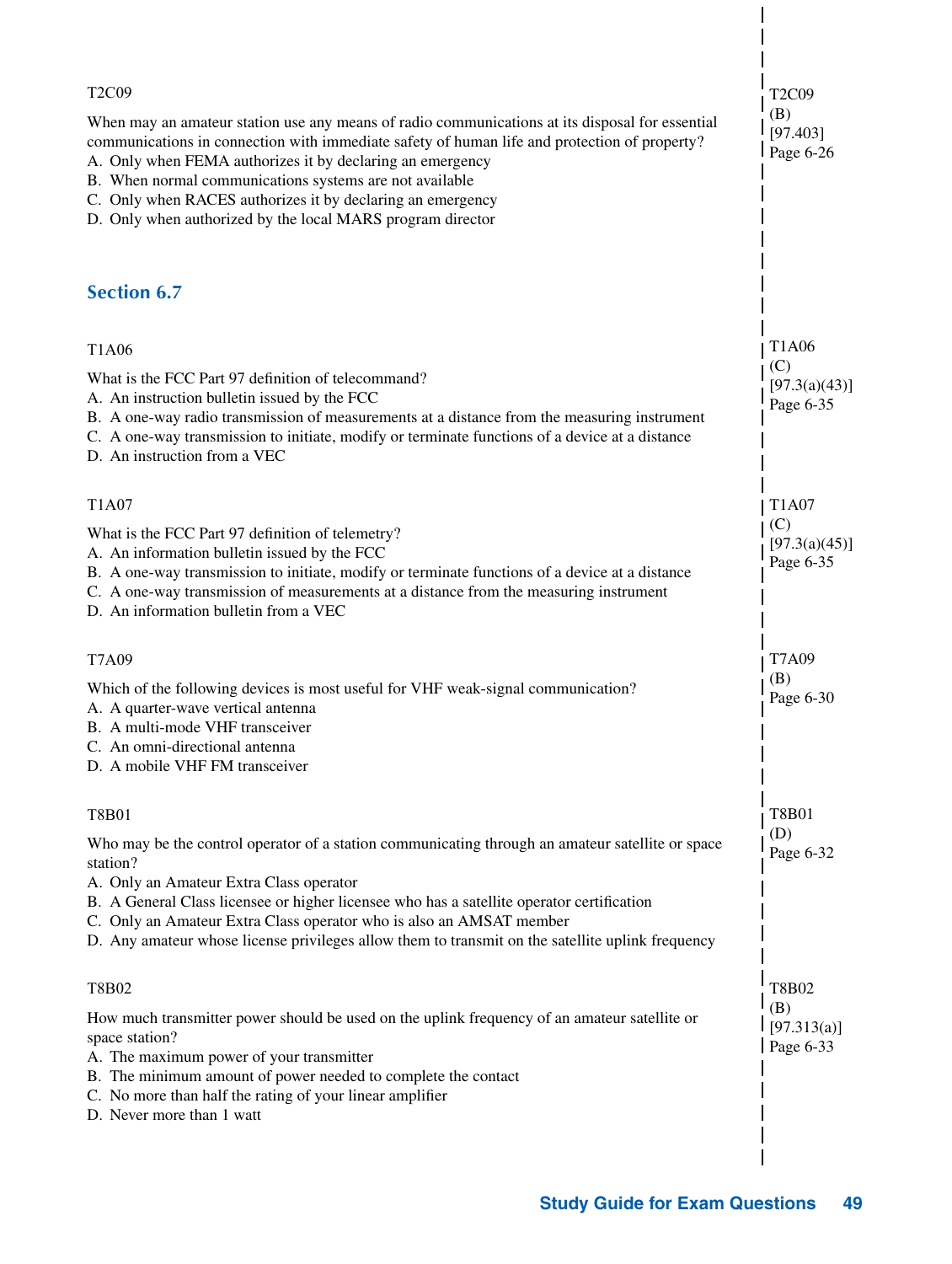| T8B03<br>(A)<br>Page 6-32        | <b>T8B03</b><br>Which of the following can be done using an amateur radio satellite?<br>A. Talk to amateur radio operators in other countries<br>B. Get global positioning information<br>C. Make telephone calls<br>D. All of these choices are correct                                                                                                                                                                       |
|----------------------------------|--------------------------------------------------------------------------------------------------------------------------------------------------------------------------------------------------------------------------------------------------------------------------------------------------------------------------------------------------------------------------------------------------------------------------------|
| <b>T8B04</b><br>(B)<br>Page 6-32 | <b>T8B04</b><br>Which amateur stations may make contact with an amateur station on the International Space<br>Station using 2 meter and 70 cm band amateur radio frequencies?<br>A. Only members of amateur radio clubs at NASA facilities<br>B. Any amateur holding a Technician or higher class license<br>C. Only the astronaut's family members who are hams<br>D. You cannot talk to the ISS on amateur radio frequencies |
| <b>T8B05</b><br>(D)<br>Page 6-32 | <b>T8B05</b><br>What is a satellite beacon?<br>A. The primary transmit antenna on the satellite<br>B. An indicator light that that shows where to point your antenna<br>C. A reflective surface on the satellite<br>D. A transmission from a space station that contains information about a satellite                                                                                                                         |
| <b>T8B06</b><br>(D)<br>Page 6-33 | <b>T8B06</b><br>What can be used to determine the time period during which an amateur satellite or space station<br>can be accessed?<br>A. A GPS receiver<br>B. A field strength meter<br>C. A telescope<br>D. A satellite tracking program                                                                                                                                                                                    |
| <b>T8B07</b><br>(C)<br>Page 6-32 | <b>T8B07</b><br>With regard to satellite communications, what is Doppler shift?<br>A. A change in the satellite orbit<br>B. A mode where the satellite receives signals on one band and transmits on another<br>C. An observed change in signal frequency caused by relative motion between the satellite and the<br>earth station<br>D. A special digital communications mode for some satellites                             |
| <b>T8B08</b><br>(B)<br>Page 6-33 | <b>T8B08</b><br>What is meant by the statement that a satellite is operating in "mode U/V"?<br>A. The satellite uplink is in the 15 meter band and the downlink is in the 10 meter band<br>B. The satellite uplink is in the 70 cm band and the downlink is in the 2 meter band<br>C. The satellite operates using ultraviolet frequencies<br>D. The satellite frequencies are usually variable                                |

 $\overline{1}$ 

 $\begin{array}{c} \end{array}$  $\overline{\phantom{a}}$  $\mathbf{I}$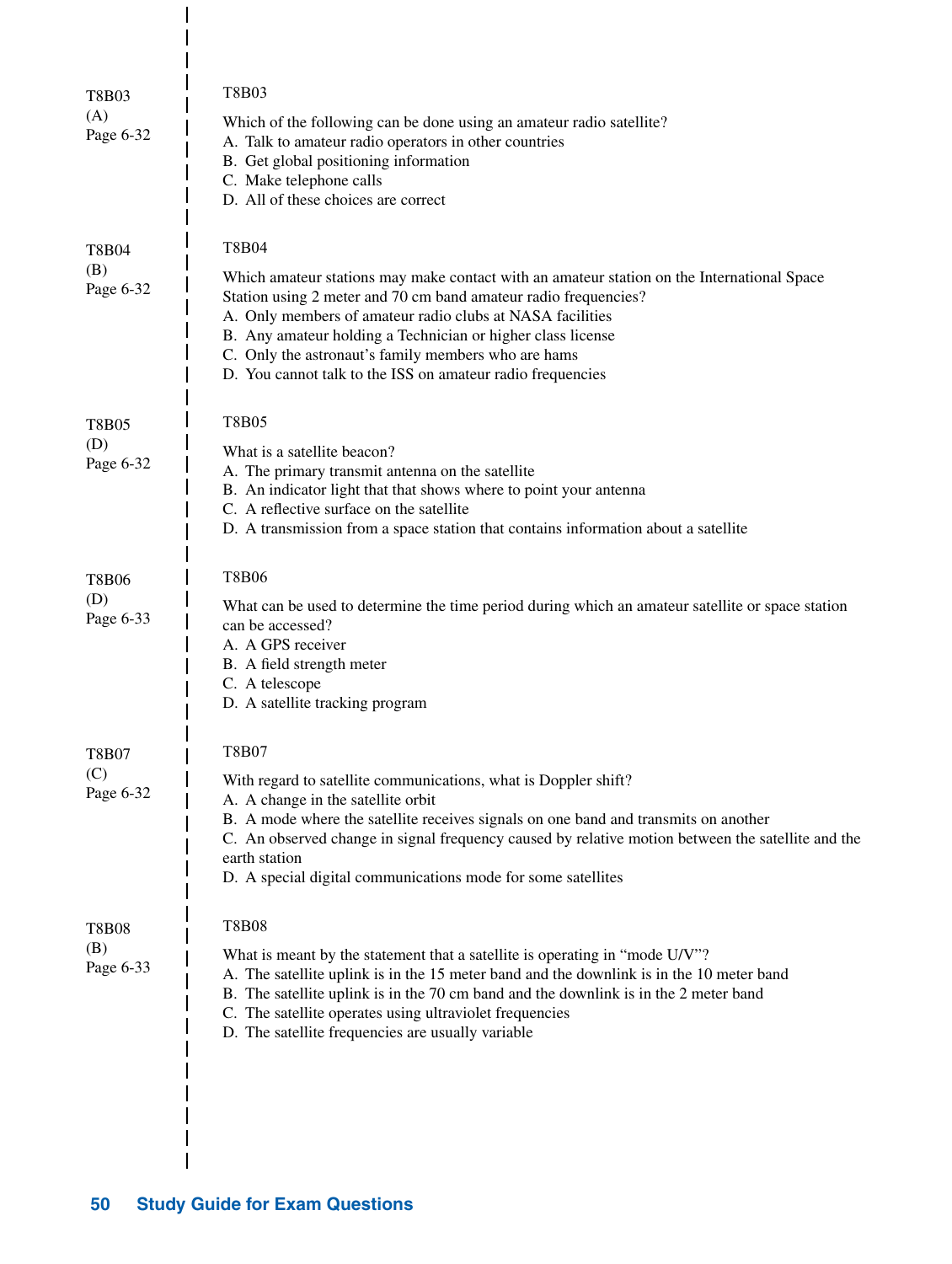| <b>T8B09</b><br>What causes "spin fading" when referring to satellite signals?<br>A. Circular polarized noise interference radiated from the sun<br>B. Rotation of the satellite and its antennas<br>C. Doppler shift of the received signal<br>D. Interfering signals within the satellite uplink band                                                                                                                     | T8B09<br>(B)<br>Page 6-33        |
|-----------------------------------------------------------------------------------------------------------------------------------------------------------------------------------------------------------------------------------------------------------------------------------------------------------------------------------------------------------------------------------------------------------------------------|----------------------------------|
| <b>T8B10</b><br>What do the initials LEO tell you about an amateur satellite?<br>A. The satellite battery is in Low Energy Operation mode<br>B. The satellite is performing a Lunar Ejection Orbit maneuver<br>C. The satellite is in a Low Earth Orbit<br>D. The satellite uses Light Emitting Optics                                                                                                                      | T8B10<br>(C)<br>Page 6-33        |
| <b>T8B11</b><br>What is a commonly used method of sending signals to and from a digital satellite?<br>A. USB AFSK<br><b>B. PSK31</b><br>C. FM Packet<br>D. WSJT                                                                                                                                                                                                                                                             | <b>T8B11</b><br>(C)<br>Page 6-33 |
| <b>T8C01</b><br>Which of the following methods is used to locate sources of noise interference or jamming?<br>A. Echolocation<br>B. Doppler radar<br>C. Radio direction finding<br>D. Phase locking                                                                                                                                                                                                                         | <b>T8C01</b><br>(C)<br>Page 6-31 |
| <b>T8C02</b><br>Which of these items would be useful for a hidden transmitter hunt?<br>A. Calibrated SWR meter<br>B. A directional antenna<br>C. A calibrated noise bridge<br>D. All of these choices are correct                                                                                                                                                                                                           | T8C02<br>(B)<br>Page 6-31        |
| <b>T8C03</b><br>What popular operating activity involves contacting as many stations as possible during a specified<br>period of time?<br>A. Contesting<br>B. Net operations<br>C. Public service events<br>D. Simulated emergency exercises                                                                                                                                                                                | T8C03<br>(A)<br>Page 6-30        |
| <b>T8C04</b><br>Which of the following is good procedure when contacting another station in a radio contest?<br>A. Be sure to sign only the last two letters of your call if there is a pileup calling the station<br>B. Work the station twice to be sure that you are in his log<br>C. Send only the minimum information needed for proper identification and the contest exchange<br>D. All of these choices are correct | <b>T8C04</b><br>(C)<br>Page 6-30 |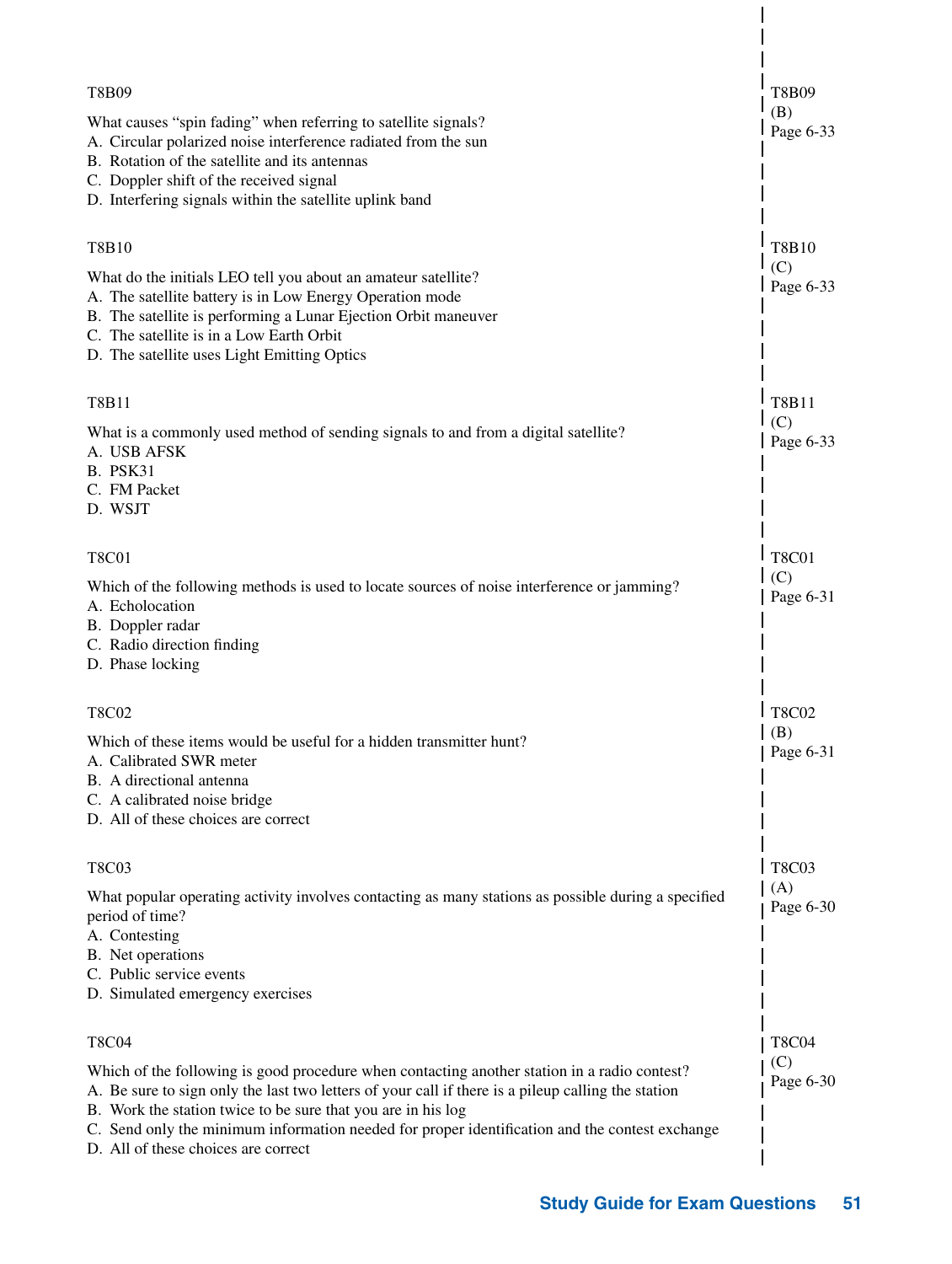| <b>T8C07</b><br>(B)<br>[97.215(c)]<br>Page 6-35 | <b>T8C07</b><br>What is the maximum power allowed when transmitting telecommand signals to radio controlled<br>models?<br>A. 500 milliwatts<br>B. 1 watt<br>C. 25 watts<br>D. 1500 watts                                                                                                                                                                                                                                                                                                            |
|-------------------------------------------------|-----------------------------------------------------------------------------------------------------------------------------------------------------------------------------------------------------------------------------------------------------------------------------------------------------------------------------------------------------------------------------------------------------------------------------------------------------------------------------------------------------|
| <b>T8C08</b><br>(C)<br>[97.215(a)]<br>Page 6-35 | <b>T8C08</b><br>What is required in place of on-air station identification when sending signals to a radio control<br>model using amateur frequencies?<br>A. Voice identification must be transmitted every 10 minutes<br>B. Morse code ID must be sent once per hour<br>C. A label indicating the licensee's name, call sign and address must be affixed to the transmitter<br>D. A flag must be affixed to the transmitter antenna with the station call sign in 1 inch high letters<br>or larger |
| <b>T8D04</b><br>(C)<br>Page 6-34                | <b>T8D04</b><br>What type of transmission is indicated by the term NTSC?<br>A. A Normal Transmission mode in Static Circuit<br>B. A special mode for earth satellite uplink<br>C. An analog fast scan color TV signal<br>D. A frame compression scheme for TV signals<br><b>Chapter 7</b><br><b>Section 7.1</b>                                                                                                                                                                                     |
| T1A01<br>(D)<br>[97.3(a)(4)]<br>Page 7-3        | <b>T1A01</b><br>For whom is the Amateur Radio Service intended?<br>A. Persons who have messages to broadcast to the public<br>B. Persons who need communications for the activities of their immediate family members,<br>relatives and friends<br>C. Persons who need two-way communications for personal reasons<br>D. Persons who are interested in radio technique solely with a personal aim and without pecuniary<br>interest                                                                 |
| T1A02<br>(C)<br>[97.1]<br>Page 7-2              | T1A02<br>What agency regulates and enforces the rules for the Amateur Radio Service in the United States?<br>A. FEMA<br>B. The ITU<br>C. The FCC<br>D. Homeland Security                                                                                                                                                                                                                                                                                                                            |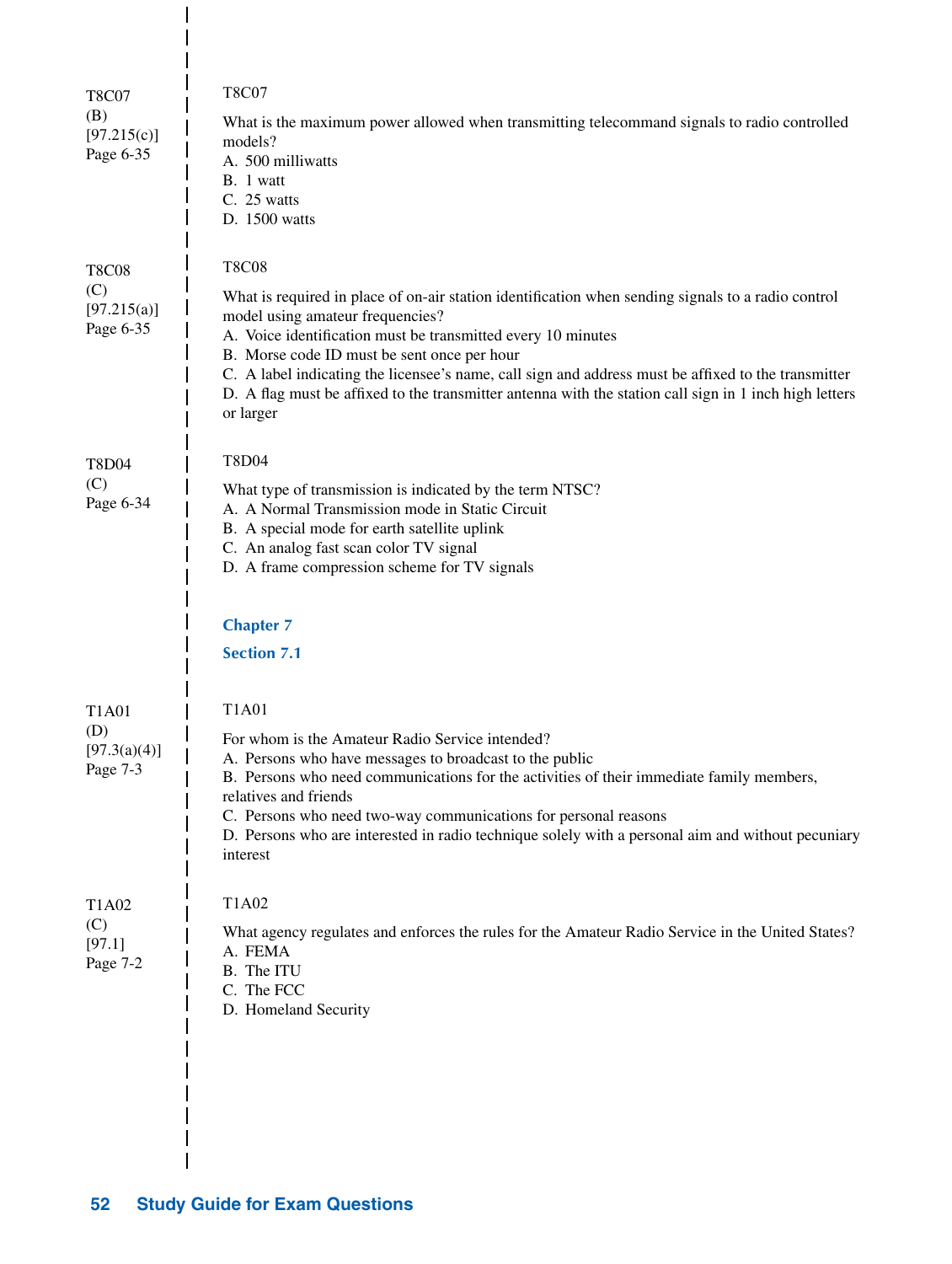| T <sub>1</sub> A <sub>0</sub> 3<br>Which part of the FCC rules contains the rules and regulations governing the Amateur Radio<br>Service?<br>A. Part 73<br><b>B.</b> Part 95<br>C. Part 90<br>D. Part 97                                                                                                                                                                                             | T1A03<br>(D)<br>Page 7-1                                     |
|------------------------------------------------------------------------------------------------------------------------------------------------------------------------------------------------------------------------------------------------------------------------------------------------------------------------------------------------------------------------------------------------------|--------------------------------------------------------------|
| <b>T1A10</b><br>What is the FCC Part 97 definition of an amateur station?<br>A. A station in an Amateur Radio Service consisting of the apparatus necessary for carrying on<br>radio communications<br>B. A building where Amateur Radio receivers, transmitters, and RF power amplifiers are installed<br>C. Any radio station operated by a non-professional<br>D. Any radio station for hobby use | <b>T1A10</b><br>(A)<br>[97.3(a)(5)]<br>Page 7-3              |
| T <sub>1</sub> C <sub>07</sub><br>What may result when correspondence from the FCC is returned as undeliverable because the<br>grantee failed to provide the correct mailing address?<br>A. Fine or imprisonment<br>B. Revocation of the station license or suspension of the operator license<br>C. Require the licensee to be re-examined<br>D. A reduction of one rank in operator class          | T <sub>1</sub> C <sub>07</sub><br>(B)<br>[97.23]<br>Page 7-8 |
| T <sub>1</sub> C <sub>08</sub><br>What is the normal term for an FCC-issued primary station/operator license grant?<br>A. Five years<br>B. Life<br>C. Ten years<br>D. Twenty years                                                                                                                                                                                                                   | T <sub>1</sub> C <sub>08</sub><br>(C)<br>[97.25]<br>Page 7-7 |
| T1C09<br>What is the grace period following the expiration of an amateur license within which the license<br>may be renewed?<br>A. Two years<br>B. Three years<br>C. Five years<br>D. Ten years                                                                                                                                                                                                      | T1C09<br>(A)<br>[97.21(a),<br>$97.21(b)$ ]<br>Page 7-1       |
| T1C10<br>How soon may you operate a transmitter on an amateur service frequency after you pass the<br>examination required for your first amateur radio license?<br>A. Immediately<br>B. 30 days after the test date<br>C. As soon as your name and call sign appear in the FCC's ULS database<br>D. You must wait until you receive your license in the mail from the FCC                           | T1C10<br>(C)<br>[97.5(a)]<br>Page 7-7                        |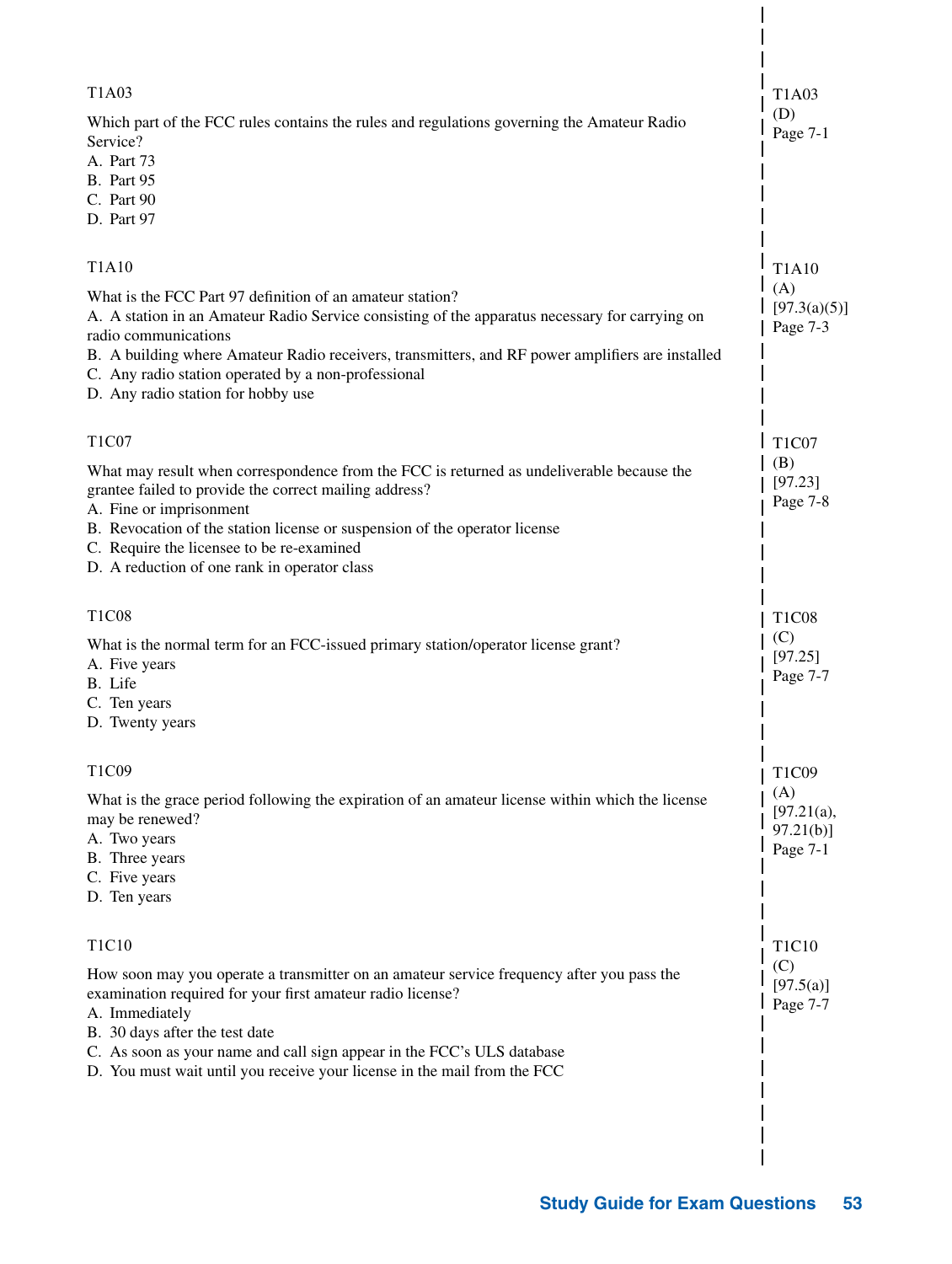| T <sub>1</sub> C <sub>11</sub><br>(A)<br>[97.21(b)]<br>Page 7-7     | <b>T1C11</b><br>If your license has expired and is still within the allowable grace period, may you continue to<br>operate a transmitter on amateur service frequencies?<br>A. No, transmitting is not allowed until the ULS database shows that the license has been renewed<br>B. Yes, but only if you identify using the suffix "GP"<br>C. Yes, but only during authorized nets<br>D. Yes, for up to two years |
|---------------------------------------------------------------------|-------------------------------------------------------------------------------------------------------------------------------------------------------------------------------------------------------------------------------------------------------------------------------------------------------------------------------------------------------------------------------------------------------------------|
| T1F13<br>(B)<br>[97.103(c)]<br>Page 7-8                             | <b>T1F13</b><br>When must the station licensee make the station and its records available for FCC inspection?<br>A. Any time upon request by an official observer<br>B. Any time upon request by an FCC representative<br>C. 30 days prior to renewal of the station license<br>D. 10 days before the first transmission<br><b>Section 7.2</b>                                                                    |
| (N <sub>0</sub> )<br>questions)                                     | (No questions in this section)<br><b>Section 7.3</b>                                                                                                                                                                                                                                                                                                                                                              |
| T <sub>1</sub> A <sub>08</sub><br>(B)<br>[97.3(a)(22)]<br>Page 7-15 | <b>T1A08</b><br>Which of the following entities recommends transmit/receive channels and other parameters for<br>auxiliary and repeater stations?<br>A. Frequency Spectrum Manager<br>B. Frequency Coordinator<br>C. FCC Regional Field Office<br>D. International Telecommunications Union                                                                                                                       |
| T <sub>1</sub> A <sub>09</sub><br>(C)<br>[97.3(a)(22)]<br>Page 7-15 | T1A09<br>Who selects a Frequency Coordinator?<br>A. The FCC Office of Spectrum Management and Coordination Policy<br>B. The local chapter of the Office of National Council of Independent Frequency Coordinators<br>C. Amateur operators in a local or regional area whose stations are eligible to be auxiliary or<br>repeater stations<br>D. FCC Regional Field Office                                         |
| T1B03<br>(B)<br>[97.301(a)]<br>Page 7-10                            | T1B03<br>Which frequency is within the 6 meter band?<br>A. 49.00 MHz<br>B. 52.525 MHz<br>C. 28.50 MHz<br>D. 222.15 MHz                                                                                                                                                                                                                                                                                            |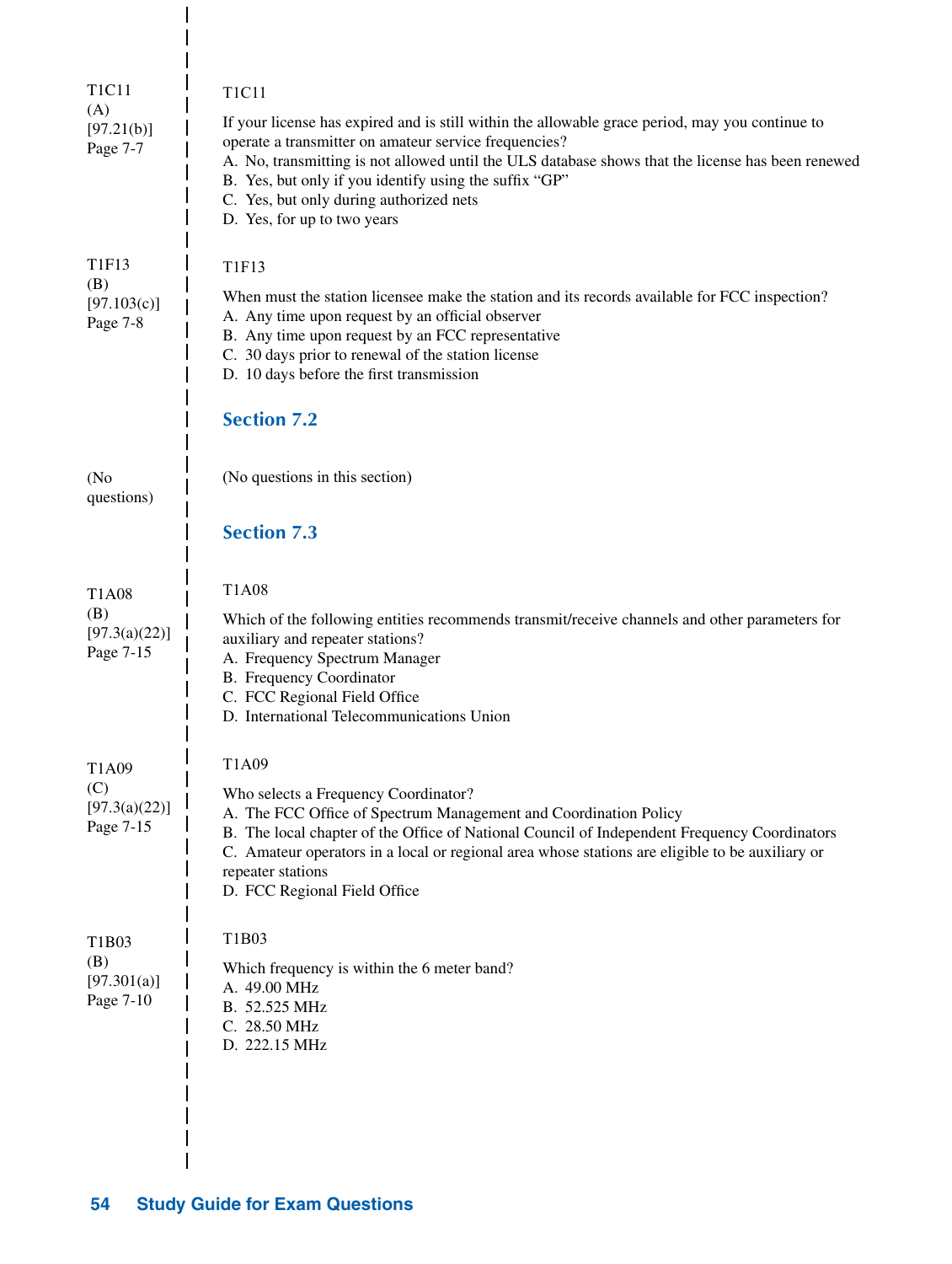| T1B04<br>Which amateur band are you using when your station is transmitting on 146.52 MHz?<br>A. 2 meter band<br>B. 20 meter band<br>C. 14 meter band<br>D. 6 meter band                                                                                                                                                                                             | T1B04<br>(A)<br>[97.301(a)]<br>Page 7-10 |
|----------------------------------------------------------------------------------------------------------------------------------------------------------------------------------------------------------------------------------------------------------------------------------------------------------------------------------------------------------------------|------------------------------------------|
| T1B05                                                                                                                                                                                                                                                                                                                                                                |                                          |
| Which 70 cm frequency is authorized to a Technician Class license holder operating in ITU<br>Region 2?<br>A. 53.350 MHz<br>B. 146.520 MHz<br>C. 443.350 MHz<br>D. 222.520 MHz                                                                                                                                                                                        | T1B05<br>(C)<br>[97.301(a)]<br>Page 7-10 |
| T1B06                                                                                                                                                                                                                                                                                                                                                                | T1B06                                    |
| Which 23 cm frequency is authorized to a Technician Class operator license?<br>A. 2315 MHz<br>B. 1296 MHz<br>C. 3390 MHz<br>D. 146.52 MHz                                                                                                                                                                                                                            | (B)<br>[97.301(a)]<br>Page 7-10          |
| T1B07                                                                                                                                                                                                                                                                                                                                                                | T1B07                                    |
| What amateur band are you using if you are transmitting on 223.50 MHz?<br>A. 15 meter band<br>B. 10 meter band<br>C. 2 meter band<br>D. 1.25 meter band                                                                                                                                                                                                              | (D)<br>[97.301(a)]<br>Page 7-10          |
| T1B08                                                                                                                                                                                                                                                                                                                                                                | <b>T1B08</b>                             |
| What do the FCC rules mean when an amateur frequency band is said to be available on a<br>secondary basis?<br>A. Secondary users of a frequency have equal rights to operate<br>B. Amateurs are only allowed to use the frequency at night<br>C. Amateurs may not cause harmful interference to primary users<br>D. Secondary users are not allowed on amateur bands | (C)<br>[97.303]<br>Page 7-14             |
| T1B10                                                                                                                                                                                                                                                                                                                                                                | T <sub>1</sub> B <sub>10</sub>           |
| Which of the bands available to Technician Class operators have mode-restricted sub-bands?<br>A. The 6 meter, 2 meter, and 70 cm bands<br>B. The 2 meter and 13 cm bands<br>C. The 6 meter, 2 meter, and 1.25 meter bands<br>D. The 2 meter and 70 cm bands                                                                                                          | (C)<br>[97.305(c)]<br>Page 7-13          |
|                                                                                                                                                                                                                                                                                                                                                                      |                                          |
|                                                                                                                                                                                                                                                                                                                                                                      |                                          |
|                                                                                                                                                                                                                                                                                                                                                                      |                                          |

 $\overline{\phantom{a}}$  $\overline{\phantom{a}}$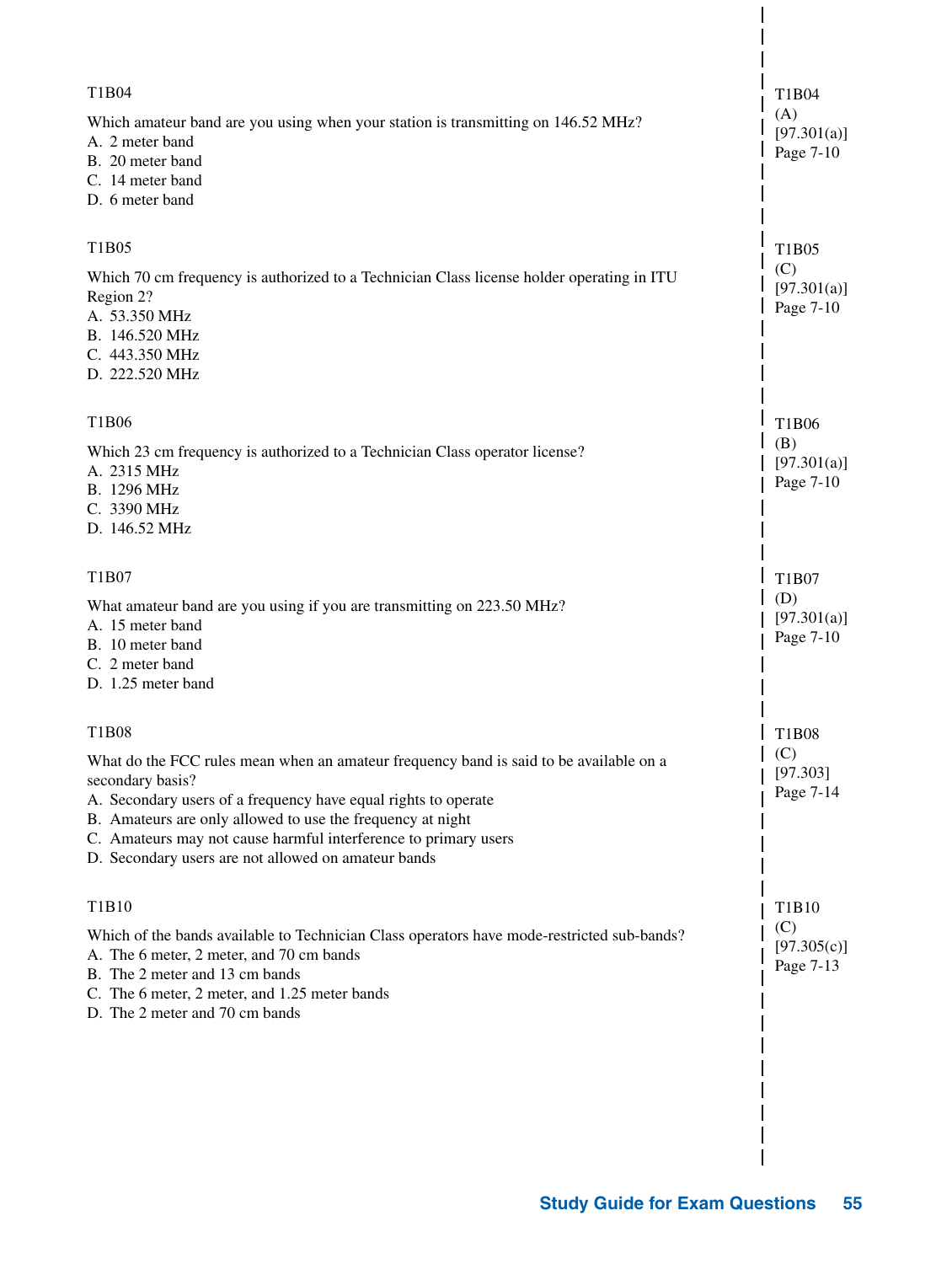| T1B11<br>(A)<br>[97.305(a),<br>97.305(c)<br>Page 7-13             | T1B11<br>What emission modes are permitted in the mode-restricted sub-bands at 50.0 to 50.1 MHz and<br>144.0 to 144.1 MHz?<br>A. CW only<br>B. CW and RTTY<br>C. SSB only<br>D. CW and SSB                                                                                                                                                                                                                                    |
|-------------------------------------------------------------------|-------------------------------------------------------------------------------------------------------------------------------------------------------------------------------------------------------------------------------------------------------------------------------------------------------------------------------------------------------------------------------------------------------------------------------|
| T <sub>1</sub> C <sub>05</sub><br>(A)<br>[97.303(h)]<br>Page 7-15 | <b>T1C05</b><br>What must you do if you are operating on the 23 cm band and learn that you are interfering with a<br>radiolocation station outside the United States?<br>A. Stop operating or takAe steps to eliminate the harmful interference                                                                                                                                                                               |
|                                                                   | B. Nothing, because this band is allocated exclusively to the amateur service<br>C. Establish contact with the radiolocation station and ask them to change frequency<br>D. Change to CW mode, because this would not likely cause interference                                                                                                                                                                               |
| <b>T2A10</b><br>(A)                                               | T2A10                                                                                                                                                                                                                                                                                                                                                                                                                         |
| Page 7-15                                                         | What is a band plan, beyond the privileges established by the FCC?<br>A. A voluntary guideline for using different modes or activities within an amateur band<br>B. A mandated list of operating schedules<br>C. A list of scheduled net frequencies<br>D. A plan devised by a club to use a frequency band during a contest                                                                                                  |
| <b>T2A11</b>                                                      | <b>T2A11</b>                                                                                                                                                                                                                                                                                                                                                                                                                  |
| (D)<br>[97.313(a)]<br>Page 7-14                                   | What are the FCC rules regarding power levels used in the amateur bands?<br>A. Always use the maximum power allowed to ensure that you complete the contact<br>B. An amateur may use no more than 200 watts PEP to make an amateur contact<br>C. An amateur may use up to 1500 watts PEP on any amateur frequency<br>D. An amateur must use the minimum transmitter power necessary to carry out the desired<br>communication |
| T8D05                                                             | <b>T8D05</b>                                                                                                                                                                                                                                                                                                                                                                                                                  |
| (B)<br>Page 7-13                                                  | Which of the following emission modes may be used by a Technician Class operator between 219<br>and 220 MHz?<br>A. Spread spectrum<br>B. Data<br>C. SSB voice<br>D. Fast-scan television                                                                                                                                                                                                                                      |
|                                                                   | <b>Section 7.4</b>                                                                                                                                                                                                                                                                                                                                                                                                            |
| T1B01<br>(B)<br>[97.3(a)(28)]<br>Page 7-16                        | T1B01<br>What is the ITU?<br>A. An agency of the United States Department of Telecommunications Management<br>B. A United Nations agency for information and communication technology issues<br>C. An independent frequency coordination agency<br>D. A department of the FCC                                                                                                                                                 |
|                                                                   |                                                                                                                                                                                                                                                                                                                                                                                                                               |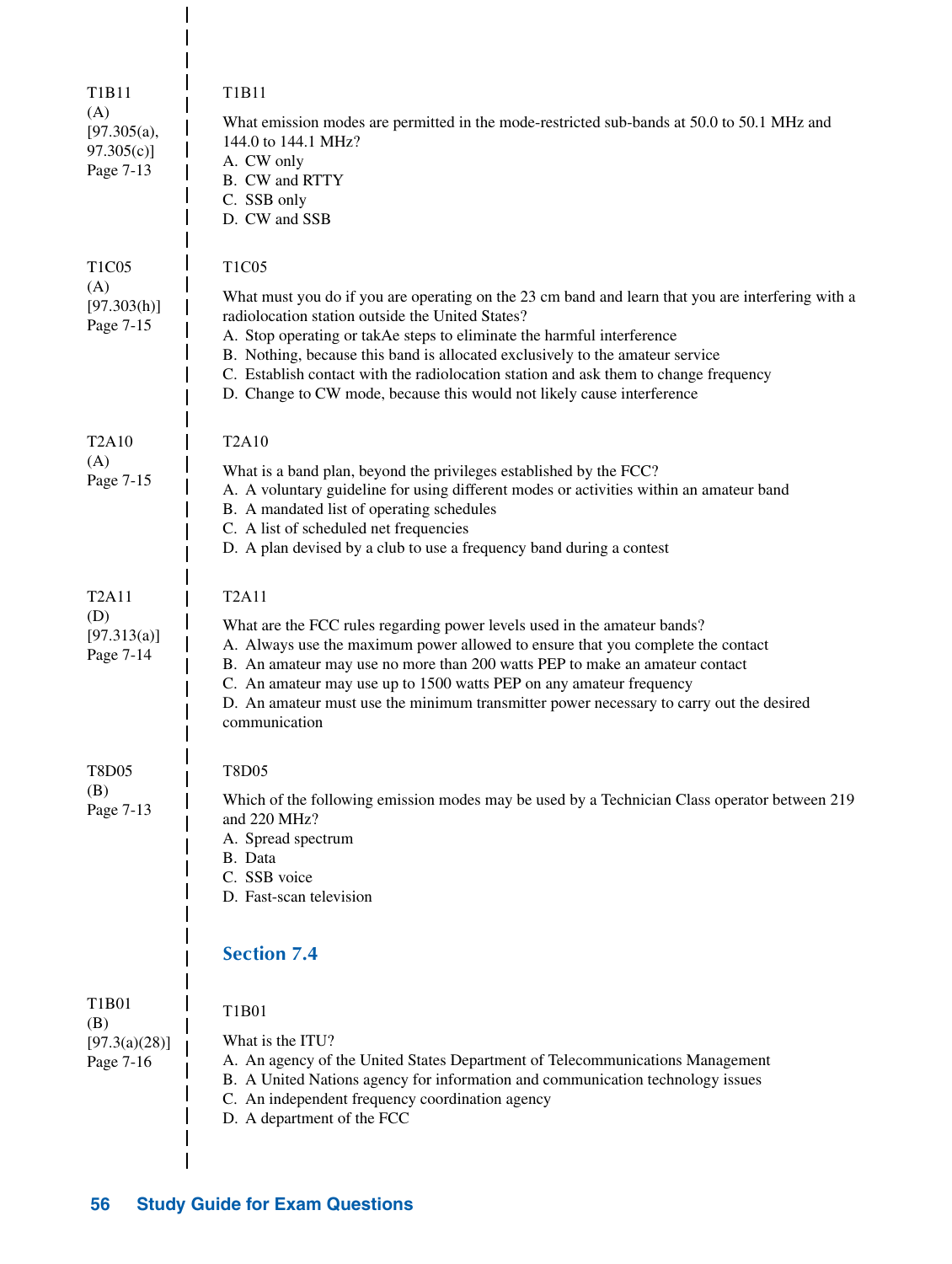| T1B02                                                                                                                                                                                                                                                                                                                                                                                                                                                                              | T1B02                                   |
|------------------------------------------------------------------------------------------------------------------------------------------------------------------------------------------------------------------------------------------------------------------------------------------------------------------------------------------------------------------------------------------------------------------------------------------------------------------------------------|-----------------------------------------|
| North American amateur stations are located in which ITU region?<br>A. Region 1<br>B. Region 2<br>C. Region 3<br>D. Region 4                                                                                                                                                                                                                                                                                                                                                       | (B)<br>Page 7-16                        |
| T <sub>1</sub> C <sub>03</sub>                                                                                                                                                                                                                                                                                                                                                                                                                                                     | T1C03                                   |
| What types of international communications are permitted by an FCC-licensed amateur station?<br>A. Communications incidental to the purposes of the amateur service and remarks of a personal<br>character                                                                                                                                                                                                                                                                         | (A)<br>[97.117]<br>Page 7-18            |
| B. Communications incidental to conducting business or remarks of a personal nature<br>C. Only communications incidental to contest exchanges, all other communications are prohibited<br>D. Any communications that would be permitted on an international broadcast station                                                                                                                                                                                                      |                                         |
| T1C04                                                                                                                                                                                                                                                                                                                                                                                                                                                                              | T1C04                                   |
| When are you allowed to operate your amateur station in a foreign country?<br>A. When the foreign country authorizes it<br>B. When there is a mutual agreement allowing third party communications<br>C. When authorization permits amateur communications in a foreign language<br>D. When you are communicating with non-licensed individuals in another country                                                                                                                 | (A)<br>Page 7-17                        |
| T1C06                                                                                                                                                                                                                                                                                                                                                                                                                                                                              | T1C06                                   |
| From which of the following may an FCC-licensed amateur station transmit, in addition to places<br>where the FCC regulates communications?<br>A. From within any country that belongs to the International Telecommunications Union<br>B. From within any country that is a member of the United Nations<br>C. From anywhere within ITU Regions 2 and 3<br>D. From any vessel or craft located in international waters and documented or registered in the<br><b>United States</b> | (D)<br>[97.5(a)(2)]<br>Page 7-17        |
| T1D01                                                                                                                                                                                                                                                                                                                                                                                                                                                                              | T1D01                                   |
| With which countries are FCC-licensed amateur stations prohibited from exchanging<br>communications?<br>A. Any country whose administration has notified the ITU that it objects to such communications<br>B. Any country whose administration has notified the United Nations that it objects to such<br>communications<br>C. Any country engaged in hostilities with another country<br>D. Any country in violation of the War Powers Act of 1934                                | (A)<br>[97.111(a)]<br>(1)]<br>Page 7-18 |
|                                                                                                                                                                                                                                                                                                                                                                                                                                                                                    |                                         |
|                                                                                                                                                                                                                                                                                                                                                                                                                                                                                    |                                         |
|                                                                                                                                                                                                                                                                                                                                                                                                                                                                                    |                                         |
|                                                                                                                                                                                                                                                                                                                                                                                                                                                                                    |                                         |
|                                                                                                                                                                                                                                                                                                                                                                                                                                                                                    |                                         |
|                                                                                                                                                                                                                                                                                                                                                                                                                                                                                    |                                         |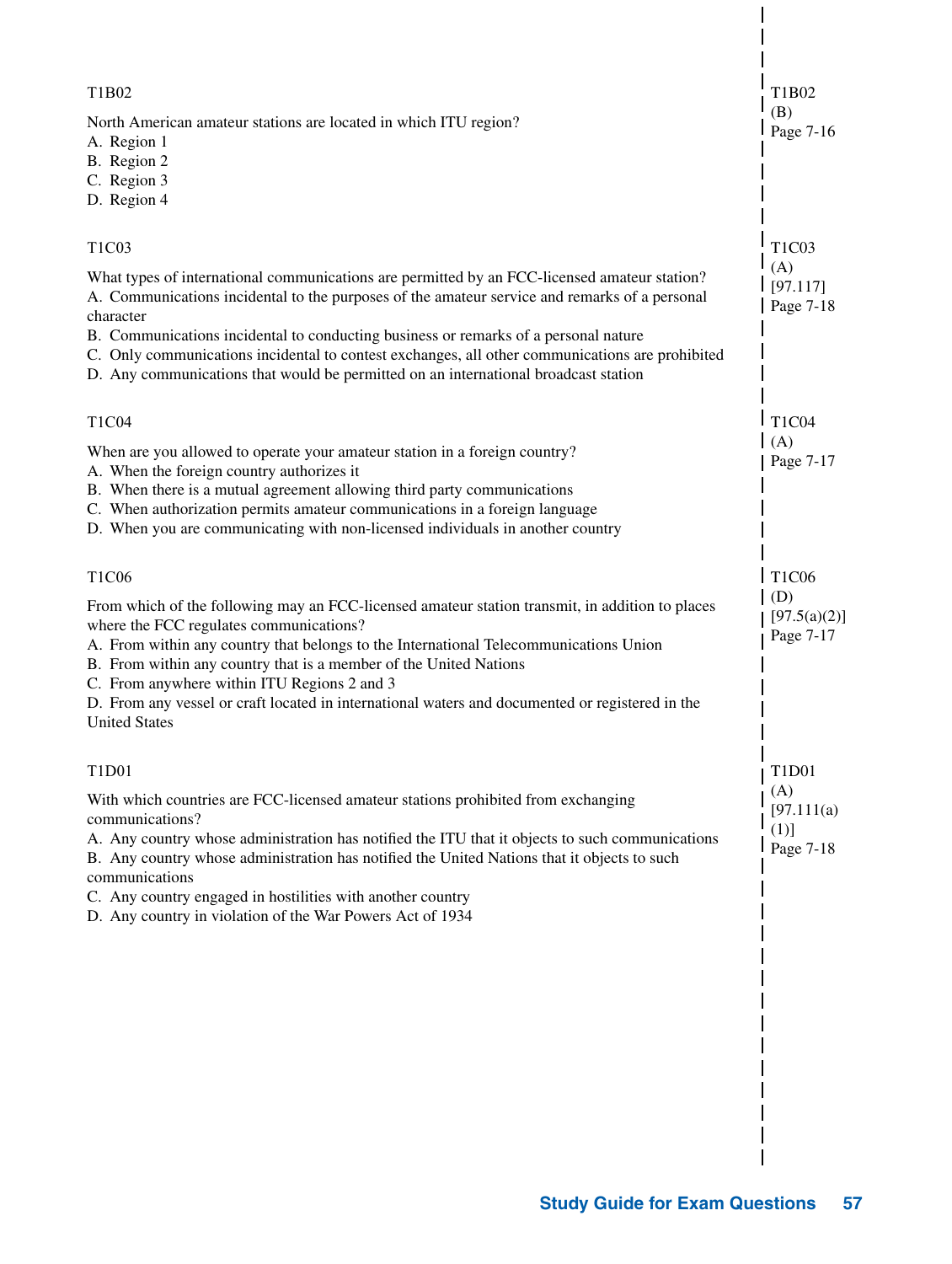# **Section 7.5**

 $\overline{\phantom{a}}$ 

I  $\overline{\phantom{a}}$  $\overline{\phantom{a}}$ 

| <b>T1C01</b><br>(C)<br>[97.3(a)(11)<br>(iii)<br>Page 7-21 | T1C01<br>Which type of call sign has a single letter in both the prefix and suffix?<br>A. Vanity<br>B. Sequential<br>C. Special event<br>D. In-memoriam                                                                                                                                                                                                       |
|-----------------------------------------------------------|---------------------------------------------------------------------------------------------------------------------------------------------------------------------------------------------------------------------------------------------------------------------------------------------------------------------------------------------------------------|
| T1C02<br>(B)<br>Page 7-18                                 | T1C02<br>Which of the following is a valid US amateur radio station call sign?<br>A. KMA3505<br>B. W3ABC<br>C. KDKA<br>D. 11Q1176                                                                                                                                                                                                                             |
| <b>T1F12</b><br>(B)<br>[97.5(b)(2)]<br>Page 7-21          | <b>T1F12</b><br>How many persons are required to be members of a club for a club station license to be issued by<br>the FCC?<br>A. At least 5<br>B. At least 4<br>C. A trustee and 2 officers<br>D. At least 2                                                                                                                                                |
| <b>T8C06</b><br>(C)<br>Page 7-21                          | <b>T8C06</b><br>For what purpose is a temporary "1 by 1" format (letter-number-letter) call sign assigned?<br>A. To designate an experimental station<br>B. To honor a deceased relative who was a radio amateur<br>C. For operations in conjunction with an activity of special significance to the amateur community<br>D. All of these choices are correct |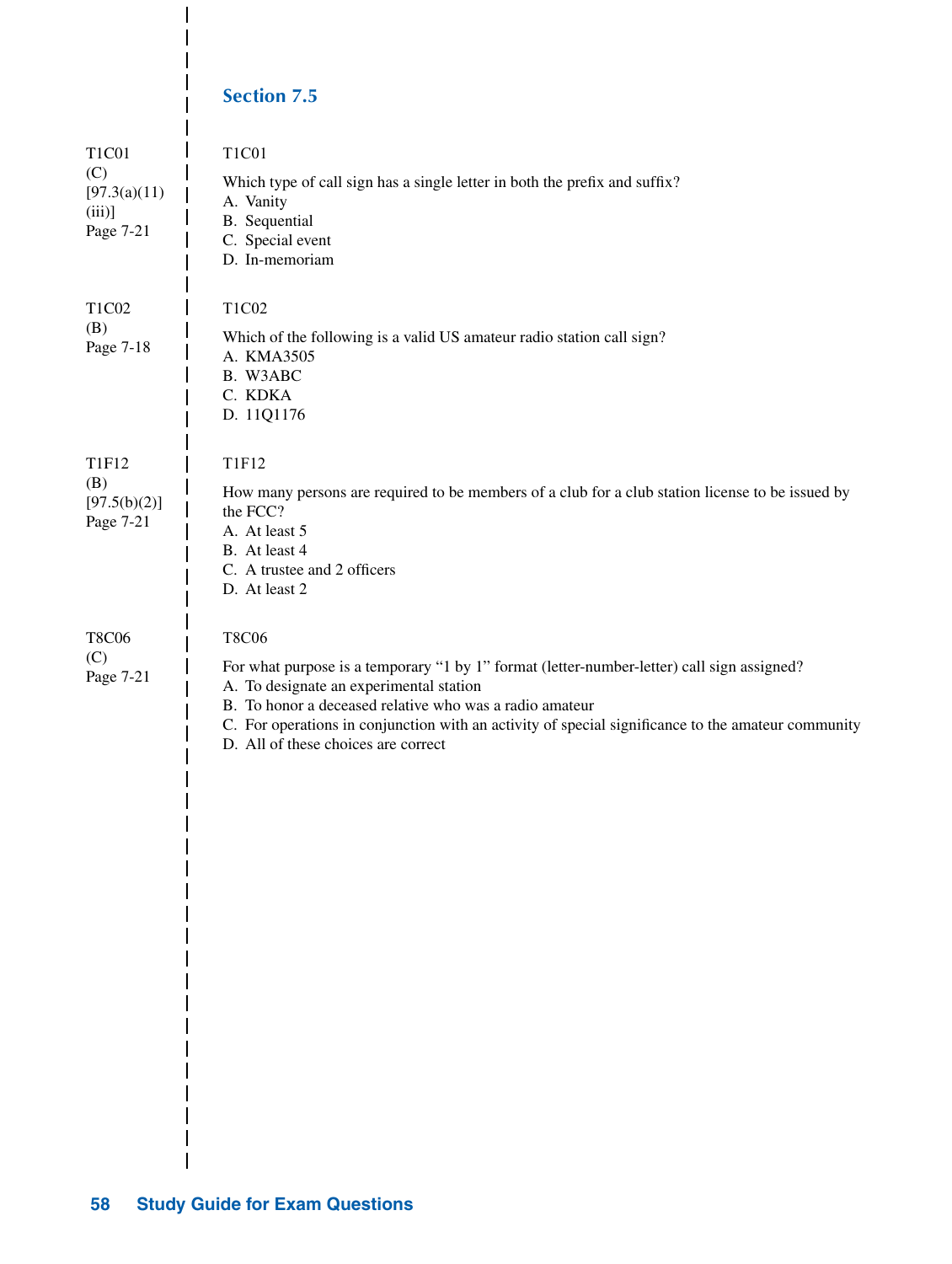#### **Chapter 8**

#### **Section 8.1**

| T1E01                                                                                                                                                                                                                                                                                                                                                                                                                              | <b>T1E01</b>                     |
|------------------------------------------------------------------------------------------------------------------------------------------------------------------------------------------------------------------------------------------------------------------------------------------------------------------------------------------------------------------------------------------------------------------------------------|----------------------------------|
| When must an amateur station have a control operator?<br>A. Only when the station is transmitting<br>B. Only when the station is being locally controlled<br>C. Only when the station is being remotely controlled<br>D. Only when the station is being automatically controlled                                                                                                                                                   | (A)<br>[97.7(a)]<br>Page 8-1     |
| T1E02                                                                                                                                                                                                                                                                                                                                                                                                                              | T1E02                            |
| Who is eligible to be the control operator of an amateur station?<br>A. Only a person holding an amateur service license from any country that belongs to the United<br>Nations<br>B. Only a citizen of the United States<br>C. Only a person over the age of 18<br>D. Only a person for whom an amateur operator/primary station license grant appears in the FCC<br>database or who is authorized for alien reciprocal operation | (D)<br>[97.7(a)]<br>Page 8-2     |
| T1E03                                                                                                                                                                                                                                                                                                                                                                                                                              | T1E03                            |
| Who must designate the station control operator?<br>A. The station licensee<br>B. The FCC<br>C. The frequency coordinator<br>D. The ITU                                                                                                                                                                                                                                                                                            | (A)<br>[97.103(b)]<br>Page 8-1   |
| T1E04                                                                                                                                                                                                                                                                                                                                                                                                                              | T1E04                            |
| What determines the transmitting privileges of an amateur station?<br>A. The frequency authorized by the frequency coordinator<br>B. The class of operator license held by the station licensee<br>C. The highest class of operator license held by anyone on the premises<br>D. The class of operator license held by the control operator                                                                                        | (D)<br>[97.103(b)]<br>Page 8-2   |
| T1E05                                                                                                                                                                                                                                                                                                                                                                                                                              | <b>T1E05</b>                     |
| What is an amateur station control point?<br>A. The location of the station's transmitting antenna<br>B. The location of the station transmitting apparatus<br>C. The location at which the control operator function is performed<br>D. The mailing address of the station licensee                                                                                                                                               | (C)<br>[97.3(a)(14)]<br>Page 8-2 |
| T1E07                                                                                                                                                                                                                                                                                                                                                                                                                              | <b>T1E07</b>                     |
| When the control operator is not the station licensee, who is responsible for the proper operation of<br>the station?<br>A. All licensed amateurs who are present at the operation<br>B. Only the station licensee<br>C. Only the control operator<br>D. The control operator and the station licensee are equally responsible                                                                                                     | (D)<br>[97.103(a)]<br>Page 8-2   |
|                                                                                                                                                                                                                                                                                                                                                                                                                                    |                                  |

 $\overline{\phantom{a}}$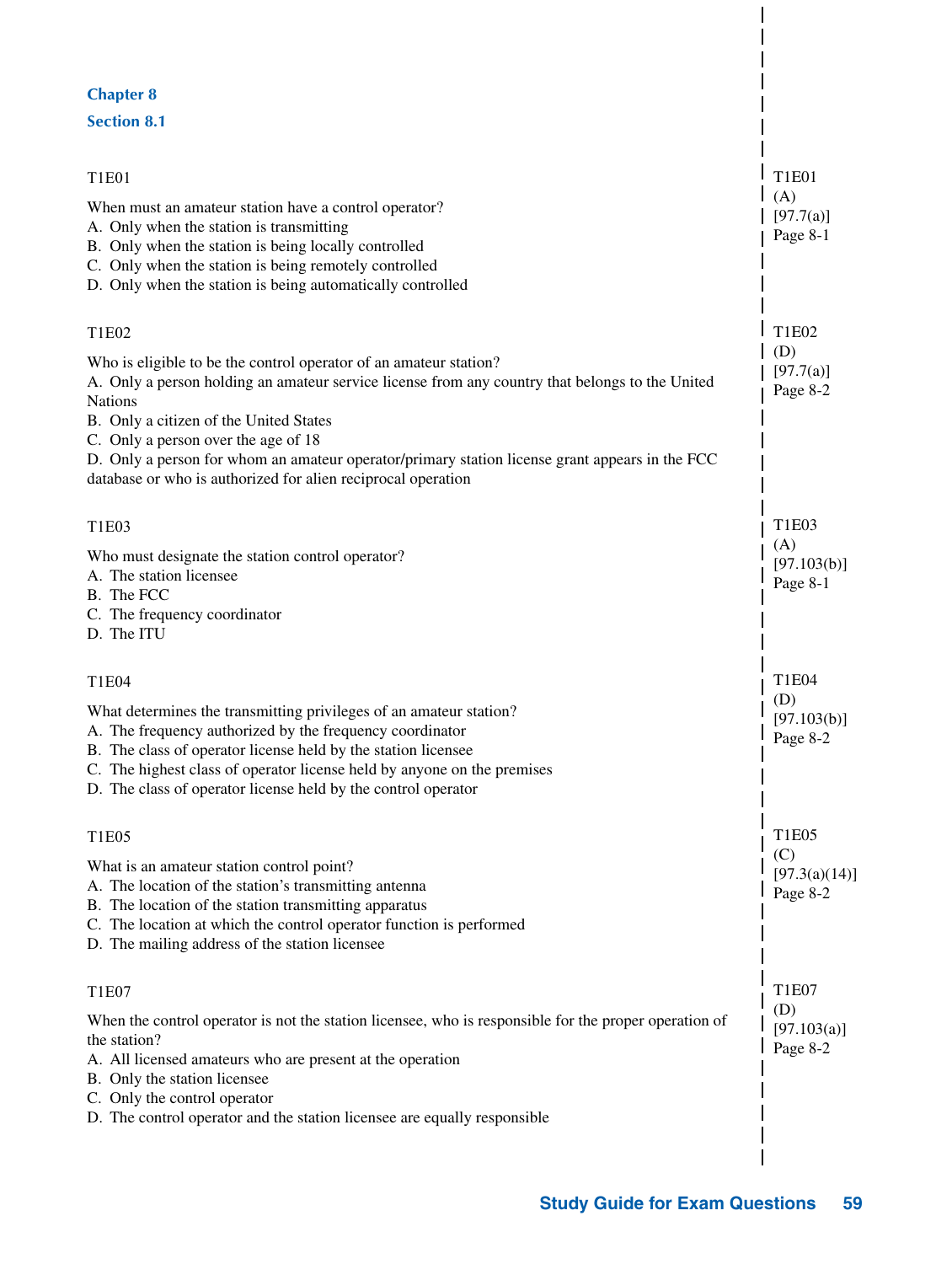| <b>T1E11</b><br>(D)<br>[97.103(a)]<br>Page 8-2                          | <b>T1E11</b><br>Who does the FCC presume to be the control operator of an amateur station, unless documentation<br>to the contrary is in the station records?<br>A. The station custodian<br>B. The third party participant<br>C. The person operating the station equipment<br>D. The station licensee                                                                                                                                                     |
|-------------------------------------------------------------------------|-------------------------------------------------------------------------------------------------------------------------------------------------------------------------------------------------------------------------------------------------------------------------------------------------------------------------------------------------------------------------------------------------------------------------------------------------------------|
| <b>T1F08</b><br>(A)<br>[97.105(b)]<br>Page 8-2                          | <b>T1F08</b><br>When may a Technician Class licensee be the control operator of a station operating in an<br>exclusive Extra Class operator segment of the amateur bands?<br>A. Never<br>B. On Armed Forces Day<br>C. As part of a multi-operator contest team<br>D. When using a club station whose trustee is an Extra Class operator licensee<br><b>Section 8.2</b>                                                                                      |
| T <sub>1</sub> A <sub>05</sub><br>(D)<br>[97.3(a)(40)]<br>Page 8-5      | <b>T1A05</b><br>What is the FCC Part 97 definition of a space station?<br>A. Any multi-stage satellite<br>B. An Earth satellite that carries one of more amateur operators<br>C. An amateur station located less than 25 km above the Earth's surface<br>D. An amateur station located more than 50 km above the Earth's surface                                                                                                                            |
| T <sub>1</sub> D <sub>11</sub><br>(A)<br>[97.113(a)<br>(5)]<br>Page 8-3 | T1D11<br>Which of the following types of communications are permitted in the Amateur Radio Service?<br>A. Brief transmissions to make station adjustments<br>B. Retransmission of entertainment programming from a commercial radio or TV station<br>C. Retransmission of entertainment material from a public radio or TV station<br>D. Communications on a regular basis that could reasonably be furnished alternatively through<br>other radio services |
| <b>T1F01</b><br>(A)<br>Page 8-3                                         | <b>T1F01</b><br>What type of identification is being used when identifying a station on the air as "Race<br>Headquarters"?<br>A. Tactical call<br>B. Self-assigned designator<br>C. SSID<br>D. Broadcast station                                                                                                                                                                                                                                            |
| T1F02<br>(C)<br>[97.119(a)]<br>Page 8-4                                 | T1F02<br>When using tactical identifiers, how often must your station transmit the station's FCC-assigned<br>call sign?<br>A. Never, the tactical call is sufficient<br>B. Once during every hour<br>C. Every ten minutes<br>D. At the end of every communication                                                                                                                                                                                           |

 $\frac{1}{1}$  $\overline{1}$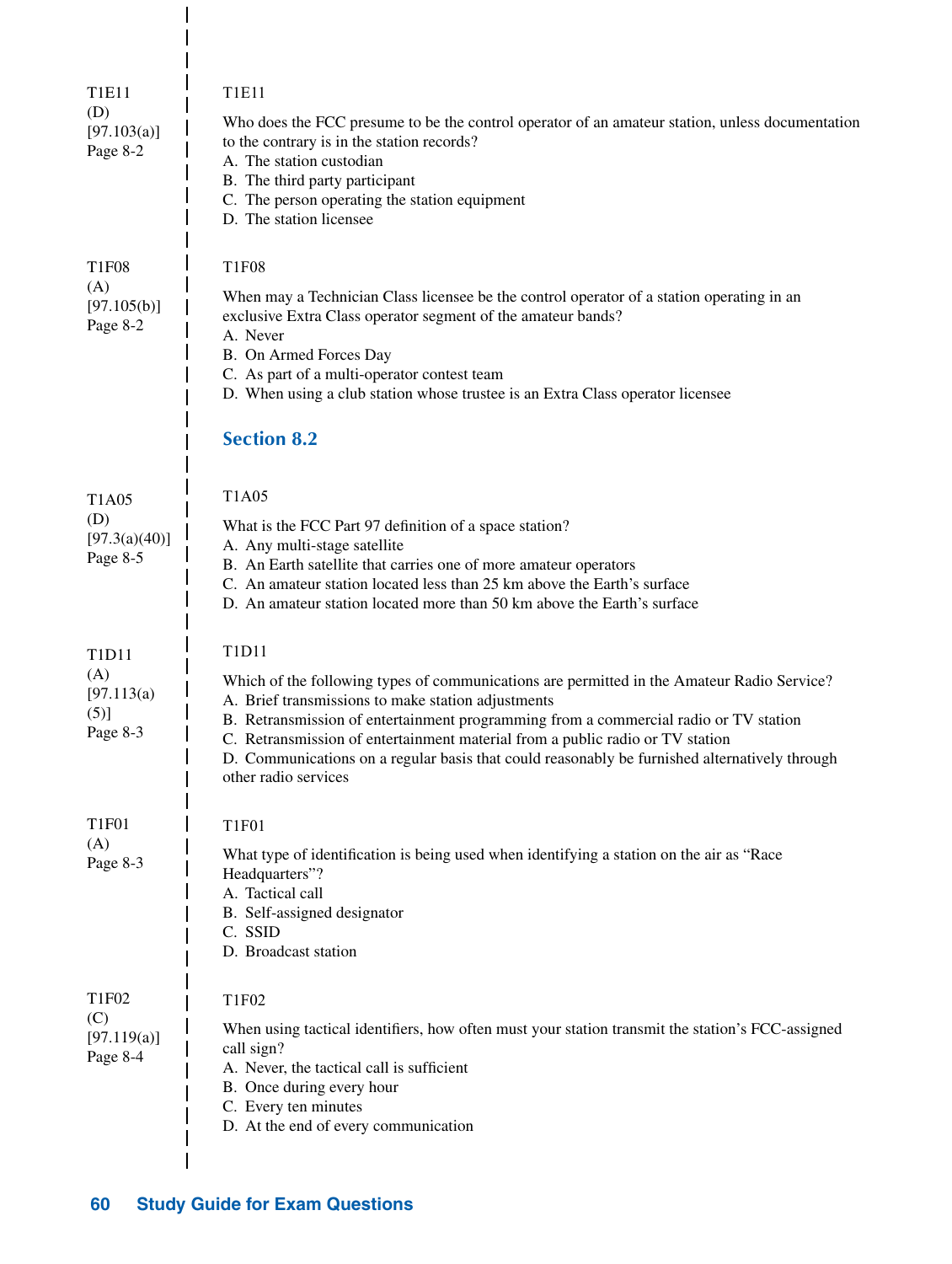| T1F03<br>(D)<br>[97.119(a)]<br>Page $8-3$           |
|-----------------------------------------------------|
| <b>T1F04</b><br>(C)<br>[97.119(b)]<br>Page 8-3      |
| T <sub>1F05</sub><br>(B)<br>[97.119(b)]<br>Page 8-2 |
| <b>T1F06</b><br>(D)<br>[97.119(c)]<br>Page 8-4      |
| <b>T1F07</b><br>(D)<br>[97.119(c)]<br>Page 8-4      |
| <b>T2A06</b><br>(A)<br>Page 8-3                     |
|                                                     |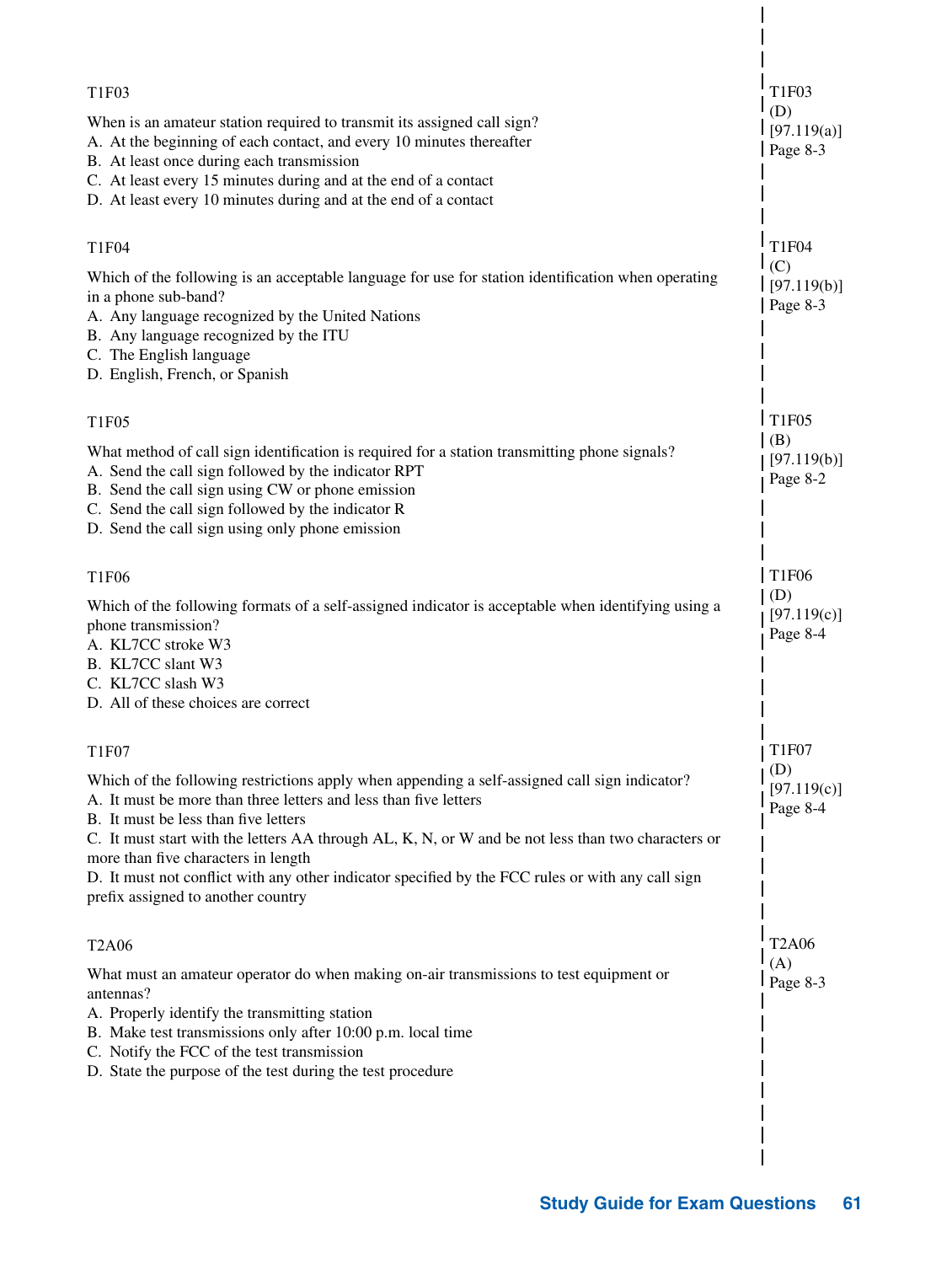| <b>T2A07</b><br>(D)<br>Page 8-3                                          | <b>T2A07</b><br>Which of the following is true when making a test transmission?<br>A. Station identification is not required if the transmission is less than 15 seconds<br>B. Station identification is not required if the transmission is less than 1 watt<br>C. Station identification is required only if your station can be heard<br>D. Station identification is required at least every ten minutes during the test and at the end |
|--------------------------------------------------------------------------|---------------------------------------------------------------------------------------------------------------------------------------------------------------------------------------------------------------------------------------------------------------------------------------------------------------------------------------------------------------------------------------------------------------------------------------------|
| T <sub>2</sub> B <sub>09</sub><br>(A)<br>[97.119(b)]<br>(2)]<br>Page 8-3 | T2B09<br>Which of the following methods is encouraged by the FCC when identifying your station when<br>using phone?<br>A. Use of a phonetic alphabet<br>B. Send your call sign in CW as well as voice<br>C. Repeat your call sign three times<br>D. Increase your signal to full power when identifying<br><b>Section 8.3</b>                                                                                                               |
| T1A04<br>(C)<br>[97.3(a)<br>(23)]<br>Page 8-7                            | T1A04<br>Which of the following meets the FCC definition of harmful interference?<br>A. Radio transmissions that annoy users of a repeater<br>B. Unwanted radio transmissions that cause costly harm to radio station apparatus<br>C. That which seriously degrades, obstructs, or repeatedly interrupts a radio communication<br>service operating in accordance with the Radio Regulations<br>D. Static from lightning storms             |
| T <sub>2</sub> B07<br>(D)<br>Page 8-7                                    | T <sub>2</sub> B <sub>07</sub><br>What should you do if you receive a report that your station's transmissions are causing splatter or<br>interference on nearby frequencies?<br>A. Increase transmit power<br>B. Change mode of transmission<br>C. Report the interference to the equipment manufacturer<br>D. Check your transmitter for off-frequency operation or spurious emissions                                                    |
| <b>T2B08</b><br>(B)<br>Page 8-8                                          | <b>T2B08</b><br>What is the proper course of action if your station's transmission unintentionally interferes with<br>another station?<br>A. Rotate your antenna slightly<br>B. Properly identify your transmission and move to a different frequency<br>C. Increase power<br>D. Change antenna polarization                                                                                                                                |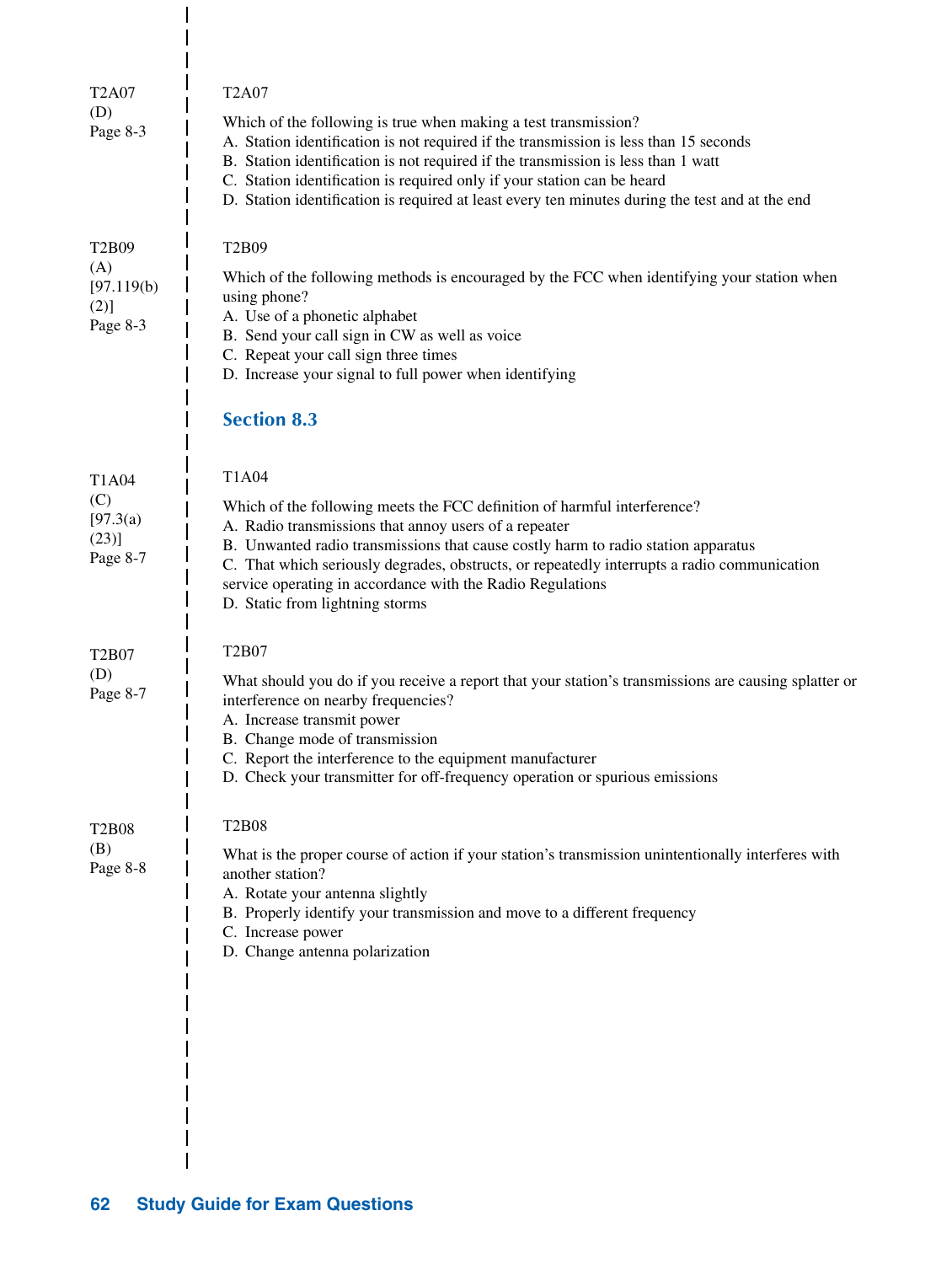# **Section 8.4** T1F11 To which foreign stations do the FCC rules authorize the transmission of non-emergency third party communications? A. Any station whose government permits such communications B. Those in ITU Region 2 only C. Those in ITU Regions 2 and 3 only D. Those in ITU Region 3 only **Section 8.5** T1E06 Under which of the following types of control is it permissible for the control operator to be at a location other than the control point? A. Local control B. Automatic control C. Remote control D. Indirect control T1E08 What type of control is being used for a repeater when the control operator is not present at a control point? A. Local control B. Remote control C. Automatic control D. Unattended T1E09 What type of control is being used when transmitting using a handheld radio? A. Radio control B. Unattended control C. Automatic control

D. Local control

#### T1E10

What type of control is used when the control operator is not at the station location but can indirectly manipulate the operating adjustments of a station?

- A. Local
- B. Remote
- C. Automatic
- D. Unattended

 $I$  T<sub>1F11</sub>  $(A)$ 

> $[97.115(a)]$ Page 8-9

T1E06 (B)  $[97.109(d)]$ Page 8-10

T1E08  $(C)$ [97.3(a)] Page 8-10

I

| T<sub>1</sub>E09 (D)  $[97.109(a)]$ Page 8-10

> T1E10 (B) [97.3] Page 8-10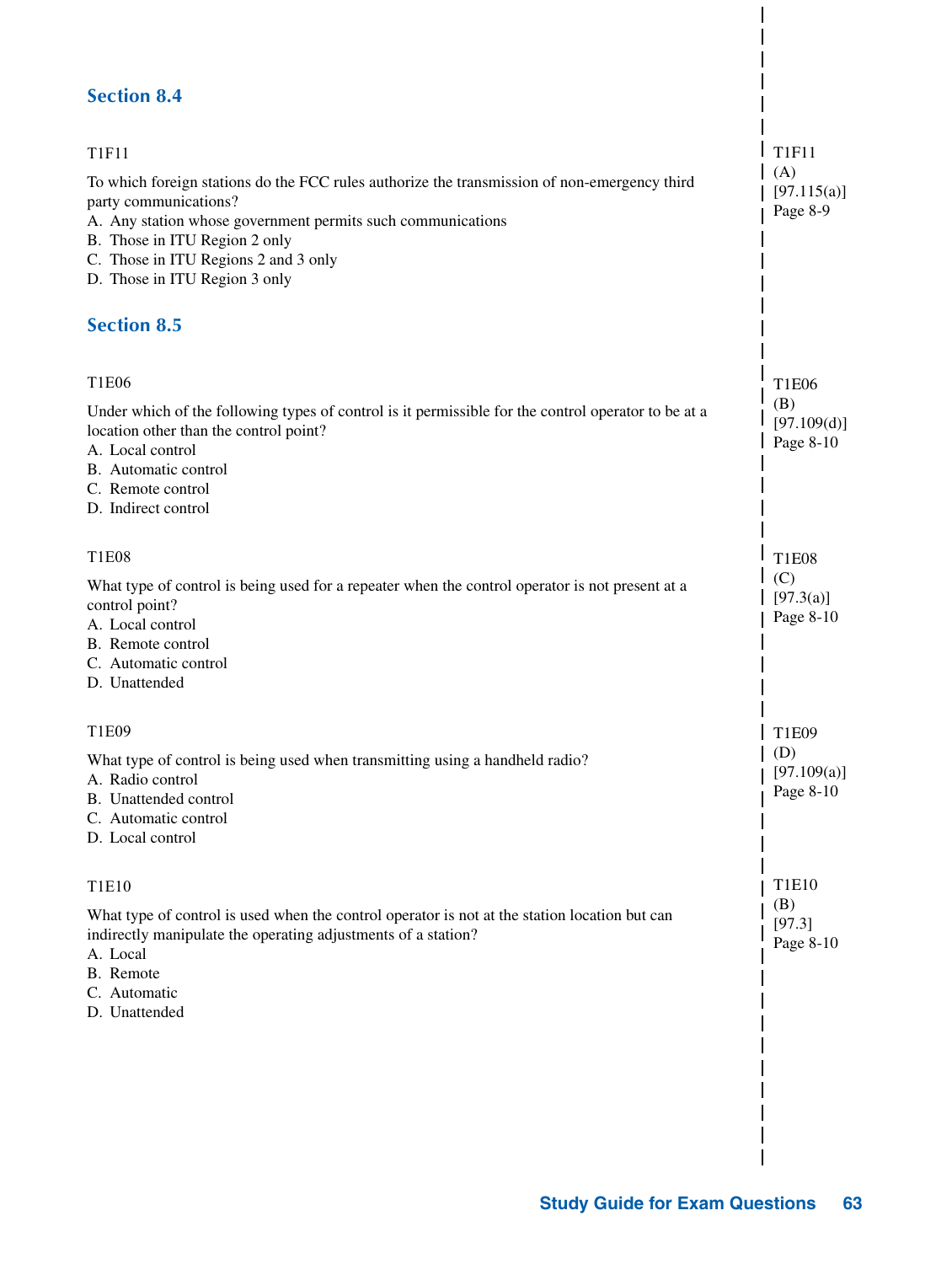| T1F10                                                                | <b>T1F10</b>                                                                                                                                                                                                                                                                                                                                                                                                                                                                                                                |
|----------------------------------------------------------------------|-----------------------------------------------------------------------------------------------------------------------------------------------------------------------------------------------------------------------------------------------------------------------------------------------------------------------------------------------------------------------------------------------------------------------------------------------------------------------------------------------------------------------------|
| (A)<br>[97.205(g)]<br>Page 8-10                                      | Who is accountable should a repeater inadvertently retransmit communications that violate the<br>FCC rules?<br>A. The control operator of the originating station<br>B. The control operator of the repeater<br>C. The owner of the repeater<br>D. Both the originating station and the repeater owner<br><b>Section 8.6</b>                                                                                                                                                                                                |
|                                                                      |                                                                                                                                                                                                                                                                                                                                                                                                                                                                                                                             |
| T1D02<br>(A)<br>[97.111(a)(5)]<br>Page 8-13                          | T1D02<br>On which of the following occasions may an FCC-licensed amateur station exchange messages<br>with a U.S. military station?<br>A. During an Armed Forces Day Communications Test<br>B. During a Memorial Day Celebration<br>C. During an Independence Day celebration<br>D. During a propagation test                                                                                                                                                                                                               |
| T1D03<br>(C)<br>[97.113(a)(4),<br>97.211(b),<br>97.217]<br>Page 8-12 | T1D03<br>When is the transmission of codes or ciphers allowed to hide the meaning of a message transmitted<br>by an amateur station?<br>A. Only during contests<br>B. Only when operating mobile<br>C. Only when transmitting control commands to space stations or radio control craft<br>D. Only when frequencies above 1280 MHz are used                                                                                                                                                                                 |
| T1D04<br>(A)<br>[97.113(a)(4),<br>97.113(e)<br>Page 8-12             | T1D04<br>What is the only time an amateur station is authorized to transmit music?<br>A. When incidental to an authorized retransmission of manned spacecraft communications<br>B. When the music produces no spurious emissions<br>C. When the purpose is to interfere with an illegal transmission<br>D. When the music is transmitted above 1280 MHz                                                                                                                                                                     |
| T1D05<br>(A)<br>[97.113(a)(3)]<br>Page 8-11                          | T1D05<br>When may amateur radio operators use their stations to notify other amateurs of the availability of<br>equipment for sale or trade?<br>A. When the equipment is normally used in an amateur station and such activity is not conducted<br>on a regular basis<br>B. When the asking price is \$100.00 or less<br>C. When the asking price is less than its appraised value<br>D. When the equipment is not the personal property of either the station licensee or the control<br>operator or their close relatives |
| T <sub>1</sub> D <sub>06</sub><br>(A)<br>[97.113(a)(4)]<br>Page 8-11 | T1D06<br>Which of the following types of transmissions are prohibited?<br>A. Transmissions that contain obscene or indecent words or language<br>B. Transmissions to establish one-way communications<br>C. Transmissions to establish model aircraft control<br>D. Transmissions for third party communications                                                                                                                                                                                                            |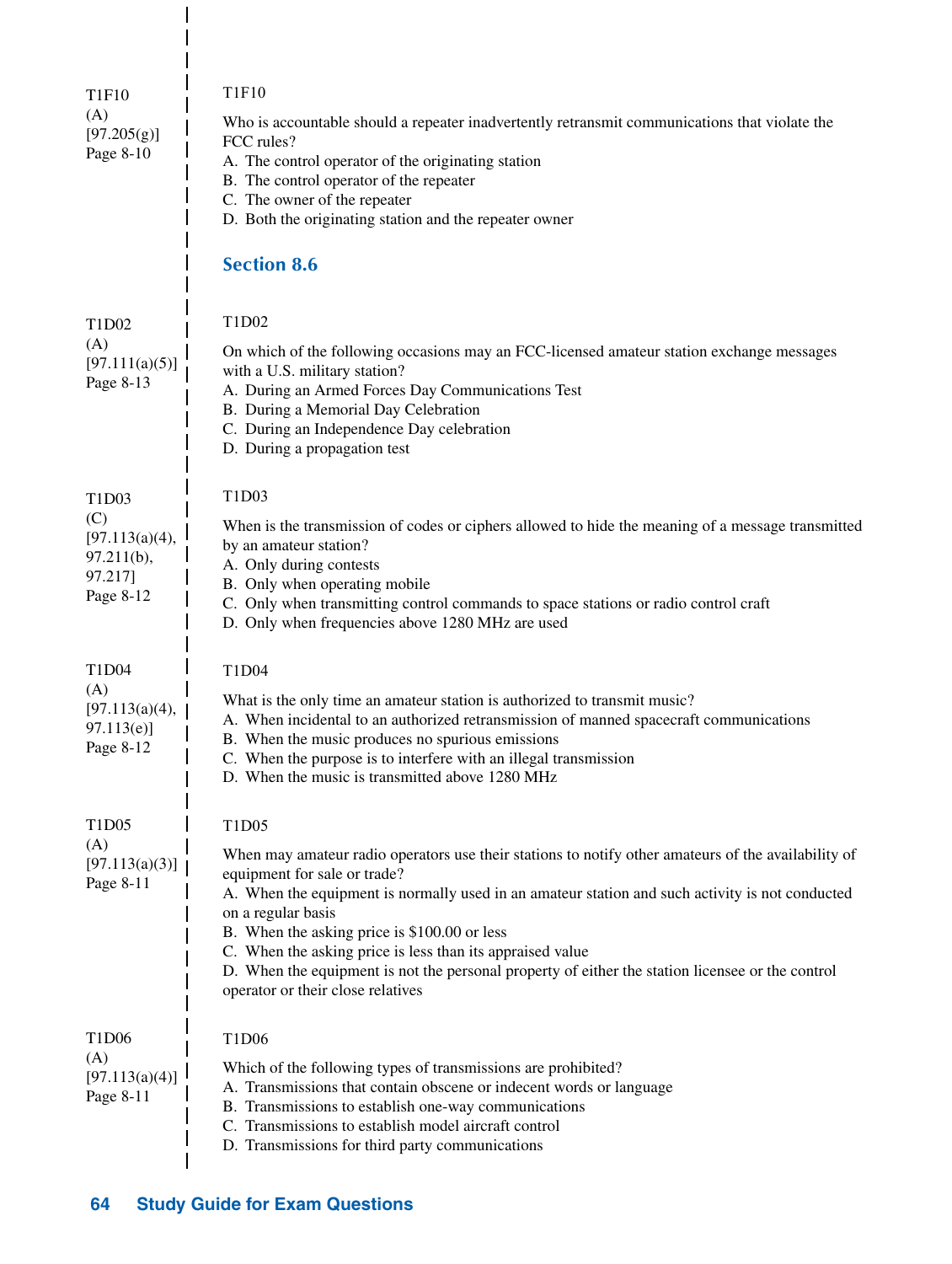| T1D07                                                                                                                                                                                                                                                                                                                                                                                                                                   | T1D07<br>(B)                               |
|-----------------------------------------------------------------------------------------------------------------------------------------------------------------------------------------------------------------------------------------------------------------------------------------------------------------------------------------------------------------------------------------------------------------------------------------|--------------------------------------------|
| When is an amateur station authorized to automatically retransmit the radio signals of other<br>amateur stations?<br>A. When the signals are from an auxiliary, beacon, or Earth station<br>B. When the signals are from an auxiliary, repeater, or space station<br>C. When the signals are from a beacon, repeater, or space station<br>D. When the signals are from an Earth, repeater, or space station                             | [97.113(f)]<br>Page 8-12                   |
| T1D08                                                                                                                                                                                                                                                                                                                                                                                                                                   | T1D08                                      |
| When may the control operator of an amateur station receive compensation for operating the<br>station?<br>A. When engaging in communications on behalf of their employer<br>B. When the communication is incidental to classroom instruction at an educational institution<br>C. When re-broadcasting weather alerts during a RACES net<br>D. When notifying other amateur operators of the availability for sale or trade of apparatus | (B)<br>[97.113]<br>Page 8-11               |
| T1D09                                                                                                                                                                                                                                                                                                                                                                                                                                   | T1D09                                      |
| Under which of the following circumstances are amateur stations authorized to transmit signals<br>related to broadcasting, program production, or news gathering, assuming no other means is<br>available?                                                                                                                                                                                                                              | (A)<br>[97.113(b)]<br>Page 8-12            |
| A. Only where such communications directly relate to the immediate safety of human life or<br>protection of property<br>B. Only when broadcasting communications to or from the space shuttle.<br>C. Only where noncommercial programming is gathered and supplied exclusively to the National<br>Public Radio network<br>D. Only when using amateur repeaters linked to the Internet                                                   |                                            |
| T1D10                                                                                                                                                                                                                                                                                                                                                                                                                                   | T1D10                                      |
| What is the meaning of the term broadcasting in the FCC rules for the amateur services?<br>A. Two-way transmissions by amateur stations<br>B. Transmission of music<br>C. Transmission of messages directed only to amateur operators<br>D. Transmissions intended for reception by the general public                                                                                                                                  | (D)<br>[97.3(a)(10)]<br>$\sqrt{$ Page 8-12 |
|                                                                                                                                                                                                                                                                                                                                                                                                                                         |                                            |
|                                                                                                                                                                                                                                                                                                                                                                                                                                         |                                            |
|                                                                                                                                                                                                                                                                                                                                                                                                                                         |                                            |
|                                                                                                                                                                                                                                                                                                                                                                                                                                         |                                            |
|                                                                                                                                                                                                                                                                                                                                                                                                                                         |                                            |
|                                                                                                                                                                                                                                                                                                                                                                                                                                         |                                            |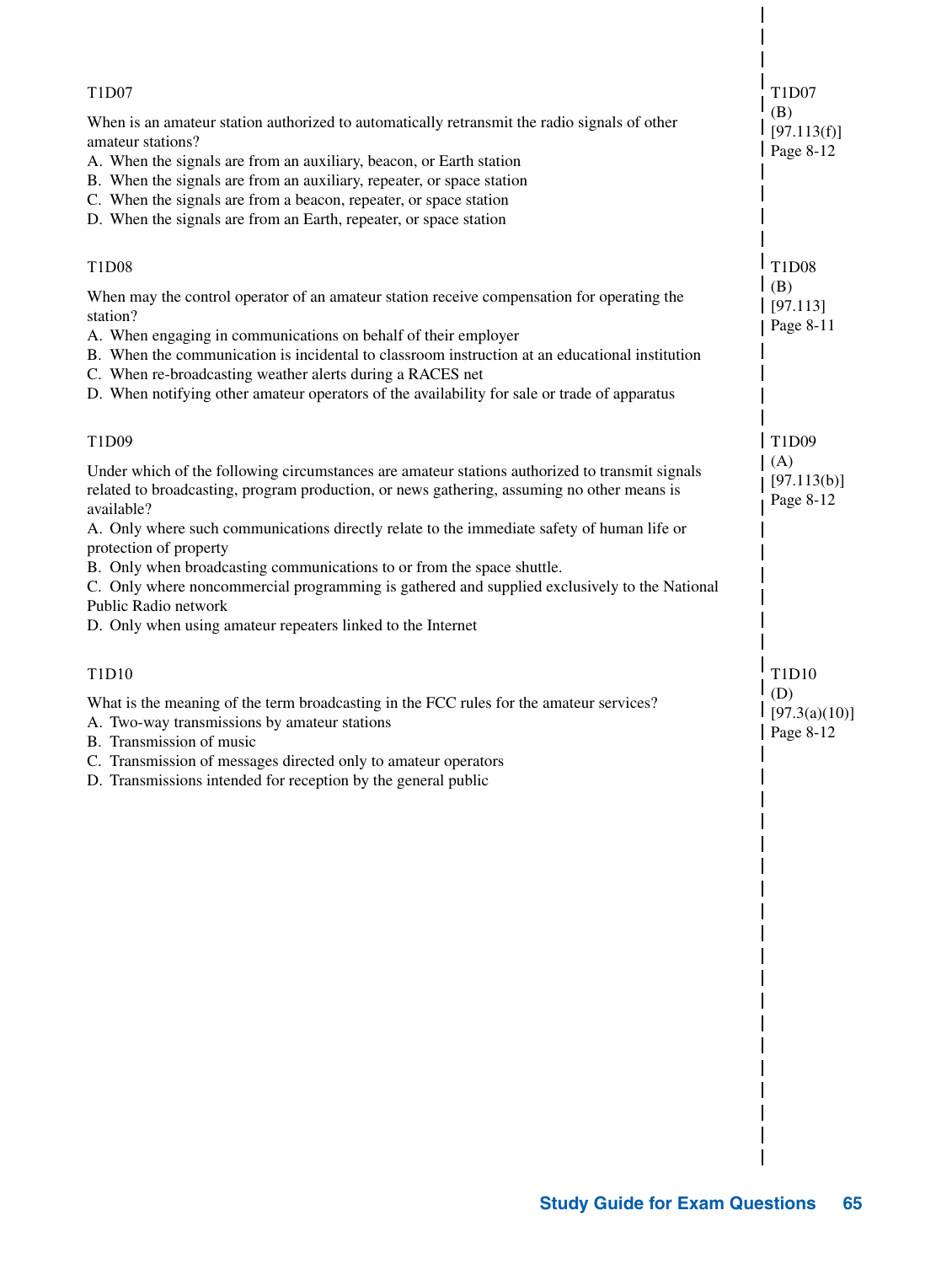|                                                   | <b>Chapter 9</b><br><b>Section 9.1</b>                                                                                                                                                                                                                                                                                                                                                                                                                                                                                                                                                                               |
|---------------------------------------------------|----------------------------------------------------------------------------------------------------------------------------------------------------------------------------------------------------------------------------------------------------------------------------------------------------------------------------------------------------------------------------------------------------------------------------------------------------------------------------------------------------------------------------------------------------------------------------------------------------------------------|
| <b>T0A01</b><br>(B)<br>Page 9-2                   | <b>T0A01</b><br>Which is a commonly accepted value for the lowest voltage that can cause a dangerous electric<br>shock?<br>A. 12 volts<br>B. 30 volts<br>C. 120 volts<br>D. 300 volts                                                                                                                                                                                                                                                                                                                                                                                                                                |
| <b>T0A02</b><br>(D)<br>Page 9-2                   | <b>T0A02</b><br>How does current flowing through the body cause a health hazard?<br>A. By heating tissue<br>B. It disrupts the electrical functions of cells<br>C. It causes involuntary muscle contractions<br>D. All of these choices are correct                                                                                                                                                                                                                                                                                                                                                                  |
| <b>T0A03</b><br>(C)<br>Page 9-4                   | <b>T0A03</b><br>What is connected to the green wire in a three-wire electrical AC plug?<br>A. Neutral<br>B. Hot<br>C. Safety ground<br>D. The white wire                                                                                                                                                                                                                                                                                                                                                                                                                                                             |
| <b>T0A06</b><br>(D)<br>Page 9-3                   | <b>T0A06</b><br>What is a good way to guard against electrical shock at your station?<br>A. Use three-wire cords and plugs for all AC powered equipment<br>B. Connect all AC powered station equipment to a common safety ground<br>C. Use a circuit protected by a ground-fault interrupter<br>D. All of these choices are correct                                                                                                                                                                                                                                                                                  |
| <b>T0A07</b><br>(D)<br>Page 9-4                   | <b>T0A07</b><br>Which of these precautions should be taken when installing devices for lightning protection in a<br>coaxial cable feedline?<br>A. Include a parallel bypass switch for each protector so that it can be switched out of the circuit<br>when running high power<br>B. Include a series switch in the ground line of each protector to prevent RF overload from<br>inadvertently damaging the protector<br>C. Keep the ground wires from each protector separate and connected to station ground<br>D. Ground all of the protectors to a common plate which is in turn connected to an external ground |
| T <sub>0</sub> A <sub>11</sub><br>(C)<br>Page 9-4 | <b>T0A11</b><br>Which of the following is good practice when installing ground wires on a tower for lightning<br>protection?<br>A. Put a loop in the ground connection to prevent water damage to the ground system<br>B. Make sure that all bends in the ground wires are clean, right angle bends<br>C. Ensure that connections are short and direct<br>D. All of these choices are correct                                                                                                                                                                                                                        |

 $\frac{1}{1}$  $\overline{1}$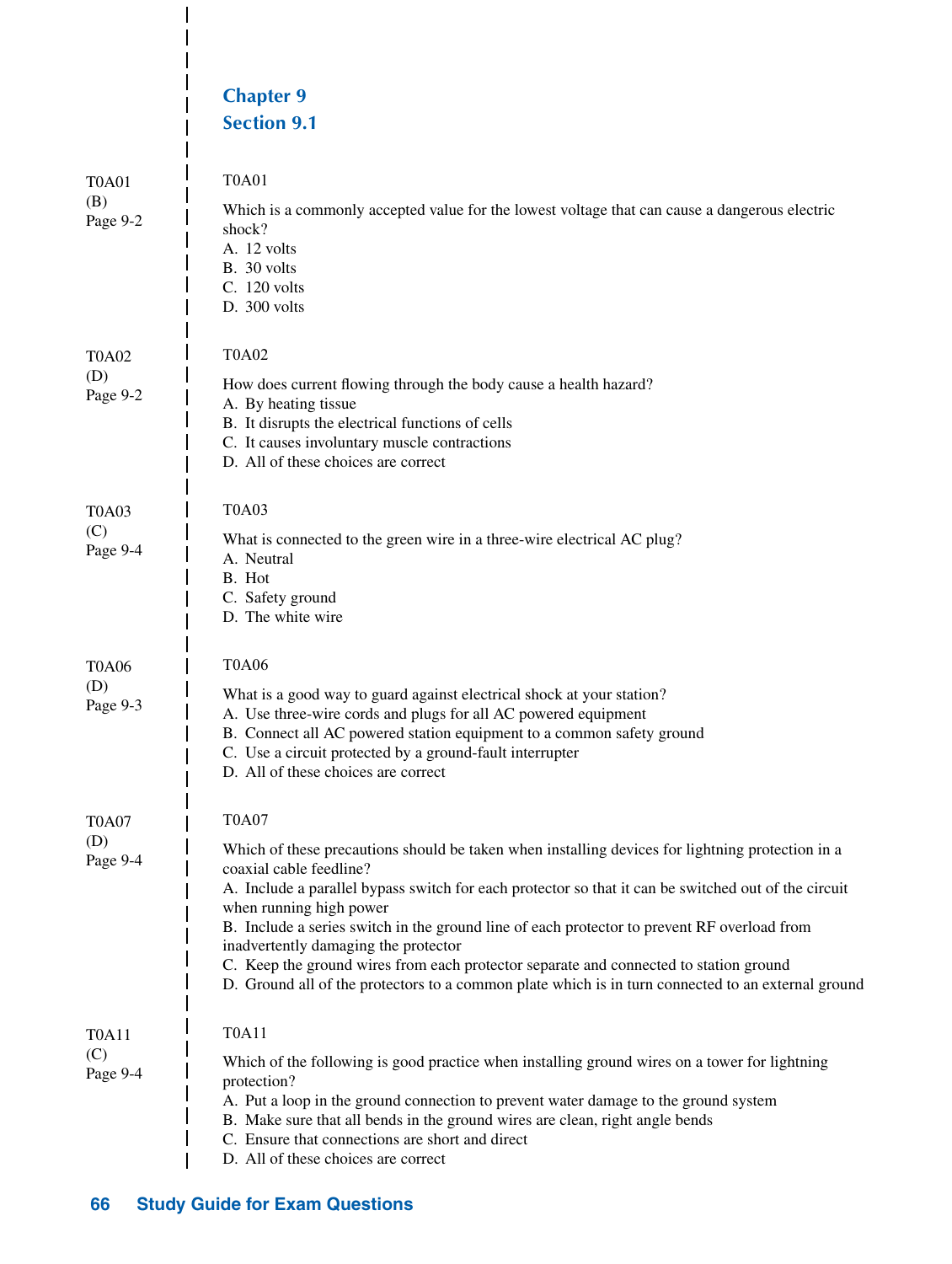| T0A12                                                                                                                                                                                                                                                                                                                                                        | T0A12                          |
|--------------------------------------------------------------------------------------------------------------------------------------------------------------------------------------------------------------------------------------------------------------------------------------------------------------------------------------------------------------|--------------------------------|
| What kind of hazard might exist in a power supply when it is turned off and disconnected?<br>A. Static electricity could damage the grounding system<br>B. Circulating currents inside the transformer might cause damage<br>C. The fuse might blow if you remove the cover<br>D. You might receive an electric shock from stored charge in large capacitors | (D)<br>Page 9-3                |
| <b>T0A13</b>                                                                                                                                                                                                                                                                                                                                                 | <b>T0A13</b>                   |
| What safety equipment should always be included in home-built equipment that is powered from<br>120V AC power circuits?<br>A. A fuse or circuit breaker in series with the AC "hot" conductor<br>B. An AC voltmeter across the incoming power source<br>C. An inductor in series with the AC power source<br>D. A capacitor across the AC power source       | (A)<br>Page 9-4                |
| <b>T0B10</b>                                                                                                                                                                                                                                                                                                                                                 | <b>T0B10</b>                   |
| Which of the following is true concerning grounding conductors used for lightning protection?<br>A. Only non-insulated wire must be used<br>B. Wires must be carefully routed with precise right-angle bends<br>C. Sharp bends must be avoided<br>D. Common grounds must be avoided                                                                          | (C)<br>Page 9-4                |
| <b>T0B11</b>                                                                                                                                                                                                                                                                                                                                                 | <b>T0B11</b>                   |
| Which of the following establishes grounding requirements for an amateur radio tower or antenna?<br>A. FCC Part 97 Rules<br>B. Local electrical codes<br>C. FAA tower lighting regulations<br>D. Underwriters Laboratories' recommended practices                                                                                                            | (B)<br>Page 9-4                |
| <b>Section 9.2</b>                                                                                                                                                                                                                                                                                                                                           |                                |
| T0C01                                                                                                                                                                                                                                                                                                                                                        | T <sub>0</sub> C <sub>01</sub> |
| What type of radiation are VHF and UHF radio signals?<br>A. Gamma radiation<br>B. Ionizing radiation<br>C. Alpha radiation<br>D. Non-ionizing radiation                                                                                                                                                                                                      | (D)<br>Page 9-5                |
| <b>T0C02</b>                                                                                                                                                                                                                                                                                                                                                 | T <sub>0</sub> C <sub>02</sub> |
| Which of the following frequencies has the lowest Maximum Permissible Exposure limit?<br>A. 3.5 MHz<br><b>B.</b> 50 MHz<br>C. 440 MHz<br>D. 1296 MHz                                                                                                                                                                                                         | (B)<br>Page 9-6                |
|                                                                                                                                                                                                                                                                                                                                                              |                                |

 $\overline{\phantom{a}}$ 

 $\overline{\phantom{a}}$  $\overline{\phantom{a}}$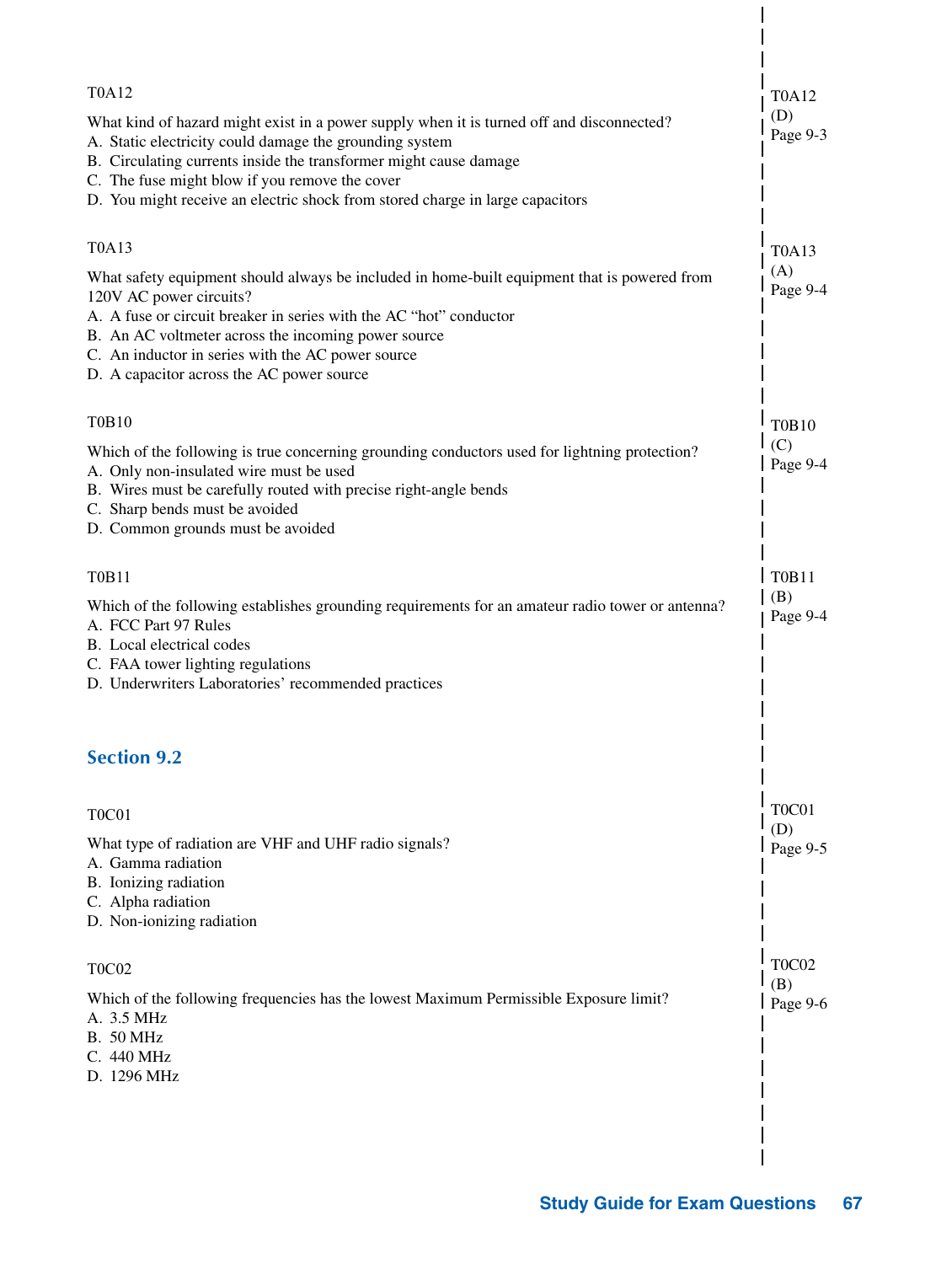| T <sub>0</sub> C <sub>03</sub><br>(C)<br>Page 9-9 | T0C03<br>What is the maximum power level that an amateur radio station may use at VHF frequencies<br>before an RF exposure evaluation is required?<br>A. 1500 watts PEP transmitter output<br>B. 1 watt forward power<br>C. 50 watts PEP at the antenna<br>D. 50 watts PEP reflected power                                             |
|---------------------------------------------------|----------------------------------------------------------------------------------------------------------------------------------------------------------------------------------------------------------------------------------------------------------------------------------------------------------------------------------------|
| T <sub>0</sub> C <sub>04</sub>                    | T0C04                                                                                                                                                                                                                                                                                                                                  |
| (D)<br>Page 9-9                                   | What factors affect the RF exposure of people near an amateur station antenna?<br>A. Frequency and power level of the RF field<br>B. Distance from the antenna to a person<br>C. Radiation pattern of the antenna<br>D. All of these choices are correct                                                                               |
| T <sub>0</sub> C <sub>05</sub>                    | <b>T0C05</b>                                                                                                                                                                                                                                                                                                                           |
| (D)<br>Page 9-6                                   | Why do exposure limits vary with frequency?<br>A. Lower frequency RF fields have more energy than higher frequency fields<br>B. Lower frequency RF fields do not penetrate the human body<br>C. Higher frequency RF fields are transient in nature<br>D. The human body absorbs more RF energy at some frequencies than at others      |
| T <sub>0</sub> C <sub>06</sub>                    | <b>T0C06</b>                                                                                                                                                                                                                                                                                                                           |
| (D)<br>Page 9-9                                   | Which of the following is an acceptable method to determine that your station complies with FCC<br>RF exposure regulations?<br>A. By calculation based on FCC OET Bulletin 65<br>B. By calculation based on computer modeling<br>C. By measurement of field strength using calibrated equipment<br>D. All of these choices are correct |
| T <sub>0</sub> C <sub>07</sub>                    | T <sub>0</sub> C <sub>07</sub>                                                                                                                                                                                                                                                                                                         |
| (B)<br>Page 9-6                                   | What could happen if a person accidentally touched your antenna while you were transmitting?<br>A. Touching the antenna could cause television interference<br>B. They might receive a painful RF burn<br>C. They might develop radiation poisoning<br>D. All of these choices are correct                                             |
| <b>T0C08</b>                                      | <b>T0C08</b>                                                                                                                                                                                                                                                                                                                           |
| (A)<br>Page 9-10                                  | Which of the following actions might amateur operators take to prevent exposure to RF radiation<br>in excess of FCC-supplied limits?<br>A. Relocate antennas<br>B. Relocate the transmitter<br>C. Increase the duty cycle<br>D. All of these choices are correct                                                                       |
|                                                   |                                                                                                                                                                                                                                                                                                                                        |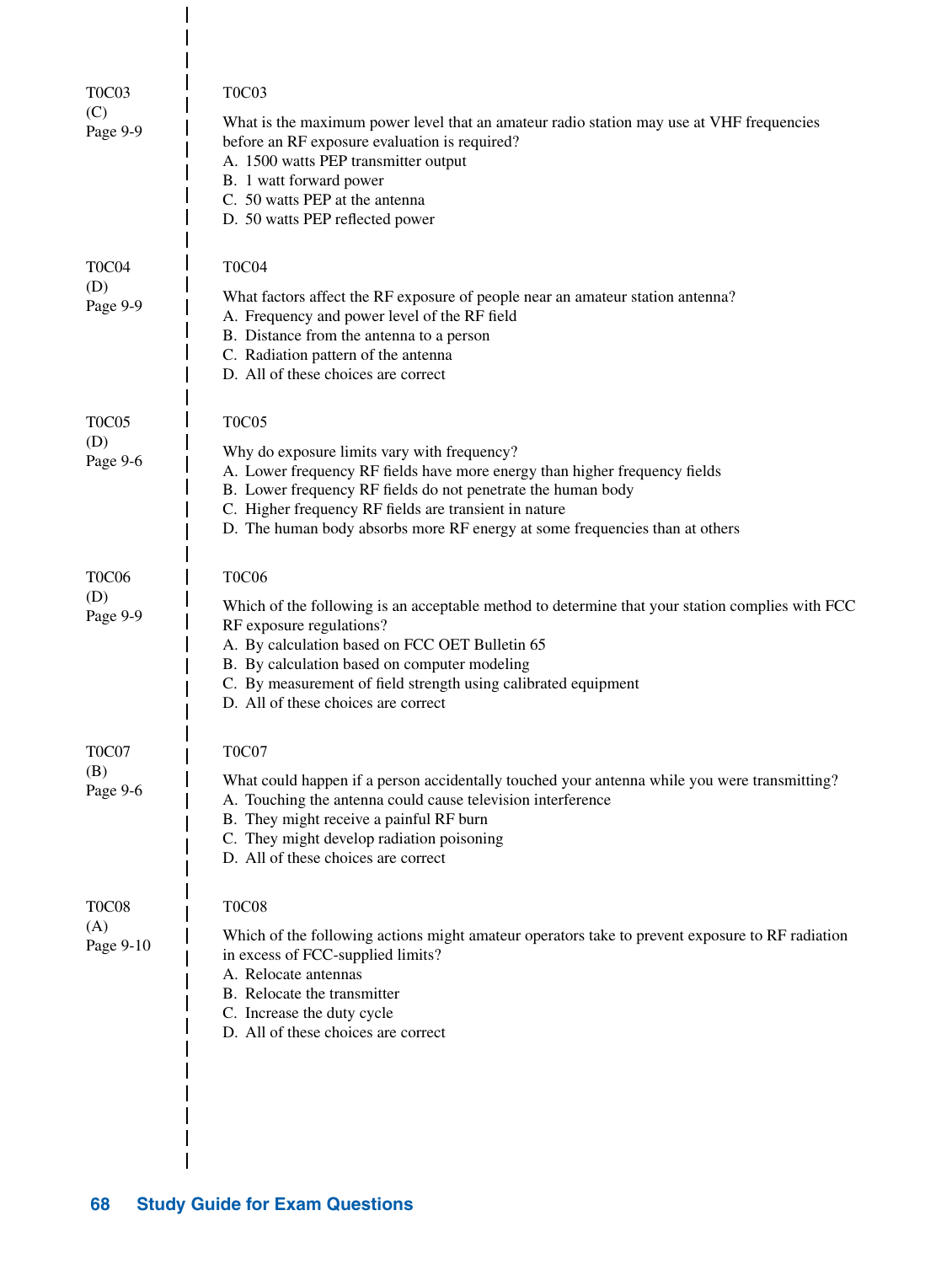| T <sub>0</sub> C <sub>09</sub><br>How can you make sure your station stays in compliance with RF safety regulations?                                                                                                                                                                                                                                                        | <b>T0C09</b><br>(B)            |
|-----------------------------------------------------------------------------------------------------------------------------------------------------------------------------------------------------------------------------------------------------------------------------------------------------------------------------------------------------------------------------|--------------------------------|
| A. By informing the FCC of any changes made in your station<br>B. By re-evaluating the station whenever an item of equipment is changed<br>C. By making sure your antennas have low SWR<br>D. All of these choices are correct                                                                                                                                              | Page 9-9                       |
| <b>T0C10</b>                                                                                                                                                                                                                                                                                                                                                                | <b>T0C10</b>                   |
| Why is duty cycle one of the factors used to determine safe RF radiation exposure levels?<br>A. It affects the average exposure of people to radiation<br>B. It affects the peak exposure of people to radiation<br>C. It takes into account the antenna feedline loss<br>D. It takes into account the thermal effects of the final amplifier                               | (A)<br>$Page 9-8$              |
| <b>TOC11</b>                                                                                                                                                                                                                                                                                                                                                                | <b>TOC11</b>                   |
| What is meant by "duty cycle" when referring to RF exposure?<br>A. The difference between lowest usable output and maximum rated output power of a transmitter<br>B. The difference between PEP and average power of an SSB signal<br>C. The ratio of on-air time to total operating time of a transmitted signal<br>D. The amount of time the operator spends transmitting | (C)<br>Page $9-8$              |
| <b>Section 9.3</b>                                                                                                                                                                                                                                                                                                                                                          |                                |
| <b>T0B01</b>                                                                                                                                                                                                                                                                                                                                                                | <b>T0B01</b>                   |
| When should members of a tower work team wear a hard hat and safety glasses?<br>A. At all times except when climbing the tower<br>B. At all times except when belted firmly to the tower<br>C. At all times when any work is being done on the tower<br>D. Only when the tower exceeds 30 feet in height                                                                    | (C)<br>Page 9-13               |
| <b>T0B02</b>                                                                                                                                                                                                                                                                                                                                                                | <b>T0B02</b>                   |
| What is a good precaution to observe before climbing an antenna tower?<br>A. Make sure that you wear a grounded wrist strap<br>B. Remove all tower grounding connections<br>C. Put on a climbing harness and safety glasses<br>D. All of the these choices are correct                                                                                                      | (C)<br>Page 9-13               |
| <b>T0B03</b>                                                                                                                                                                                                                                                                                                                                                                | T <sub>0</sub> B <sub>03</sub> |
| Under what circumstances is it safe to climb a tower without a helper or observer?<br>A. When no electrical work is being performed<br>B. When no mechanical work is being performed<br>C. When the work being done is not more than 20 feet above the ground<br>D. Never                                                                                                   | (D)<br>Page 9-13               |
|                                                                                                                                                                                                                                                                                                                                                                             |                                |
|                                                                                                                                                                                                                                                                                                                                                                             |                                |